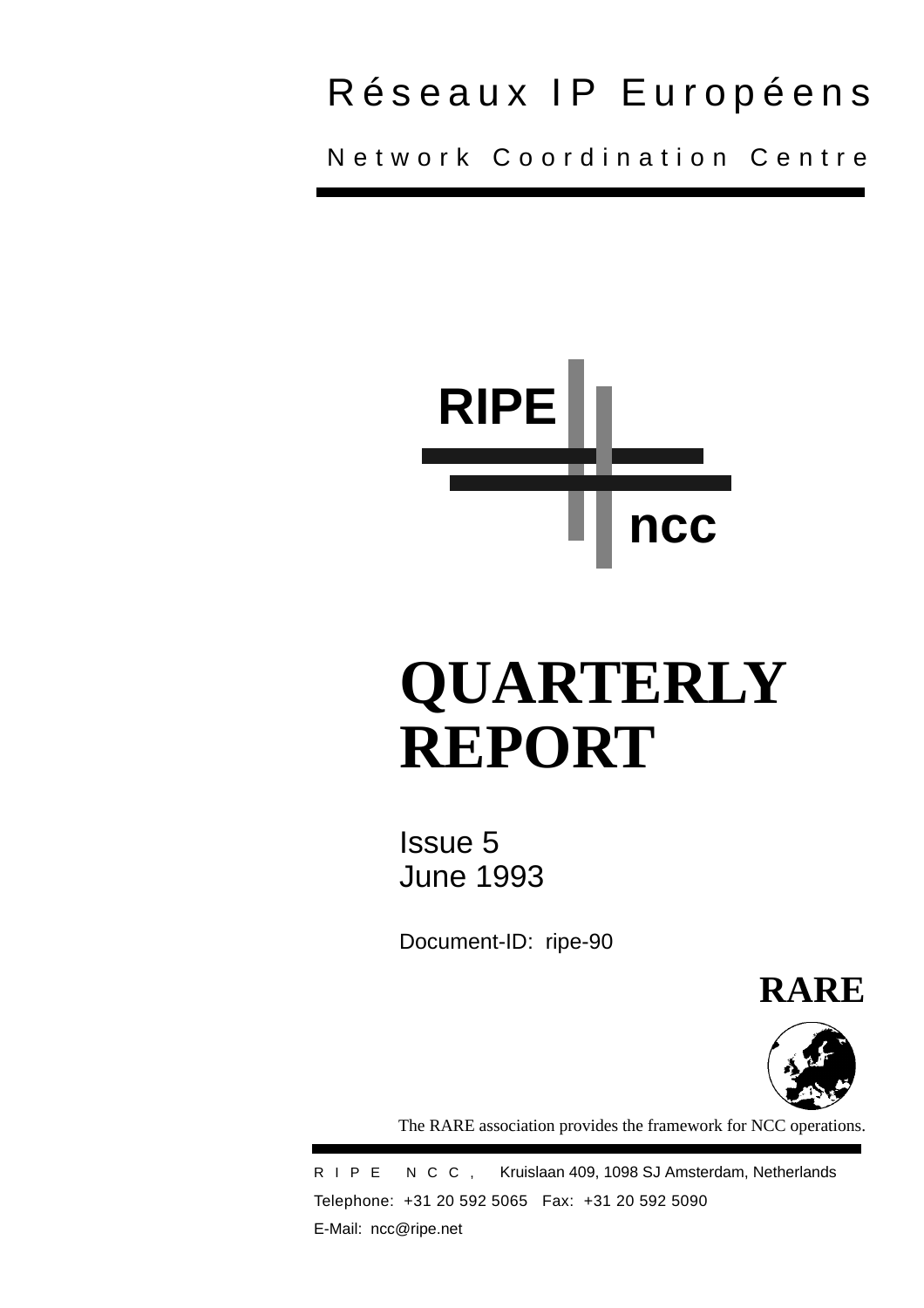Quarterly Report

Issue 5, June 1993

### Table of Contents

**ncc**

| <b>Introduction</b>                     | 2  |
|-----------------------------------------|----|
| <b>Management Summary</b>               | 3  |
| <b>RIPE NCC Core Services</b>           | 4  |
| <b>DNS Coordination</b>                 | 4  |
| <b>Internet Registry</b>                | 6  |
| <b>RIPE Network Management Database</b> | 8  |
| Document Store                          | 13 |
| <b>RIPE NCC Information Leaflets</b>    | 20 |
| <b>Presentations</b>                    | 20 |
| <b>RIPE Support Activities</b>          | 20 |
| <b>Referrals and End-User Enquiries</b> | 21 |
| <b>Other Activities</b>                 |    |
| <b>Funding Letters</b>                  | 22 |
| Audit                                   | 22 |
| Global Database Alignment               | 22 |
| <b>Conference Support</b>               | 23 |
| <b>Global Address Space Issues</b>      | 23 |
| <b>Echo Gateway</b>                     | 23 |
| <b>Joint Projects</b>                   | 24 |
| <b>GISS Project Status</b>              | 24 |
| <b>Route Server Project Status</b>      | 25 |
| <b>Acknowledgements</b>                 | 27 |
| <b>Appendix A</b>                       | 28 |
| <b>Meetings Attended</b>                |    |
| <b>Appendix B</b>                       | 29 |
| Class B Number Allocations to Date      |    |
| <b>Appendix C</b>                       | 32 |
| Class C Block Allocations to Date       |    |
| <b>Appendix D</b><br>Domain Table       | 39 |
| <b>Appendix E</b>                       | 41 |
| <b>Statistical Graphs</b>               |    |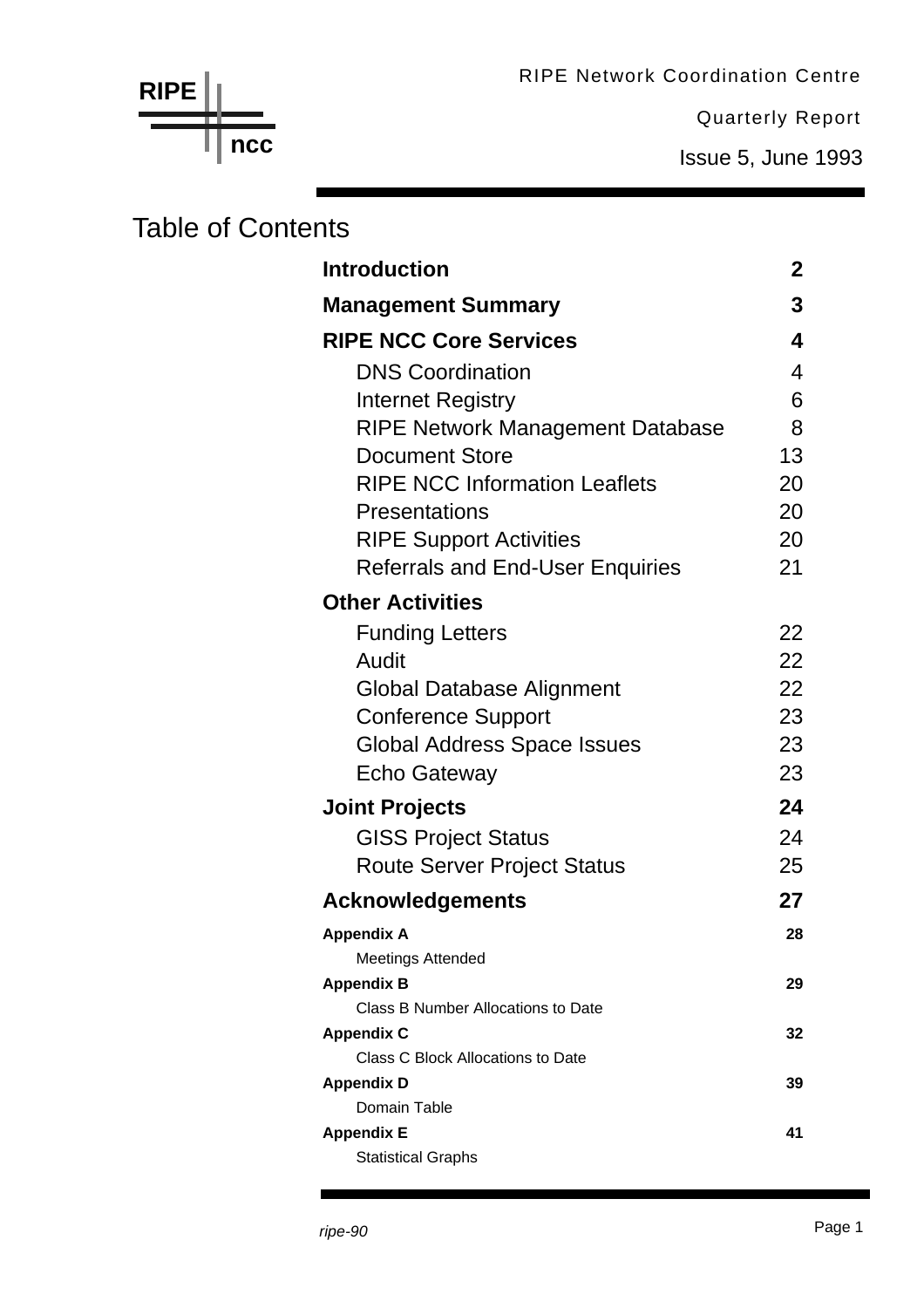

Issue 5, June 1993

### Introduction

RIPE (Réseaux IP Européens) is a collaborative organisation open to all European Internet service providers. The objective of RIPE is to ensure the necessary administrative and technical coordination to allow the operation of a pan-European IP network. Much of this work is achieved through voluntary effort. RIPE does *not* operate a network of its own.

The RIPE Network Coordination Centre (RIPE NCC) is a European organisation with a charter to support RIPE. It is specifically focused on undertaking those activities which cannot be effectively performed by volunteers from the participating organisations. As such, it provides a wide range of technical and administrative support to network operators in the Internet community across Europe.<sup>1</sup> The RIPE NCC currently has 3 permanent staff members. The RARE association provides the legal and financial framework for the NCC.

This is the fifth quarterly report produced by the RIPE NCC. This report differs from the previous four issues in that there has been a conscious effort to avoid duplication of information. Instead there will be references to the relevant quarterly report.

As always, comments and suggestions are very welcome.

#### Note on Statistics

The arrangement of categories including country codes in some statistical tables and figures have been standardised to make the data more easily comparable between different tables and editions of these reports. As a consequence some categories appear with no data and/or seemingly nonsensical combinations. See Appendix D for domain table.

 In the PostScript version of this document much information is presented both in graphical and in table form. This apparent duplication is necessary because the graphics cannot be represented in the ASCII version of the document which has to contain the same information as the PostScript version.

1. The charter of the RIPE NCC is formally described in the NCC Activity Plan (document ripe-35 in the RIPE document store)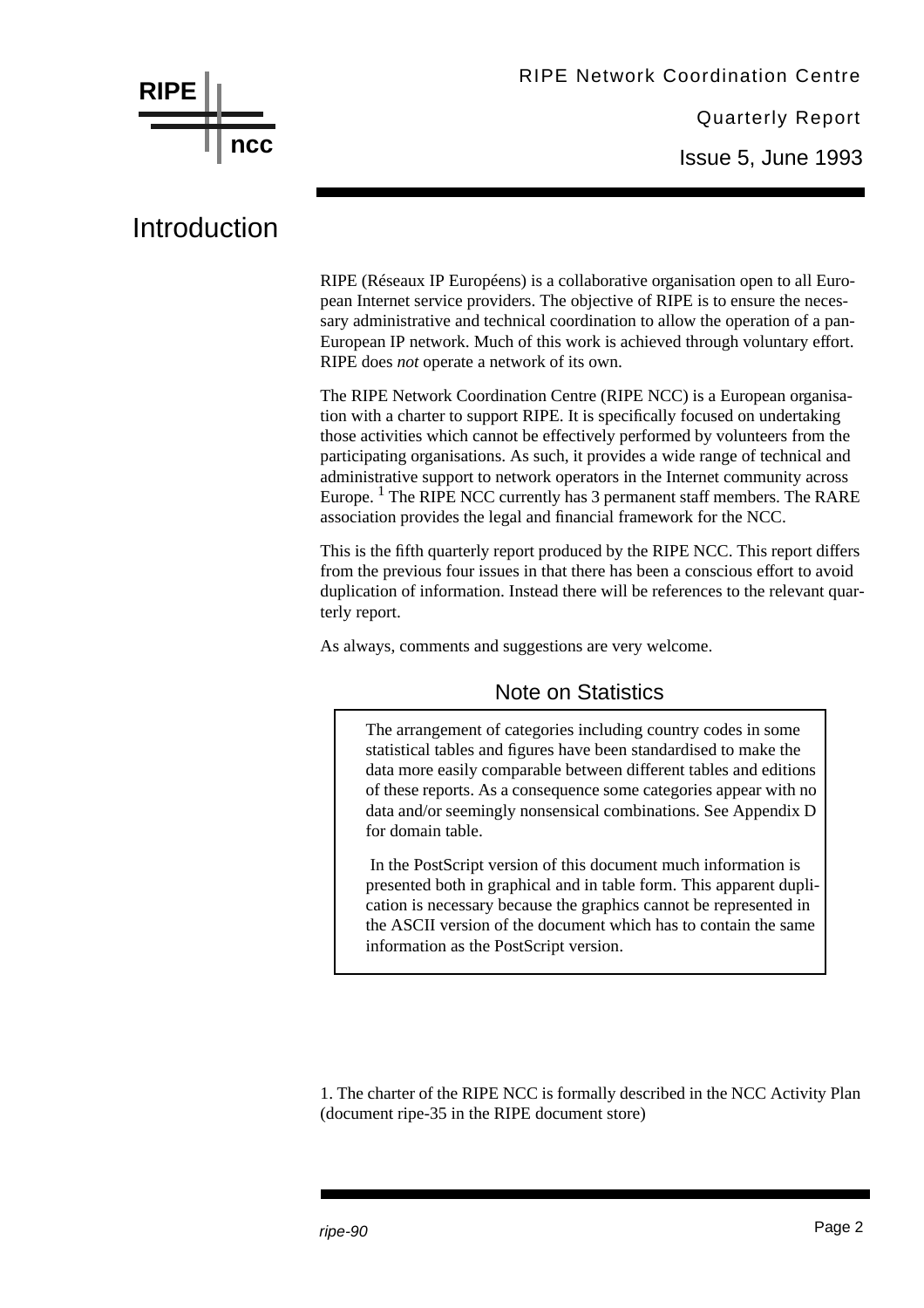

Issue 5, June 1993

### Management Summary

The European Internet continues to grow steadily as the number of hosts registered in the domain name system will be in excess of 400,000 at the end of the reporting period. All NCC activities have run smoothly during the reporting period.

#### Delegated Registry

The number of local registries has increased to 61. Together with the NCC they have assigned 3511 class C and 14 class B network numbers during the reporting period. Still only about 10% of the assigned networks are routed on the Internet while usage of the internet protocols and thus demand for addresses continues to expand in all areas. Since the European registry system runs smoothly, the highest priority in this area remains automatic alignment of registry databases with the global Internet registry.

#### RIPE Database

There are now more that 30,.000 objects in the RIPE database and the NCC is still processing around 500 update requests on an average working day. A complete re-design of the database software has been completed and implementation is progressing. Additional efforts to increase database coverage and to provide pro-active maintenance are required. This and the software implementation will be the highest priorities during the next quarter.

#### **Documentation**

The document store is running reliably and is being used worldwide. In addition to a number of new RIPE documents a leaflet describing registry services has been produced.

#### Joint Projects

The two running projects have almost completed and are successful. While the projects have been very valuable to the NCC and vice-versa they have required more resources from permanent NCC staff than expected. A follow up project PRIDE (Policy-Based Routing Implementation and Deployment in Europe) has been proposed with this experience in mind. Funding for this project has been secured almost completely.

The NCC has started its second year of operation successfully continuing a high level of service. We are looking forward to the results of the first-year review and to the subsequent revision of the NCC activity plan. Based on the growing European Internet community and the increasing demand for service and new activities, the NCC will need additional resources in the medium term.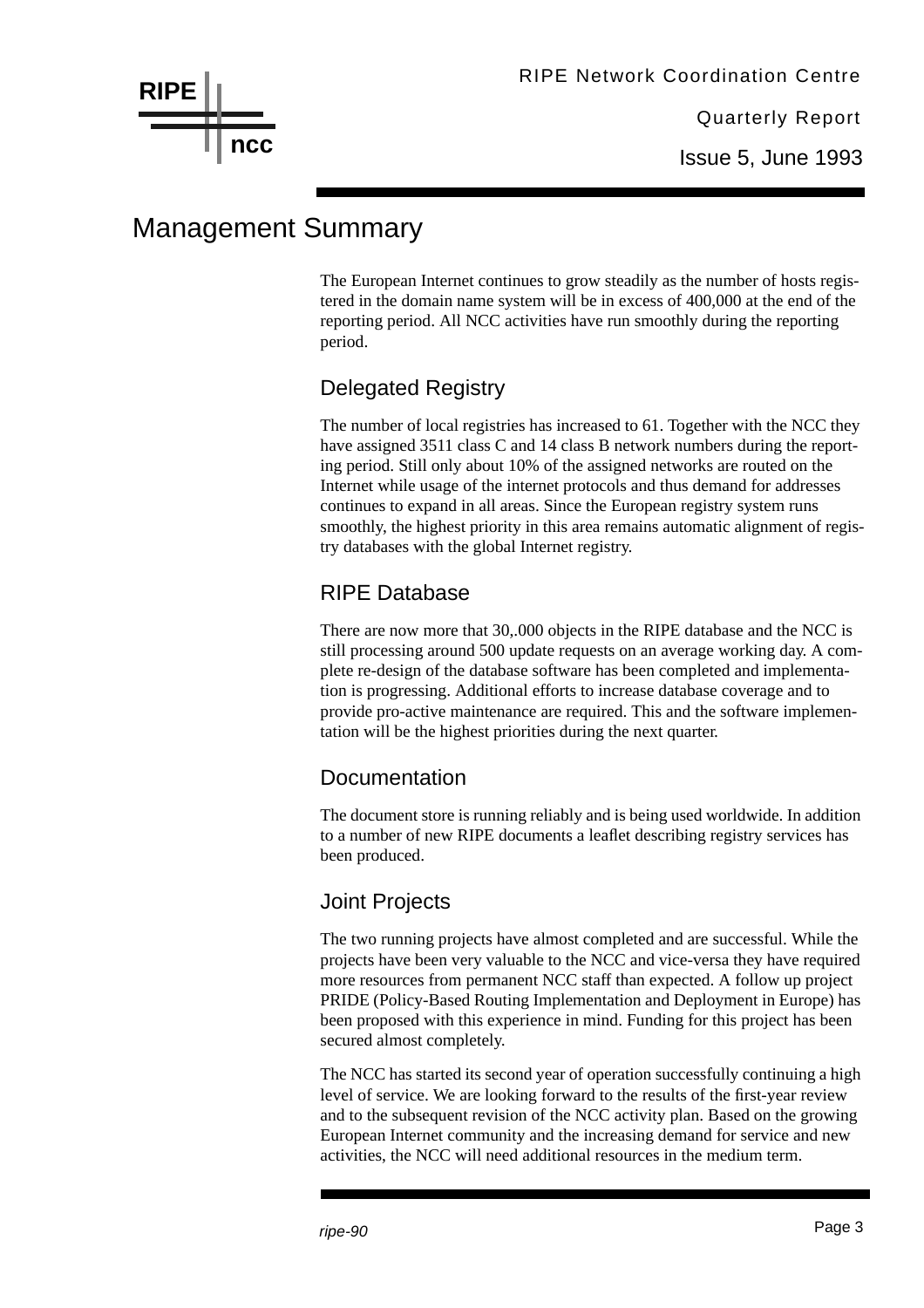**RIPE ncc**

Quarterly Report

Issue 5, June 1993

### RIPE NCC Core Services

#### **DNS Coordination**

#### DNS Hostcount

Nothing has changed to the hostcount procedure. The June 1993 hostcount shows a total of over 404,900 hosts in Europe, where Cyprus (CY), the Czech Republic (CZ), Egypt (EG), the Faroe Islands (FO), Georgia (GE), Liechtenstein (LI), Malta (MT), the Slovak Republic (SK) and Turkey (TR) are added to the hostcount.



### RIPE DNS Hostcount History 1990-1993

In the hostcount, any machine that appears in the Domain Name System with an A record is counted as a host. Hosts with more than one A record are counted once, and hosts with the same A record, but different domain names inside the same top level domain are also counted just once.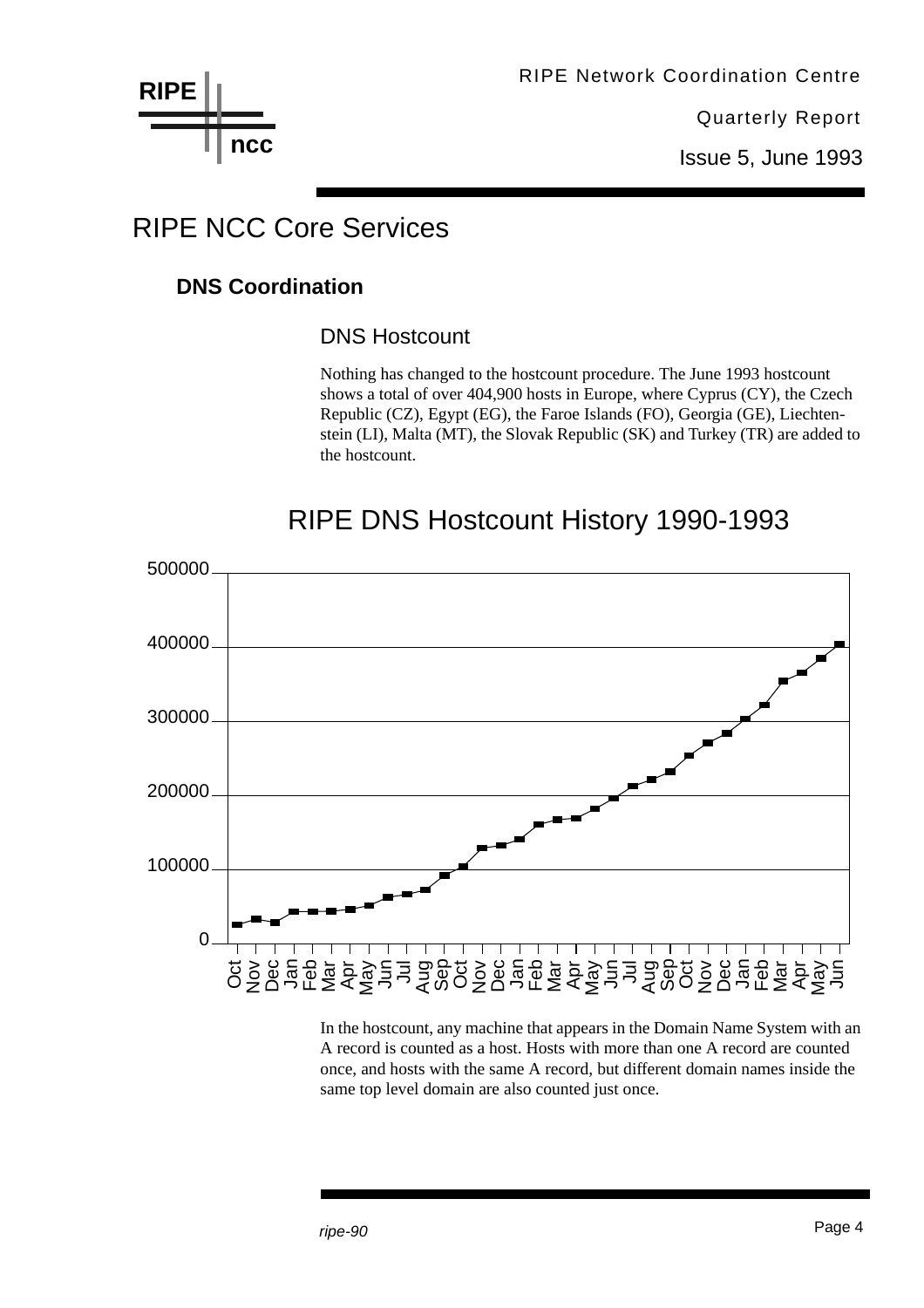Quarterly Report

Issue 5, June 1993

All DNS output, not just the A records, are saved and are available in the RIPE document store, two files for each country: the standard output, and the error messages. Please check the README file in ftp.ripe.net:ripe/hostcount for more details.

| <b>Hostcount History</b> |                  |        |  |  |  |
|--------------------------|------------------|--------|--|--|--|
| 1990                     | $\overline{Oct}$ | 26141  |  |  |  |
|                          | Nov              | 33665  |  |  |  |
|                          | Dec              | 29226  |  |  |  |
| 1991                     | Jan              | 43799  |  |  |  |
|                          | Feb              | 44000  |  |  |  |
|                          | Mar              | 44506  |  |  |  |
|                          | Apr              | 46948  |  |  |  |
|                          | May              | 52000  |  |  |  |
|                          | Jun              | 63267  |  |  |  |
|                          | Jul              | 67000  |  |  |  |
|                          | Aug              | 73069  |  |  |  |
|                          | Sep              | 92834  |  |  |  |
|                          | Oct              | 104828 |  |  |  |
|                          | Nov              | 129652 |  |  |  |
|                          | Dec              | 133000 |  |  |  |
| 1992                     | Jan              | 141308 |  |  |  |
|                          | Feb              | 161431 |  |  |  |
|                          | Mar              | 167931 |  |  |  |
|                          | Apr              | 170000 |  |  |  |
|                          | May              | 182528 |  |  |  |
|                          | Jun              | 196758 |  |  |  |
|                          | Jul              | 213017 |  |  |  |
|                          | Aug              | 221951 |  |  |  |
|                          | Sep              | 232522 |  |  |  |
|                          | Oct              | 254585 |  |  |  |
|                          | Nov              | 271795 |  |  |  |
|                          | Dec              | 284374 |  |  |  |
| 1993                     | Jan              | 303828 |  |  |  |
|                          | Feb              | 322902 |  |  |  |
|                          | Mar              | 355140 |  |  |  |
|                          | Apr              | 366164 |  |  |  |
|                          | May              | 385522 |  |  |  |
|                          | Jun              | 404930 |  |  |  |

**ncc**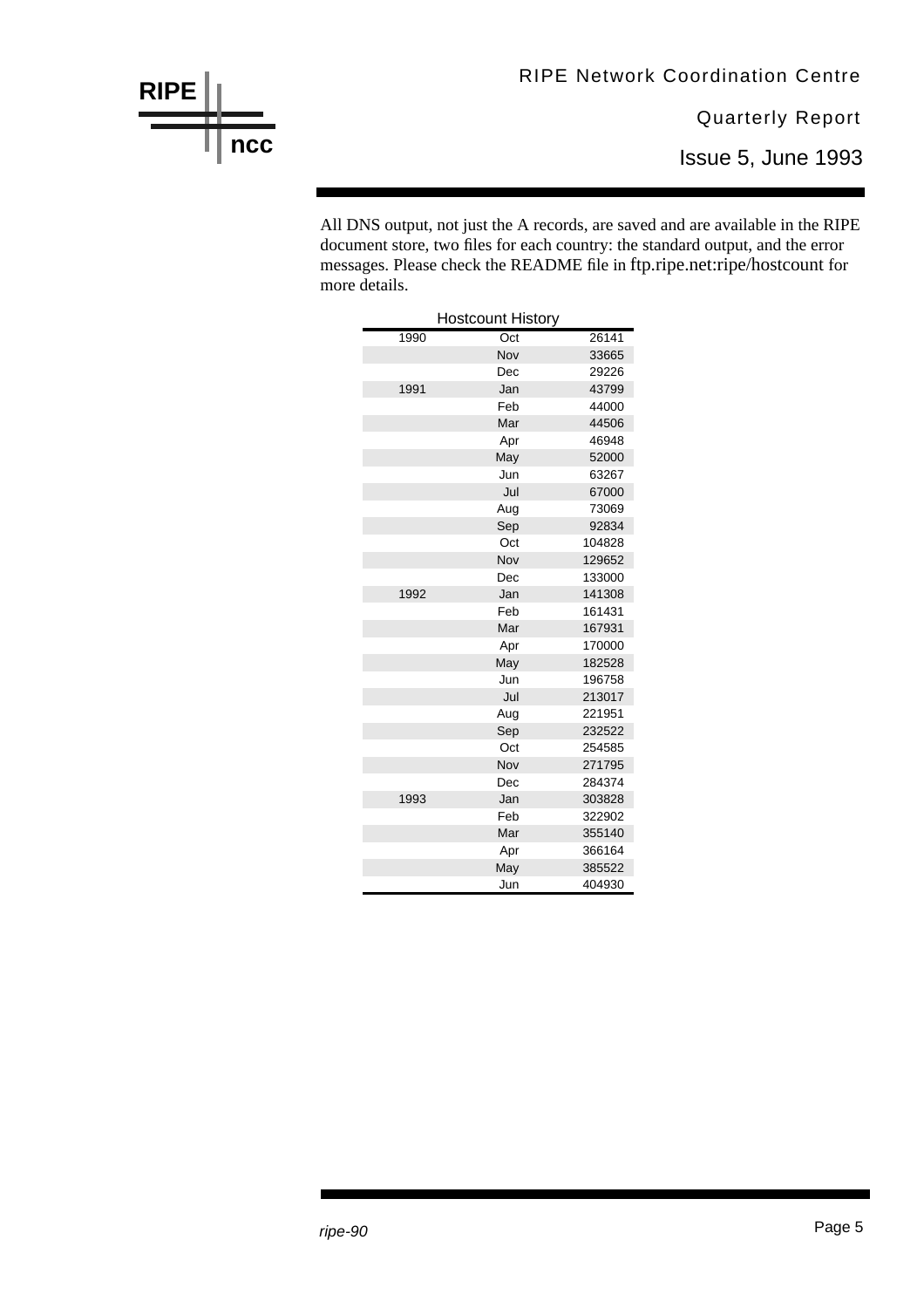Issue 5, June 1993

#### **Internet Registry**

**ncc**

**RIPE**

#### Delegated Internet Registry (IR)

The Delegated IR service has been provided successfully by the RIPE NCC for almost one year (the function was officially delegated on July 31st, 1992). On a daily basis, requests for IP numbers are received as faxes, e-mail messages and by telephone.

A new RIPE NCC leaflet has been produced "Delegated Internet Registry" which attempts to clarify the process of acquiring IP network numbers. See the section on "RIPE NCC Information Leaflets" for details on how to obtain copies.

#### Local Registries

We are pleased to report that the number of local registries in Europe, both provider and non-provider continues to increase. There are now a total of 61 organisations acting as local registries and to whom blocks of class C network numbers have been delegated. Of these, there are now 21 non-provider local IR's.

To date, local non-provider registries exist for the following countries: Austria, Switzerland, Germany, Denmark, Spain, France, Great Britain, Hungary, Israel, Italy, The Netherlands, Norway, Poland, Sweden, The Soviet Union (covering the states/countries which comprised the former Soviet Union), Estonia, Bulgaria and Iceland. New registries since the last quarter are Turkey, Ireland and Finland. Thanks are extended to those who voluntarily perform this activity to serve future Internet users in their country. Furthermore we would like to encourage other organisations or individuals to make themselves known to the NCC if they feel that they are able to undertake this work.

Organisations wishing to become local registries must first confirm that they have read and understood "RIPE NCC Internet Numbers Registration Procedures" (Doc ID: ripe -72).

#### Common Template

Since the 15th RIPE meeting, the revised European IP network number template has been available. To get some indication of the usage of the template, a poll was taken via the general RIPE mailing list. Of the 61 registries on file, replies were received from 31 organisations. Of these 21 registries currently use the template with a further 8 registries expecting to use the template in the near future. An updated version of the European Common Template (now Doc ID: ripe-88) has been placed in the document store.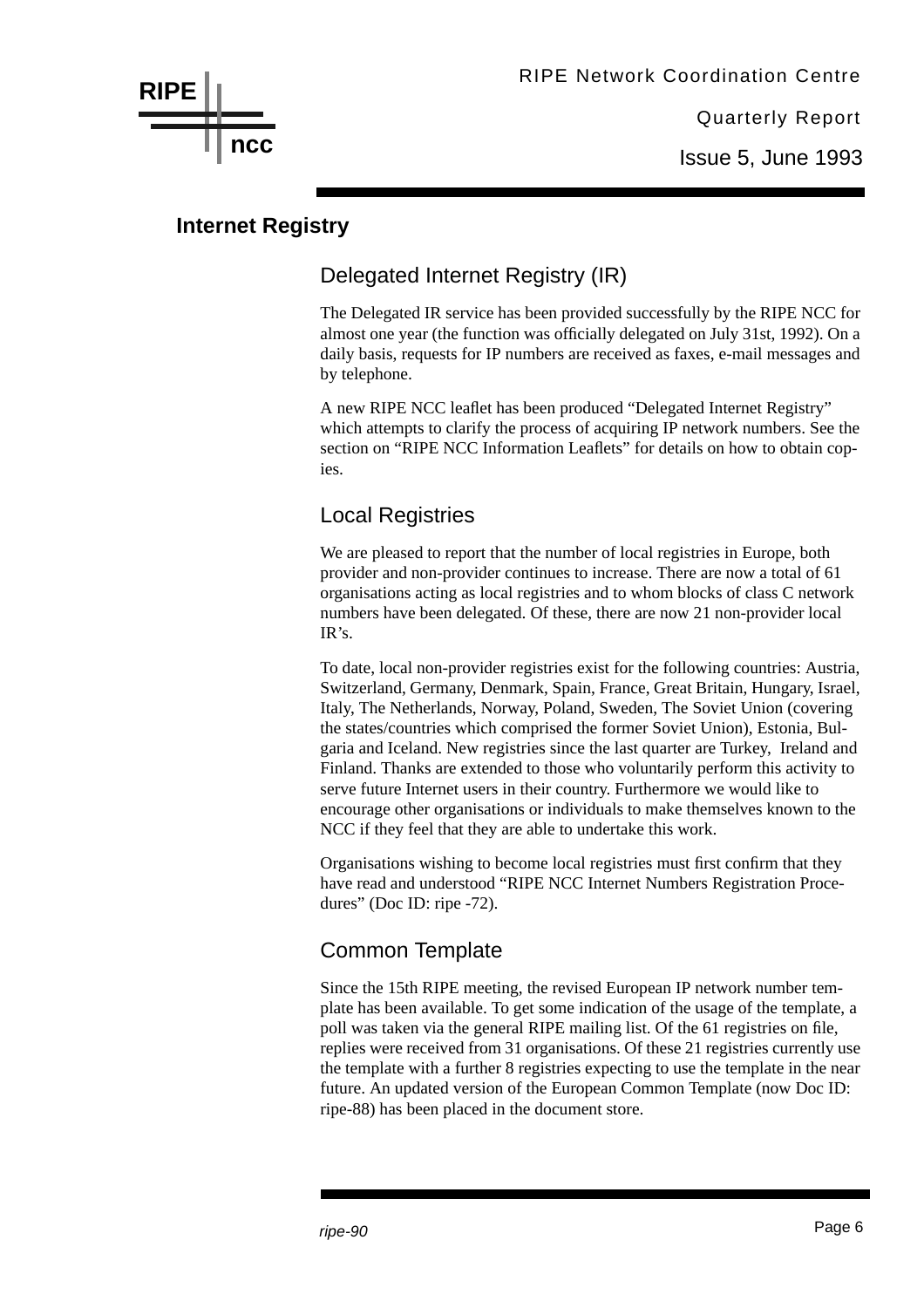**RIPE ncc**

Quarterly Report

Issue 5, June 1993

#### Class B Network Numbers

The RIPE NCC performs all actual class B network number assignments to European Organisations. There have been 14 class B allocations this quarter, of which 12 were referred to the RIPE NCC via the local registries.

For details of class B allocation criteria see the revision of RFC1466 (which updates 1366). This revision incorporates a number of comments from RIPE and the RIPE NCC.

#### Reverse Name Lookup for 193.x.y.0 Networks

At the 15th RIPE meeting in April, the procedures for the delegation of blocks in the 193.in-addr.arpa domain were finalized. They are available as ripe document number ripe-85. In total 57 blocks have been delegated in the 193.inaddr.arpa domain at the end of this quarter. So far, no problems have been reported. The NCC is providing secondary name service for all these blocks. It also performs a check of the initial reverse zone setup before delegation.

#### NCC Workload and Performance

Once again the NCC has kept a log of the actions related to the delegated registry function. The numbers in brackets relate to the previous quarter.

The total number of applications received over the reporting period quarter was 95 (143). Of these 20 (51) were received from the IR, 14 (5) were received from the local registries and 61 (86) were sent directly to the NCC. Simple referrals to the appropriate local registry without receiving an application are not included in these numbers. More requests are being made directly to the NCC instead of going through the global registry.This positive trend continues from the last quarter. The relative stability of these numbers should not be taken as an indicator of the total number of registration requests, but rather as an increase in the number of requests dealt with by the local registries without the intervention of the NCC.

The portion of requests handled vie E-mail has risen slightly during the reporting period. Of all the requests, 80% (82.5%) were answered (not only acknowledged) the day they were received. 92.1% (97.9%) of all requests were answered within seven calendar days of receipt by the NCC. The average elapsed time of a class C allocation via the NCC is just under four days (previously five). Taking into account that class C allocations via the NCC frequently concern large blocks with all the needed technical justification, this is a good average. The average elapsed time of a class B allocation is just under 15 days (previously 10). Over the reporting period more "difficult" class B applications have been received - many on recommendation from the local NICs. This accounts for the lengthened period of allocation for a class B network number.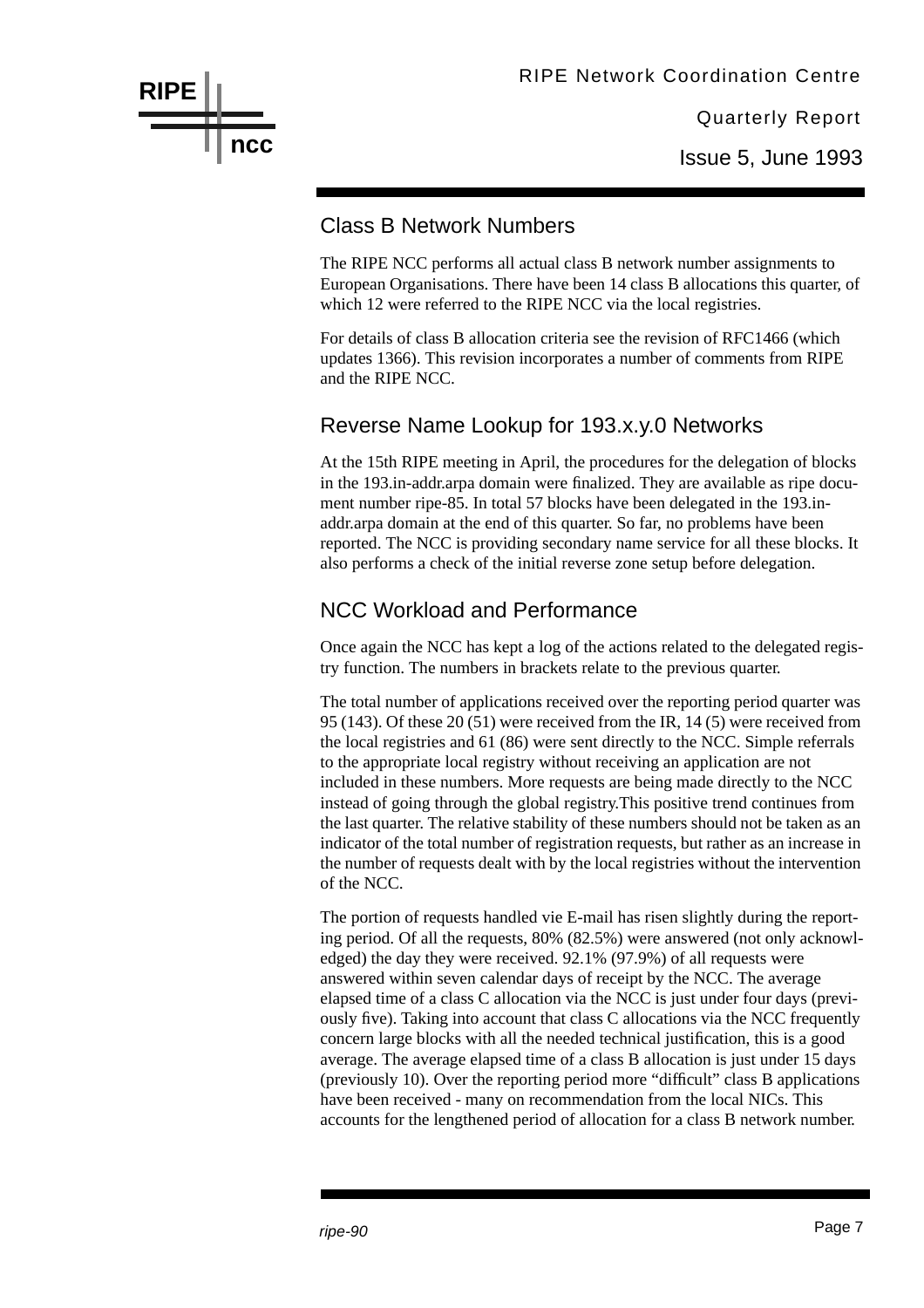

Issue 5, June 1993

#### Address Space Usage

During the reporting period, the NCC assigned a total of 14 class B network numbers, delegated 14 blocks of class C network numbers and have reserved 7 blocks of class C network numbers. The assignment and reservation of class C blocks was done in accordance with the CIDR scheme to allow route aggregation in the future. It should be noted that blocks are reserved based on usage estimates given by the local registries for a period of about 24 months. Should the assignment rate differ from the estimated one, reserved blocks can and will be used for other purposes.

During the reporting period the European registries have assigned a total of 3511 class C networks to bring the total to 13859 network.s. Out of these 13859, 800-900 were actually observed to be routed in the Internet.

The detailed status of the address space delegated to the RIPE NCC can be found in Appendix B and C for class B and class C network numbers respectively.

#### **RIPE Network Management Database**

#### Database Software

The feasibility and prototype experiments reported in the last Quarterly report (ref. doc ID: ripe-87) have progressed into a complete rewrite of the database software. The system design is complete and various modules have been implemented.

The new design incorporates the following new features:

- ❍ fully configurable from a config file;
- ❍ separate files (and indices) to store different databases;
- ❍ dynamic updates and deletes as opposed to batch only;
- ❍ possibility for update protocol other than e-mail;
- ❍ guarded fields included in the design;
- ❍ dynamic update of secondary database

Features which have been requested but are not designed in:

- $\bigcirc$  preserve the order of tags within object;
- $\bigcirc$  preserve the position of remark or comment lines within objects;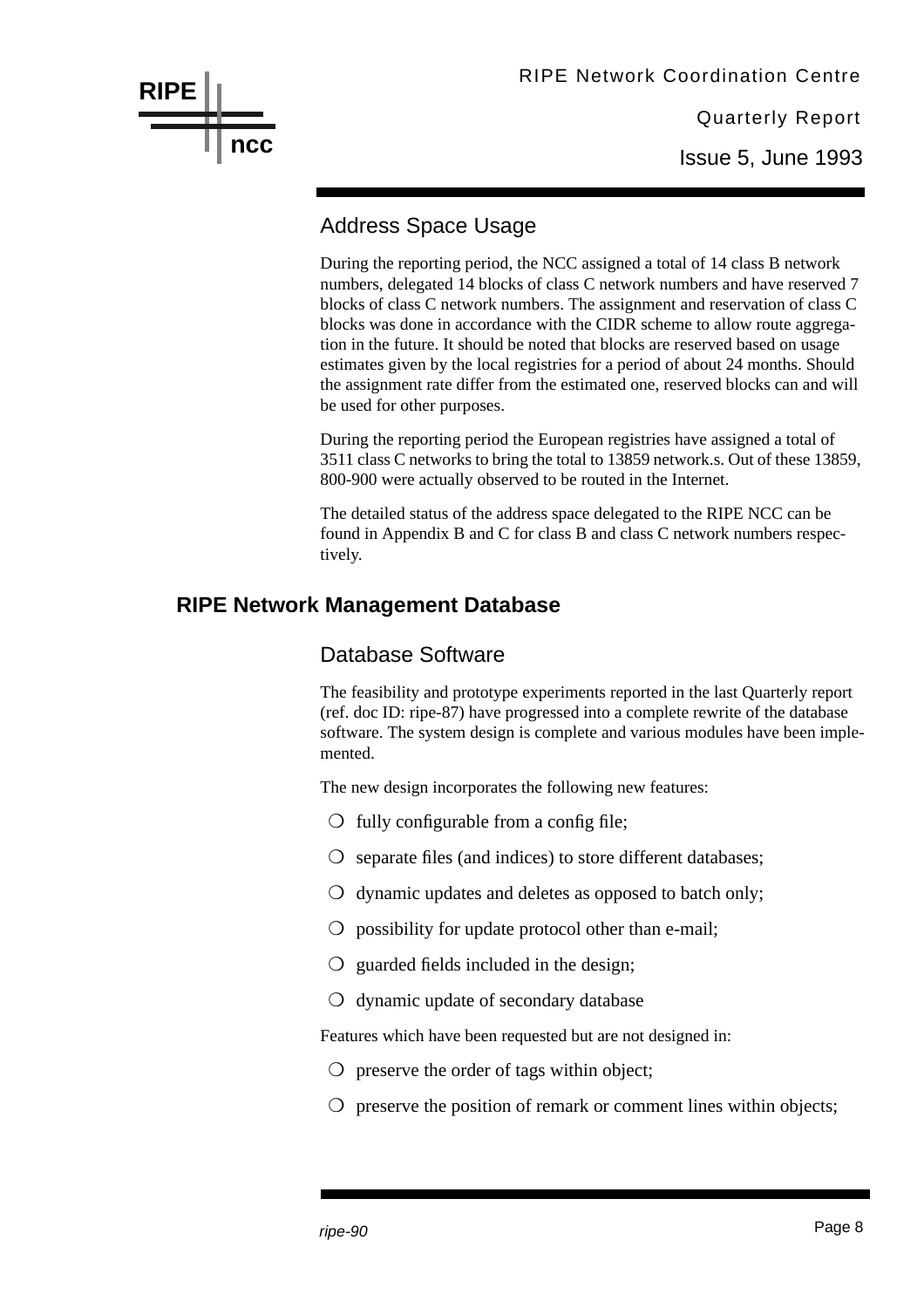Issue 5, June 1993

The new software has been implemented in the Perl language. Those who would like to use the RIPE database software should plan to install Perl. Perl will not be needed if you just want to use a whois client and to send in updates by mail. Implementing in Perl instead of shell, awk and C has three benefits:

❍ coding in Perl is fast;

**RIPE**

**ncc**

- $\bigcirc$  subroutines can be used (missing from std awk);
- $\bigcirc$  the result is portable;

The RIPE NCC has a copy of the alpha software; running on a PC. Together with a notebook this gives a "portable" RIPE database.

The first module completed is the whois server (net.c and netdbm.c replacement). This server runs as its own daemon process rather than under inetd. The measured performance on a SUN ELC before optimising is 5 queries/s on average and the server can sustain peaks of 50 queries arriving in parallel. The new server is compatible with the current one and has some added features:

- $\bigcirc$  the source databases (RIPE, MERIT, NIC etc.) can be selected individually rather than either RIPE or all;
- $\overline{O}$  the same connection can be used for multiple queries (nice for tools like prtraceroute);
- ❍ a grep type query;
- ❍ nice logging.

The RIPE NCC has an alpha version of the whois server and the database indexing tool running. The next part to be tackled is the update procedure including the guarded attributes. The last part will be the current mail interface for the update procedure.

After another announcement the RIPE NCC will begin to use the new server on whois.ripe.net. This should be transparent. Once this is running the backlogged new tags will be implemented such as the DMZ specifics in the network and the operational contacts. Shortly afterwards the new updates procedures will be used. This will mean that updates mailed in will appear in the database more quickly. This also means that the NCC will correspondingly be more stringent in checking updates, because there will be less human intervention from NCC staff. More bounced updates should be expected, but they will be received much more quickly. Diagnostics will be improved because the dynamic update procedure will have access to the current database making more checks of updates possible.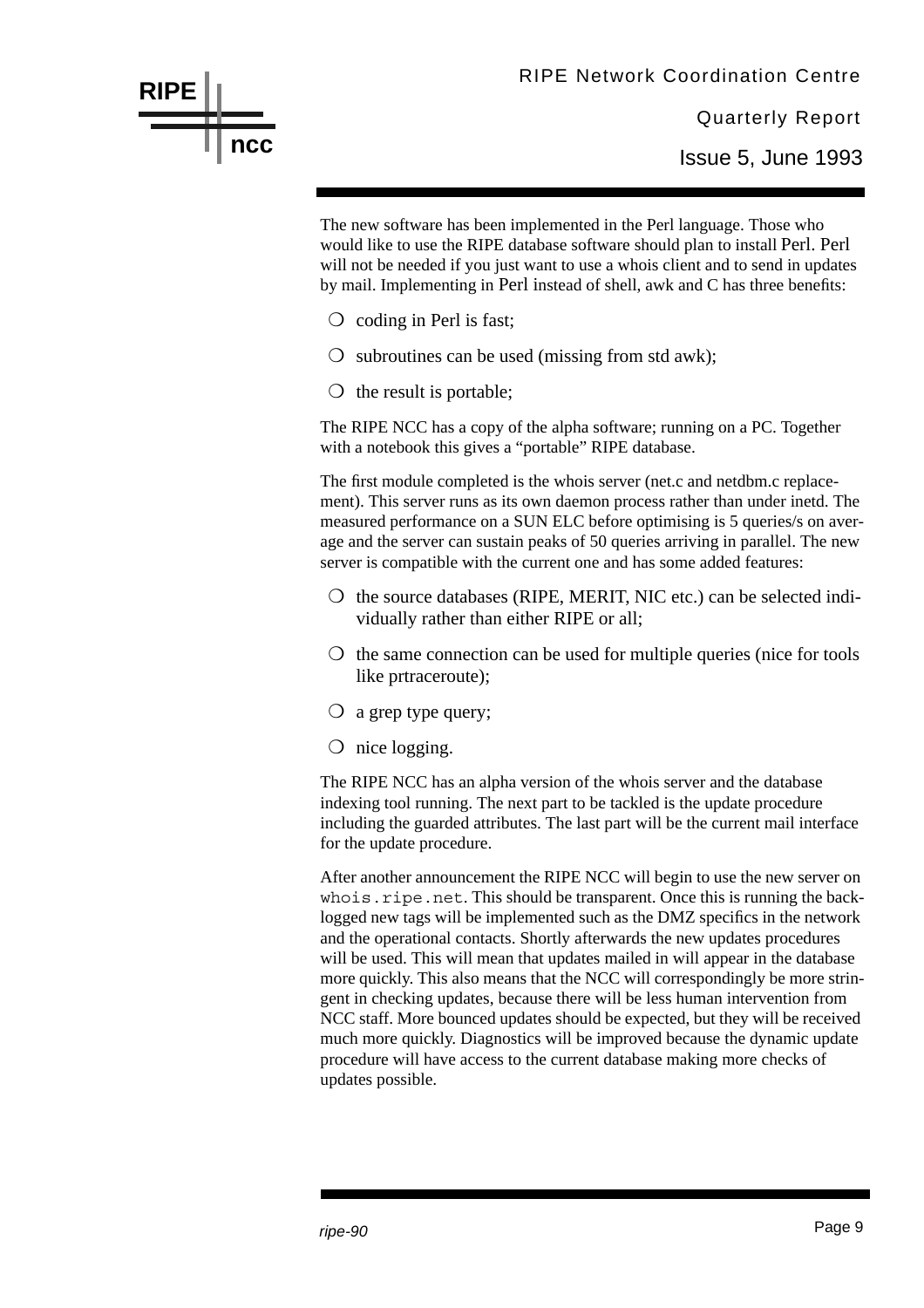

Issue 5, June 1993

#### Database updates

The frequency of update runs remains at once per working day with an occasional run skipped and some days with multiple runs as demanded by the volume of updates received. This ensures that users perceive the database update process as predictable. During the reporting period the NCC has processed 28110 object updates, an average of 468 per working day. The number of updates received per month varies widely with peaks usually occurring just before RIPE meetings.

The updates consist of additions and changes as well as so called "NOOPS". NOOPS are updates received which do not differ from the information already recorded in the database. The NCC accepts such requests because it makes bulk updates from secondary NICs easier: secondary NICs can just send in their whole database without having to select just the records which changed since the last bulk update was sent to the NCC.

| Database<br>Action | Q4 1992<br>(number) | Q4 1992<br>(perc) | Q1 1993<br>(number) | Q1 1993<br>(perc) | Q <sub>2</sub> 1993<br>(number) | Q2 1993<br>(perc) |
|--------------------|---------------------|-------------------|---------------------|-------------------|---------------------------------|-------------------|
| Updated            | 9235                | 64%               | 18586               | 66%               | 12840                           | 46%               |
| Added              | 3632                | 11%               | 3885                | 20%               | 4578                            | 38%               |
| <b>NOOP</b>        | 1558                | 25%               | 5467                | 14%               | 10692                           | 16%               |
| TOTAL              | 14425               |                   | 27938               |                   | 28110                           |                   |

#### Database Statistics

Again the number of networks in the database has increased significantly due to the large number of newly assigned class C network numbers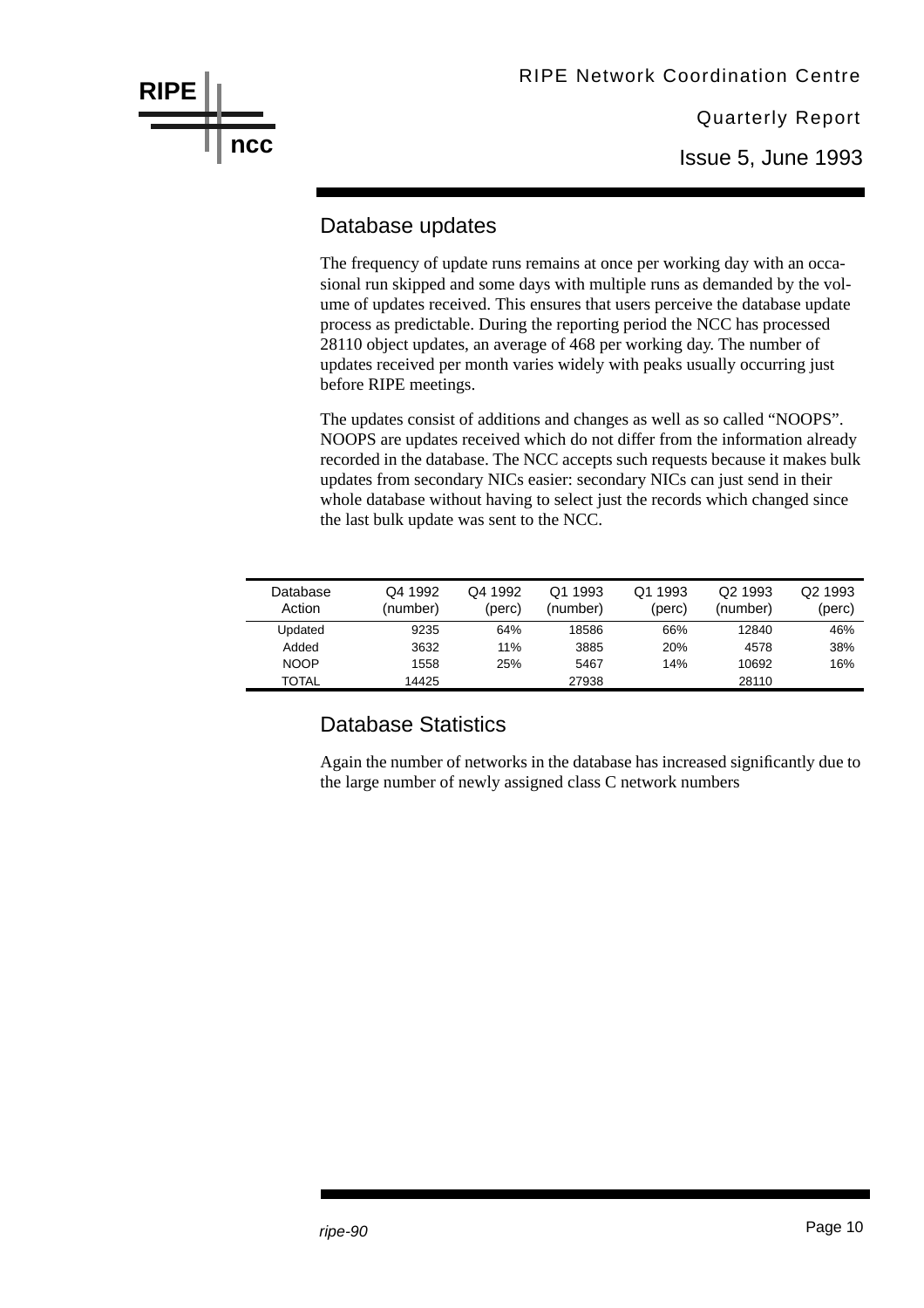

Quarterly Report RIPE Network Coordination Centre Issue 5, June 1993

RIPE Database Objects



| <b>Systems</b>                         |    |
|----------------------------------------|----|
| <b>Nov 90</b><br>643<br>0<br>670       |    |
| 1270<br><b>Jun 91</b><br>1053<br>845   |    |
| 2728<br>1792<br>1254<br>Jan 92         |    |
| Apr 92<br>3365<br>2242<br>1360         |    |
| <b>Jun 92</b><br>3797<br>2736<br>1422  |    |
| Sep 92<br>4172<br>4594<br>1549         |    |
| Dec 92<br>11080<br>6116<br>1680        |    |
| <b>Mar 93</b><br>15281<br>7846<br>1894 |    |
| 19523<br>9423<br>2134<br><b>Jun 93</b> | 85 |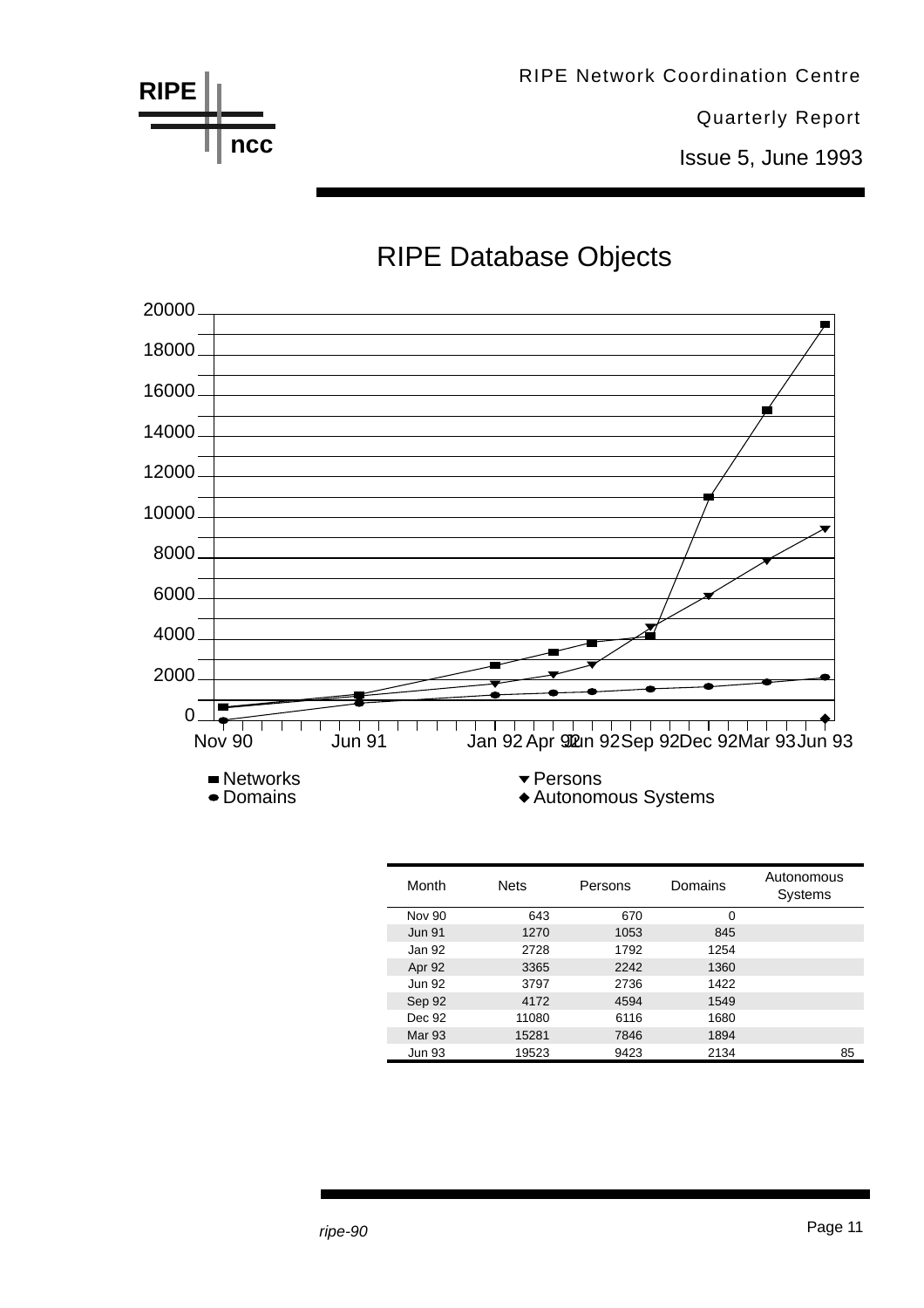

Issue 5, June 1993

#### Database Coverage

The following table shows that database coverage has increased slightly but is still lower than we would like in some areas. Any effort to attack this problem requires a high level of resources which need to be applied constantly. These resources are currently not available due to other activities. In our view this is an important area where additional resources are needed and could have significant impact. The importance of this becomes even more pronounced as the database slowly assumes its additional function as European Routing Registry.

| Countr<br>У | Nets in<br>DNS Q2<br>1993 | Nets in<br>DB Q <sub>2</sub><br>1993 | Perc.<br>Q2 1993 | Perc.<br>Q1 1993    | Perc.<br>Q4 1992 | Perc.<br>Q3 1992 |
|-------------|---------------------------|--------------------------------------|------------------|---------------------|------------------|------------------|
| <b>BG</b>   | 1                         | 1                                    | 100              | 100                 | 0                | 0                |
| CY          | 3                         | 3                                    | 100              | 100                 | 0                | 0                |
| LV          | 1                         | $\mathbf{1}$                         | 100              | 100                 | 0                | 0                |
| <b>RO</b>   | 3                         | 3                                    | 100              | 100                 | $\mathbf 0$      | $\mathbf 0$      |
| SK          | 12                        | 12                                   | 100              | 0                   | 0                | 0                |
| UA          | $\overline{c}$            | $\overline{c}$                       | 100              | $\mathsf{O}\xspace$ | $\mathbf 0$      | $\mathbf 0$      |
| CZ          | 36                        | 35                                   | 97               | 0                   | 0                | 0                |
| PL          | 35                        | 34                                   | 97               | 92                  | 100              | 90               |
| HU          | 25                        | 24                                   | 96               | 100                 | 100              | 100              |
| BE          | 19                        | 18                                   | 95               | 82                  | 100              | 100              |
| AT          | 108                       | 102                                  | 94               | 89                  | 82               | 63               |
| <b>FR</b>   | 575                       | 539                                  | 94               | 91                  | 94               | 95               |
| CH          | 129                       | 119                                  | 92               | 87                  | 85               | 93               |
| ES          | 36                        | 33                                   | 92               | 87                  | 95               | 88               |
| DE          | 535                       | 475                                  | 89               | 87                  | 83               | 80               |
| <b>NL</b>   | 152                       | 133                                  | 88               | 86                  | 86               | 80               |
| $\sf IL$    | 52                        | 45                                   | 87               | 75                  | 76               | 71               |
| PT          | 87                        | 73                                   | 84               | 86                  | 86               | 80               |
| UK          | 402                       | 338                                  | 84               | 70                  | 70               | 67               |
| $\sf IT$    | 180                       | 150                                  | 83               | 81                  | 81               | 82               |
| IE          | 41                        | 33                                   | 81               | 82                  | 86               | 90               |
| <b>GR</b>   | 20                        | 16                                   | 80               | 73                  | 75               | 66               |
| HR          | 5                         | $\overline{\mathbf{4}}$              | 80               | 83                  | $\mathbf 0$      | 0                |
| <b>NO</b>   | 88                        | 67                                   | 76               | 76                  | 70               | 58               |
| IS          | 28                        | 21                                   | 75               | 84                  | 83               | 50               |
| <b>SE</b>   | 227                       | 167                                  | 74               | 70                  | 59               | 49               |
| <b>TR</b>   | $\overline{7}$            | 5                                    | 71               | 0                   | $\mathbf 0$      | 0                |
| LU          | 10                        | $\overline{7}$                       | 70               | 50                  | 60               | 50               |
| SI          | 16                        | 10                                   | 63               | 75                  | 100              | 0                |
| EE          | 24                        | 14                                   | 58               | $\mathbf 0$         | $\pmb{0}$        | $\mathbf 0$      |
| П           | $\overline{2}$            | $\mathbf{1}$                         | 50               | 0                   | 0                | 0                |
| <b>TN</b>   | $\overline{\mathbf{4}}$   | $\overline{c}$                       | 50               | 100                 | 100              | 100              |
| YU          | $\overline{c}$            | $\mathbf{1}$                         | 50               | 50                  | 50               | 100              |
| F1          | 298                       | 133                                  | 45               | 44                  | 39               | 6                |
| DK          | 33                        | 11                                   | 33               | 35                  | 39               | 40               |
| SU          | 34                        | $\mathbf{1}$                         | 3                | 16                  | $\boldsymbol{0}$ | $\mathbf 0$      |
| CS          | 43                        | $\mathbf 0$                          | 0                | 27                  | 100              | 100              |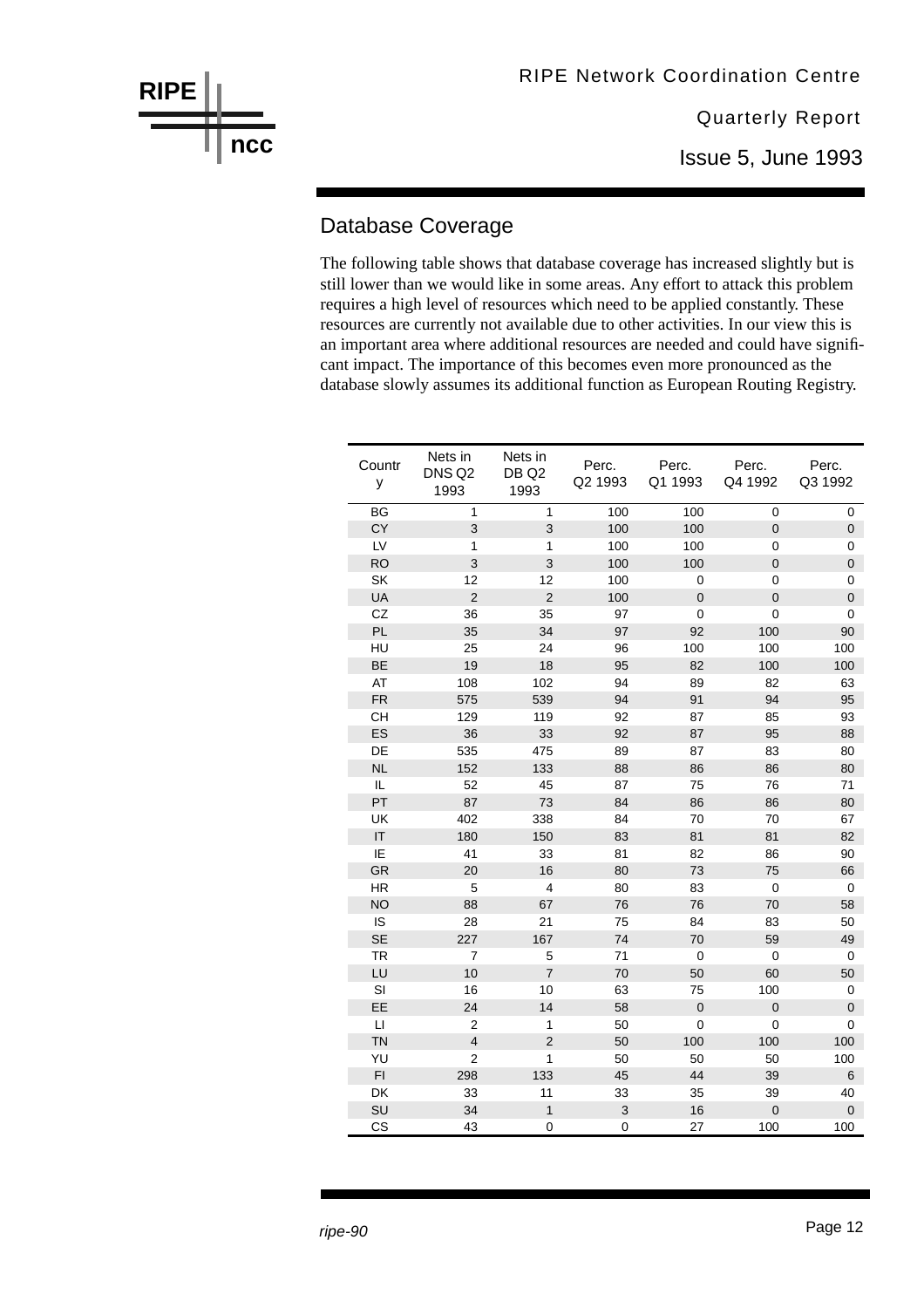

Issue 5, June 1993

#### **Document Store**

In total the document store contains approximately 5612 documents. By volume, it accounts for over 263 Mbytes. A breakdown of the composition of the document store by mbytes is shown below.



| Area             | Files | Kbytes |
|------------------|-------|--------|
| earn             | 10    | 730    |
| ebone            | 36    | 532    |
| iesg             | 51    | 502    |
| ietf             | 819   | 5982   |
| internet-drafts  | 621   | 41681  |
| internet-society | 1019  | 22590  |
| nsf              | 157   | 18321  |
| rare             | 1023  | 41710  |
| rfc              | 862   | 48667  |
| ripe             | 634   | 37826  |
| tools            | 351   | 42766  |
| Total            | 5612  | 263533 |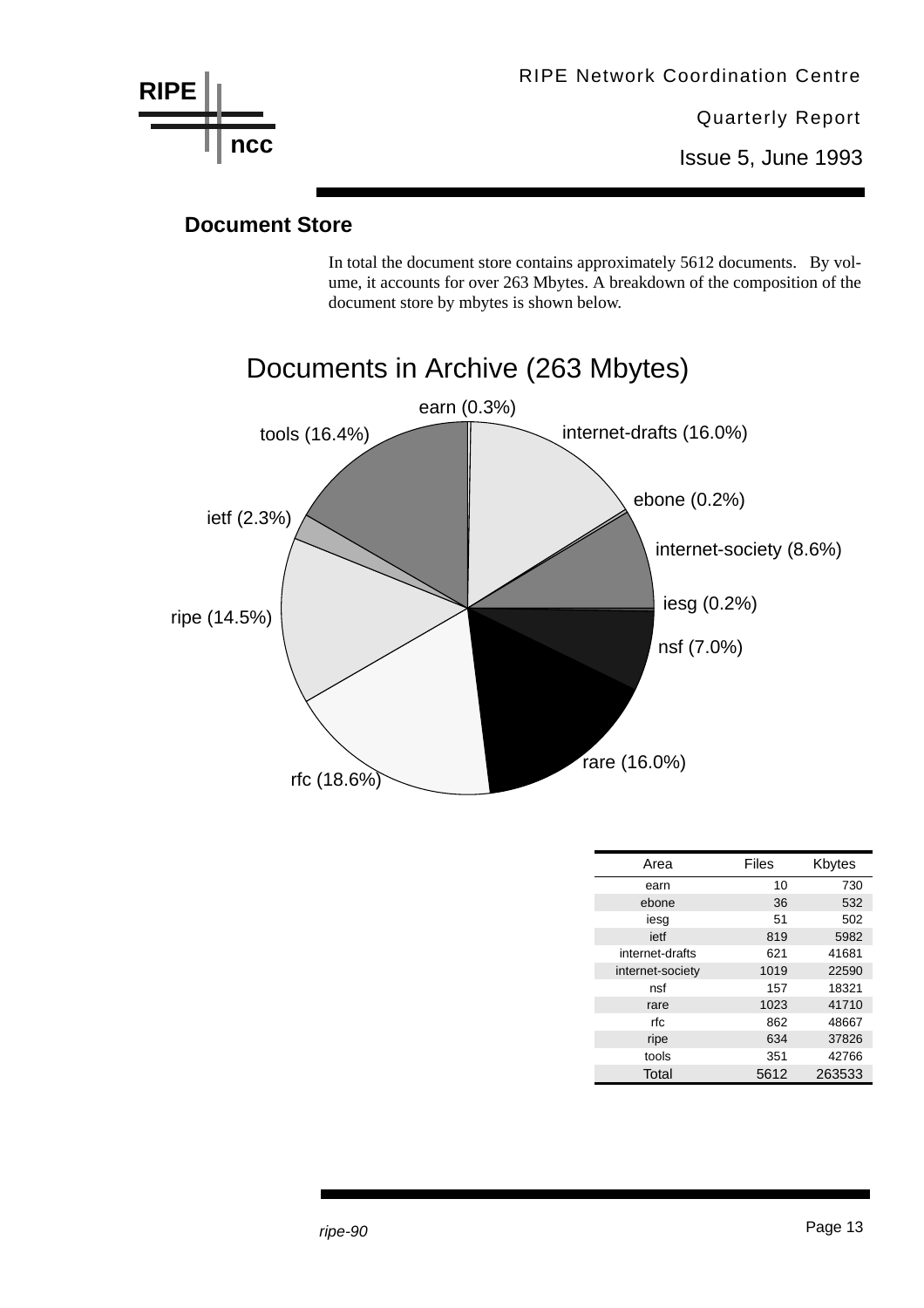

Issue 5, June 1993

#### FTP Usage Statistics

The most popular archive sections of the RIPE document store are tabulated below. This displays the top 15 most popular sections which were accessed using ftp.The most popular section is the ripe database, with approximately 3185 Mbytes transferred. This represents more than a 100% increase in Mbytes of the RIPE database transferred compared to the previous quarter.

### Most Popular Archive Sections Q2 1993

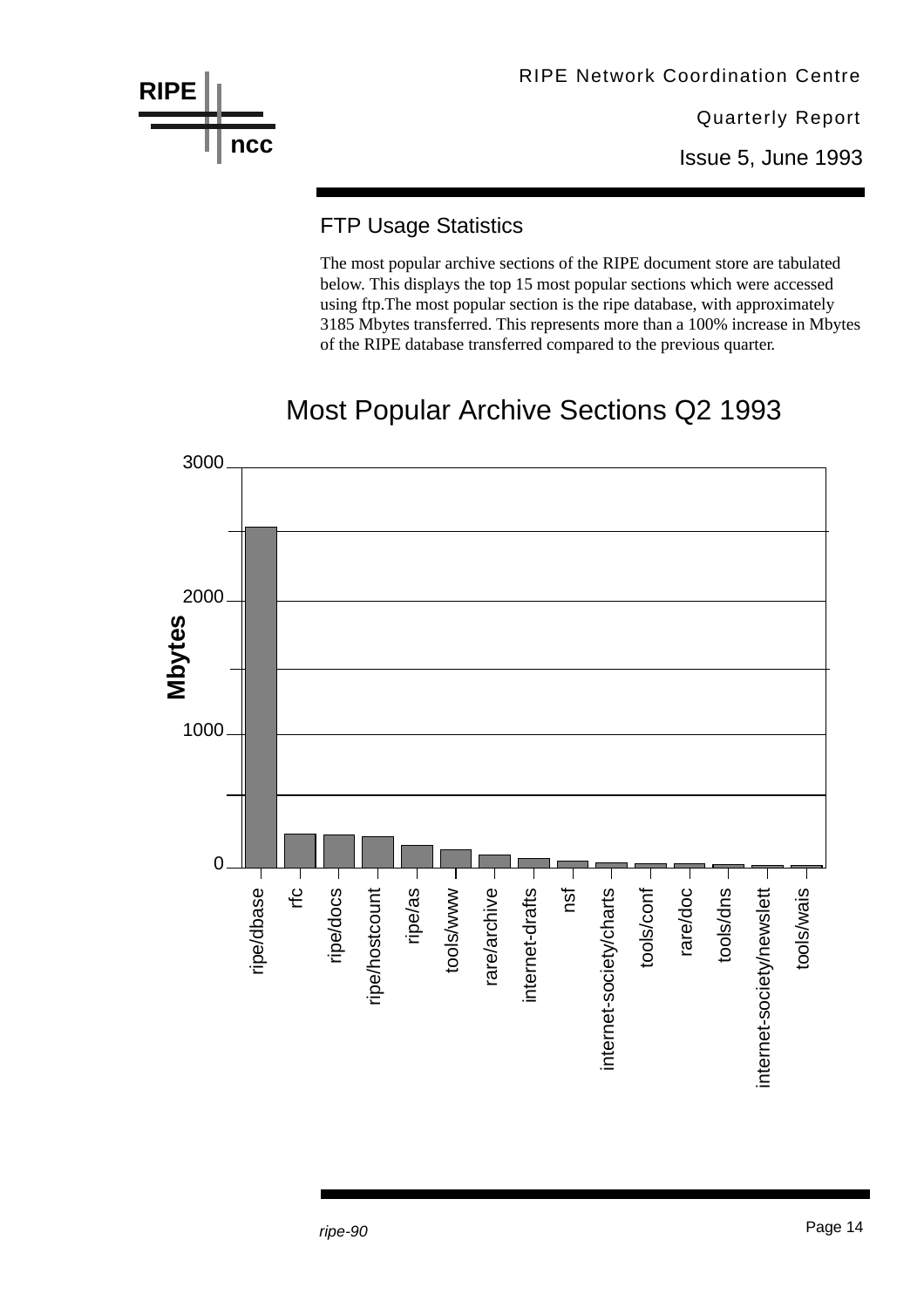## **RIPE ncc**

Quarterly Report

Issue 5, June 1993

The number of Mbytes transferred using ftp per top level domain is shown below:

| Archive Section           | Files<br>Sent | <b>KBytes Sent</b> | % of<br>Files<br>Sent | % of<br><b>Bytes</b><br>Sent |
|---------------------------|---------------|--------------------|-----------------------|------------------------------|
| ripe/dbase                | 3185          | 2551215            | 5.27                  | 61.13                        |
| rfc                       | 4073          | 254506             | 6.73                  | 6.10                         |
| ripe/docs                 | 3002          | 249762             | 4.96                  | 5.98                         |
| ripe/hostcount            | 1817          | 237619             | 3.00                  | 5.69                         |
| ripe/as                   | 33473         | 168244             | 55.34                 | 4.03                         |
| tools/www                 | 634           | 138471             | 1.05                  | 3.32                         |
| rare/archive              | 1980          | 98980              | 3.27                  | 2.37                         |
| internet-drafts           | 1289          | 74485              | 2.13                  | 1.78                         |
| nsf                       | 459           | 53266              | 0.76                  | 1.28                         |
| internet-society/charts   | 121           | 38056              | 0.20                  | 0.91                         |
| tools/conf                | 91            | 33165              | 0.15                  | 0.79                         |
| rare/doc                  | 449           | 31109              | 0.74                  | 0.75                         |
| tools/dns                 | 348           | 25330              | 0.58                  | 0.61                         |
| internet-society/newslett | 1831          | 23392              | 3.03                  | 0.56                         |
| tools/wais                | 241           | 20204              | 0.40                  | 0.48                         |

| Domain<br>Name | Files<br>Sent  | <b>Bytes Sent</b> | % of<br>Files<br>Sent | % of<br><b>Bytes</b><br>Sent |
|----------------|----------------|-------------------|-----------------------|------------------------------|
| <b>IIS</b>     | 0              | 0                 | 0                     | 0                            |
| IXI            | $\overline{0}$ | 0                 | $\overline{0}$        | 0                            |
| <b>LOCAL</b>   | $\Omega$       | 0                 | $\Omega$              | 0                            |
| NCC-X25        | $\Omega$       | 0                 | $\Omega$              | $\Omega$                     |
| <b>PSPDN</b>   | 0              | 0                 | $\Omega$              | 0                            |
| <b>UNKNOWN</b> | 4900           | 293789933         | 8.10                  | 7.04                         |
| at             | 314            | 46225428          | 0.52                  | 1.11                         |
| au             | 21             | 848291            | 0.03                  | 0.02                         |
| be             | 42             | 3801953           | 0.07                  | 0.09                         |
| br             | 3              | 363544            | 0.00                  | 0.01                         |
| ca             | 332            | 4878434           | 0.55                  | 0.12                         |
| ch             | 1604           | 299885312         | 2.65                  | 7.19                         |
| cl             | 1              | 33640             | 0.00                  | 0.00                         |
| com            | 294            | 23659477          | 0.49                  | 0.57                         |
| <b>CS</b>      | 297            | 20601599          | 0.49                  | 0.49                         |
| <b>CZ</b>      | 550            | 30953822          | 0.91                  | 0.74                         |
| de             | 1063           | 282682667         | 1.76                  | 6.77                         |
| dk             | 52             | 9247521           | 0.09                  | 0.22                         |
| edu            | 656            | 148524949         | 1.08                  | 3.56                         |
| ee             | 5              | 73349             | 0.01                  | 0.00                         |
| es             | 3843           | 115448091         | 6.35                  | 2.77                         |
| fi             | 4528           | 233806797         | 7.49                  | 5.60                         |
| fr             | 1148           | 123118992         | 1.90                  | 2.95                         |
| gov            | 63             | 4500058           | 0.10                  | 0.11                         |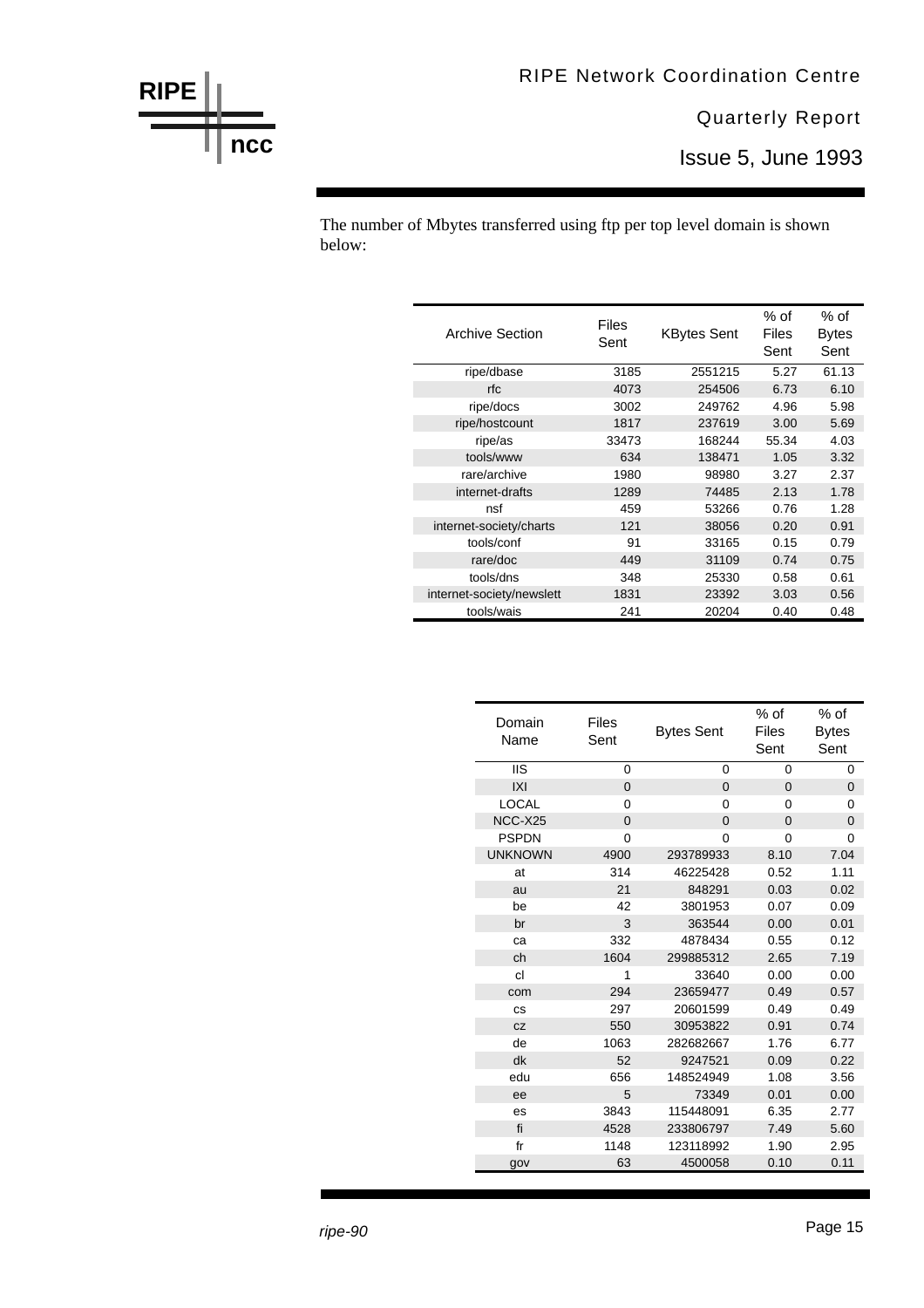

Quarterly Report

Issue 5, June 1993

| Domain<br>Name | <b>Files</b><br>Sent | <b>Bytes Sent</b> | $%$ of<br>Files<br>Sent | % of<br><b>Bytes</b><br>Sent |
|----------------|----------------------|-------------------|-------------------------|------------------------------|
|                |                      |                   |                         |                              |
| gr             | 806                  | 39926605          | 1.33                    | 0.96                         |
| hk             | $\overline{2}$       | 4692              | 0.00                    | 0.00                         |
| hr             | 41                   | 1240278           | 0.07                    | 0.03                         |
| hu             | 177                  | 23024798          | 0.29                    | 0.55                         |
| ie             | 167                  | 12488261          | 0.28                    | 0.30                         |
| il             | 961                  | 245757373         | 1.59                    | 5.89                         |
| in             | 5                    | 197225            | 0.01                    | 0.00                         |
| int            | $\mathbf 0$          | 0                 | $\mathbf 0$             | 0                            |
| is             | 4                    | 318904            | 0.01                    | 0.01                         |
| it             | 728                  | 238029345         | 1.20                    | 5.70                         |
| jp             | 17161                | 747944964         | 28.37                   | 17.92                        |
| kr             | 973                  | 71132396          | 1.61                    | 1.70                         |
| lu             | 190                  | 35951740          | 0.31                    | 0.86                         |
| mil            | 30                   | 1428640           | 0.05                    | 0.03                         |
| mx             | 0                    | 0                 | 0                       | 0                            |
| my             | $\overline{2}$       | 223493            | 0.00                    | 0.01                         |
| net            | 16369                | 847365814         | 27.06                   | 20.30                        |
| nl             | 1156                 | 126225356         | 1.91                    | 3.02                         |
| no             | 78                   | 8343461           | 0.13                    | 0.20                         |
| nz             | $\mathbf 0$          | 0                 | $\overline{0}$          | $\overline{0}$               |
| org            | 189                  | 5294024           | 0.31                    | 0.13                         |
| pl             | 99                   | 7103281           | 0.16                    | 0.17                         |
| pt             | 599                  | 50884478          | 0.99                    | 1.22                         |
| ro             | 8                    | 37672             | 0.01                    | 0.00                         |
| se             | 139                  | 14506064          | 0.23                    | 0.35                         |
| sg             | 0                    | 0                 | 0                       | $\overline{0}$               |
| si             | 1                    | 180797            | 0.00                    | 0.00                         |
| sk             | 436                  | 28273730          | 0.72                    | 0.68                         |
| su             | 11                   | 232259            | 0.02                    | 0.01                         |
| tr             | 5                    | 13613             | 0.01                    | 0.00                         |
| tw             | 0                    | 0                 | 0                       | 0                            |
| uk             | 422                  | 24417414          | 0.70                    | 0.59                         |
| us             | 7                    | 156384            | 0.01                    | 0.00                         |
| ve             | $\mathbf 0$          | 0                 | $\mathbf 0$             | 0                            |
| yu             | 6                    | 85336             | 0.01                    | 0.00                         |
| za             | $\overline{1}$       | 88303             | 0.00                    | 0.00                         |

The UNKNOWN category refers to where there is no match found between the IP address and the Domain Name.

These statistics show clearly that the RIPE document store is a very focused resource being used by the right community. It is also evident that it is regarded as an important source for European information worldwide rather than only locally.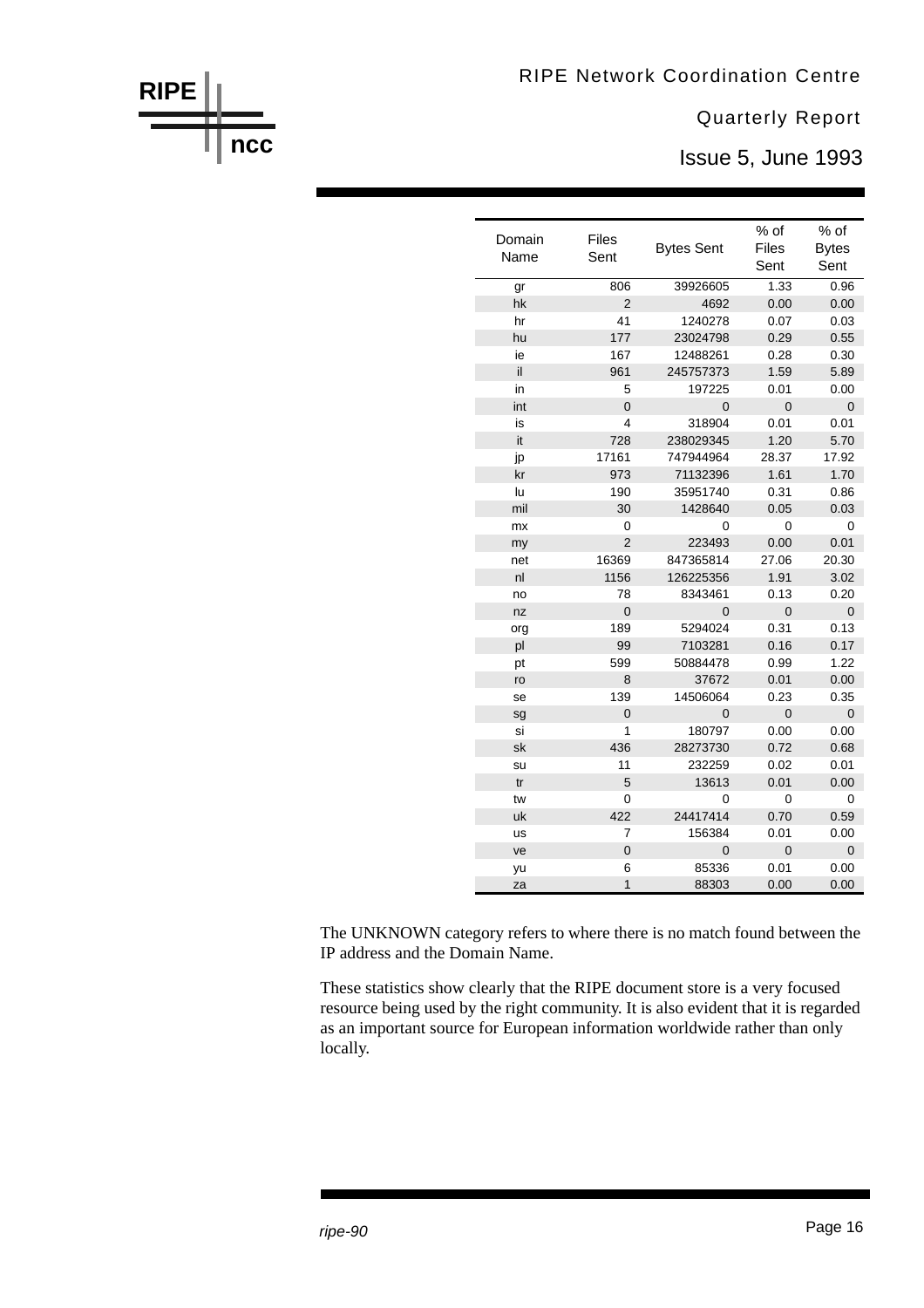

Issue 5, June 1993

#### Interactive Information Server

The NCC Interactive Information Server is a popular method of access to the RIPE document store catering for users with minimal hardware and/or software support to access information stored by the NCC. Full details on access methods are given in the RIPE NCC information leaflet "Interactive Information Server" and in the first edition of the NCC Quarterly Report.

#### General Service Usage Statistics

Statistics for the use of the various NCC information services were collected for the second quarter of 1993. The table below shows the total number of connections made for each service from July 1992 (Whois, IIS, Wais, Ftp and Gopher) contacted either directly from a user client or from the NCC Interactive Information Service. The breakdown is given as total number of connections per month:

| Service    | Jul  | Aug  | Sep  | Oct   | Nov  | Dec   |
|------------|------|------|------|-------|------|-------|
| Whois      | 7909 | 7845 | 8044 | 12373 | 9769 | 19255 |
| <b>IIS</b> | 669  | 591  | 628  | 1027  | 1018 | 1148  |
| Wais       | 1040 | 682  | 816  | 2552  | 2460 | 2240  |
| <b>FTP</b> | 849  | 645  | 625  | 1173  | 1344 | 1757  |
| Gopher     | 371  | 337  | 340  | 1115  | 1318 | 1156  |
|            |      |      |      |       |      |       |
|            |      |      |      |       |      |       |

| Service    | Jan   | Feb   | Mar   | Apr   | May   | Jun   |
|------------|-------|-------|-------|-------|-------|-------|
| Whois      | 24299 | 26027 | 28961 | 32660 | 35215 | 30721 |
| <b>IIS</b> | 1662  | 1924  | 2040  | 1785  | 2326  | 2313  |
| Wais       | 2316  | 3359  | 4375  | 3764  | 3564  | 3994  |
| <b>FTP</b> | 1443  | 1816  | 2067  | 1735  | 2038  | 1891  |
| Gopher     | 1310  | 1882  | 2394  | 2345  | 2439  | 2559  |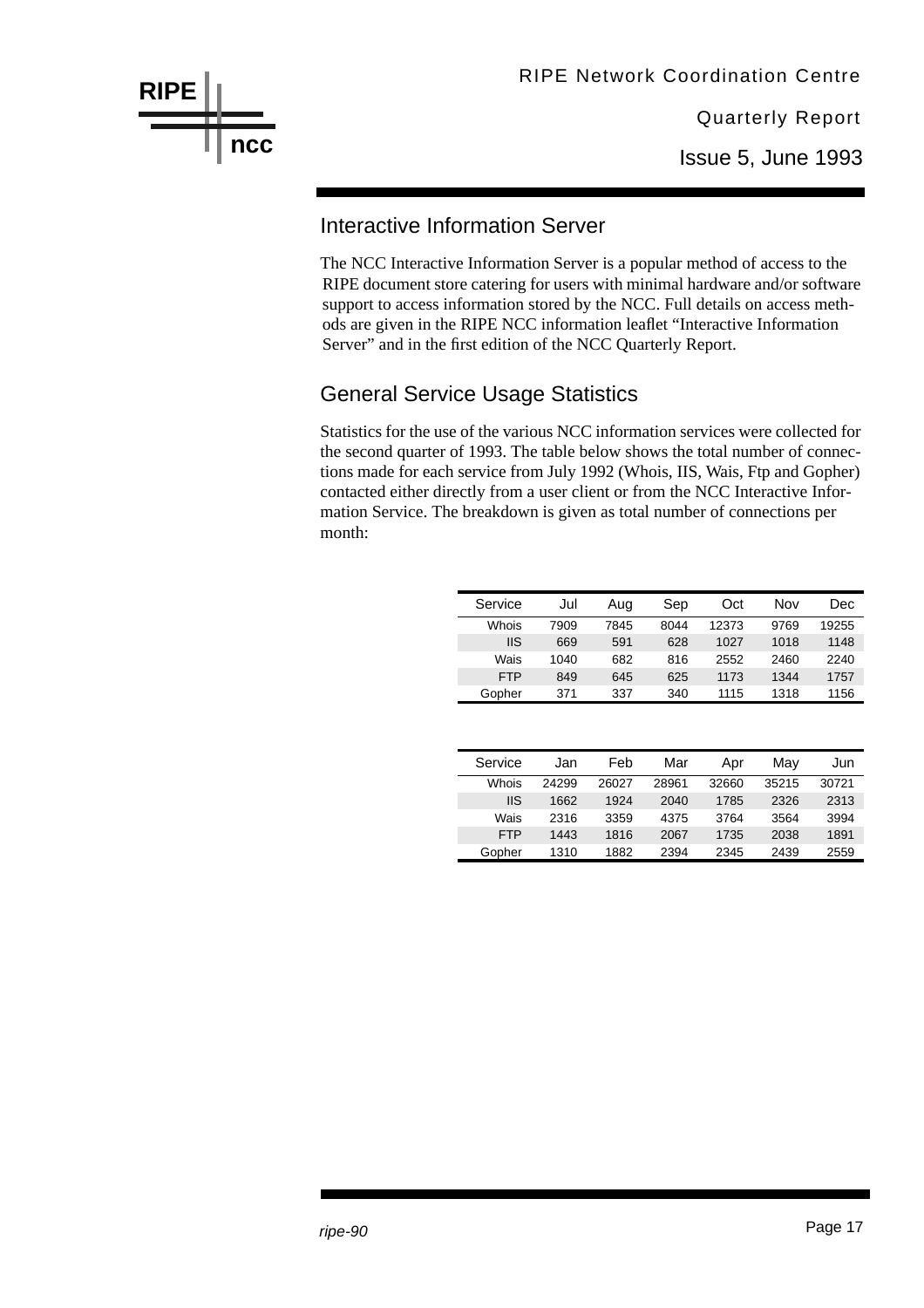





The number of connections to the various servers at the NCC broken down by the source of the request is shown in the table below. In total there were 6424 connections to the Interactive Information Server, which is queried, on average, 107 times per working day.

The provisional access from the EuropaNet (formerly IXI) network has been used 3100 times during the reporting period, which is approximately 51 times per working day on average. This service will have to be discontinued once the IXI connection at NIKHEF which it uses is disconnected unless alternative access can be found.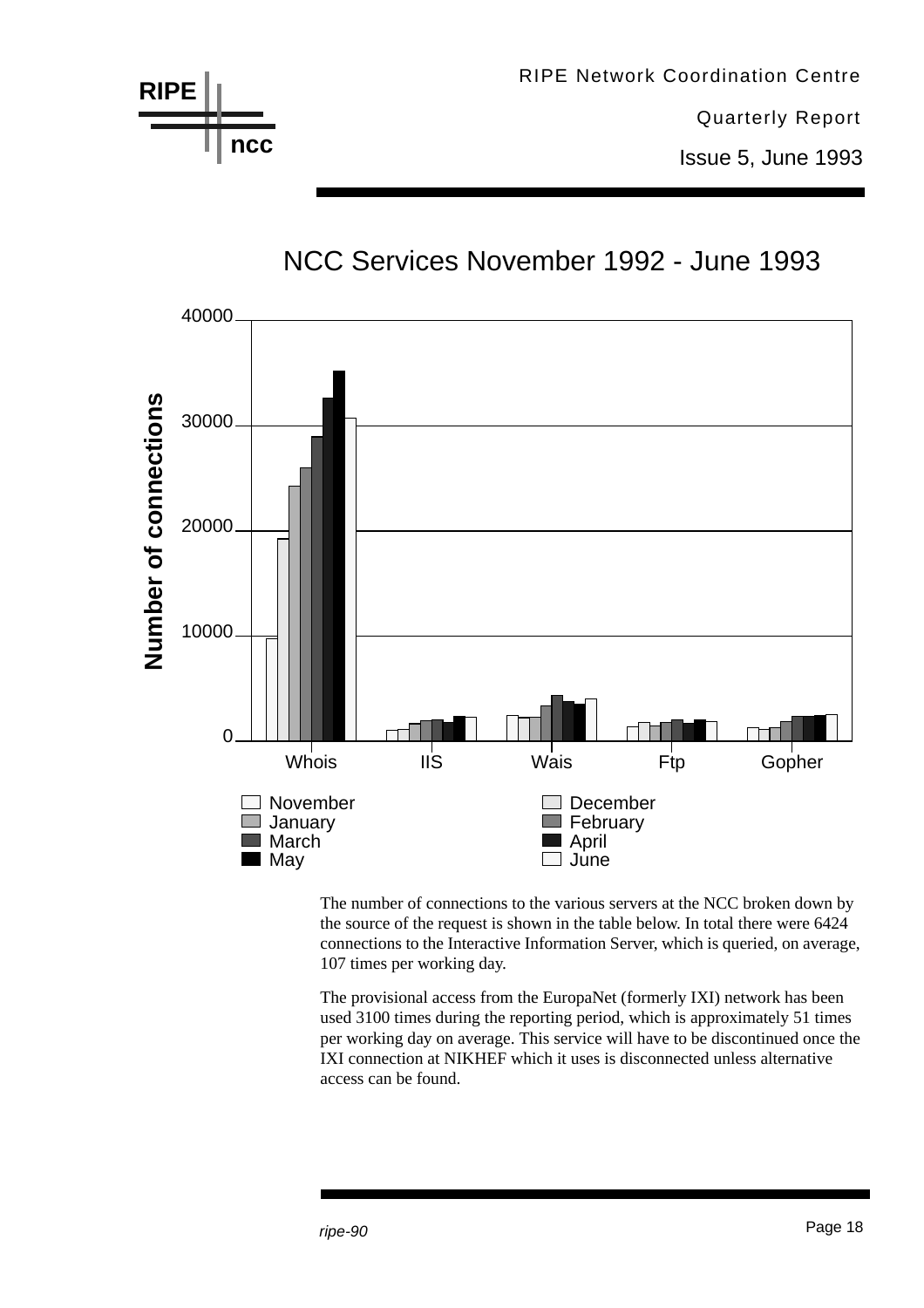Quarterly Report

Issue 5, June 1993

| Source                  | Whois           | <b>IIS</b>              | Wais                    | Ftp                     | Total        |
|-------------------------|-----------------|-------------------------|-------------------------|-------------------------|--------------|
| <b>IIS</b>              | 10268           | 0                       | 8727                    | 0                       | 18995        |
| X                       | 11              | 3100                    | 0                       | $\mathbf 0$             | 3111         |
| LOCAL                   | 2158            | 38                      | 34                      | 281                     | 2511         |
| NCC-X25                 | 17              | 50                      | $\mathbf 0$             | $\pmb{0}$               | 67           |
| <b>PSPDN</b>            | 0               | 6                       | 0                       | 0                       | 6            |
| <b>UNKNOWN</b>          | 2584            | 561                     | 72                      | 454                     | 3671         |
| at                      | 211             | 123                     | 40                      | 179                     | 553          |
| au                      | 64              | 12                      | 16                      | 11                      | 103          |
| be                      | 511             | 20                      | 0                       | 54                      | 585          |
| br                      | $\mathbf{1}$    | $\mathbf{1}$            | $\pmb{0}$               | $\overline{4}$          | 6            |
| ca                      | 145             | 28                      | 32                      | 71                      | 276          |
| ch                      | 982             | 80                      | 35                      | 317                     | 1414         |
| cl                      | 13              | 0                       | 2                       | 6                       | 21           |
| com                     | 491             | 81                      | 454                     | 171                     | 1197         |
| CS                      | 183             | 175                     | 1                       | 99                      | 458          |
| ${\tt CZ}$              | 176             | 53                      | $\mathbf 0$             | 18                      | 247          |
| de                      | 3161            | 249                     | 22                      | 658                     | 4090         |
| $\mathsf{d}\mathsf{k}$  | 156             | 13                      | $\overline{c}$          | 32                      | 203          |
| edu                     | 8672            | 264                     | 999                     | 607                     | 10542        |
| ee                      | 27              | 41                      | 0                       | $\,6$                   | 74           |
| es                      | 250             | 37                      | 4                       | 67                      | 358          |
| fi                      | 298             | 45                      | 203                     | 109                     | 655          |
| $\operatorname{\sf fr}$ | 4983            | 104                     | 40                      | 316                     | 5443         |
| gb                      | $\mathbf{1}$    | $\pmb{0}$               | $\mathsf{O}\xspace$     | $\pmb{0}$               | $\mathbf{1}$ |
| gov                     | 94              | 30                      | 30                      | 36                      | 190          |
| gr                      | 520             | 24                      | 34                      | 118                     | 696          |
| hk                      | 1               | 0                       | 0                       | $\mathbf{1}$            | 2            |
| hr                      | $\overline{7}$  | 50                      | $\mathbf 0$             | 27                      | 84           |
| hu                      | 281             | 97                      | 0                       | 40                      | 418          |
| ie                      | 948             | 55                      | 4                       | 152                     | 1159         |
| il<br>in                | 10<br>$\pmb{0}$ | 30<br>6                 | 1<br>$\mathbf{1}$       | 148<br>$\overline{4}$   | 189<br>11    |
| int                     | $\mathbf{1}$    | 0                       | $\mathsf 0$             | 0                       | 1            |
| is                      | 200             | $\overline{7}$          | 40                      | $\mathbf 5$             | 252          |
| it                      | 1461            | 109                     | 3                       | 259                     | 1832         |
| jp                      | 25              | $\boldsymbol{9}$        | 17                      | 128                     | 179          |
| kr                      | 8               | 13                      | 4                       | 91                      | 116          |
| lu                      | 98              | 10                      | $\pmb{0}$               | $\boldsymbol{7}$        | 115          |
| mil                     | 15              | 12                      | 0                       | 19                      | 46           |
| mx                      | 0               | 1                       | 0                       | 0                       | 1            |
| my                      | 0               | 0                       | 0                       | 2                       | 2            |
| net                     | 2489            | 67                      | 393                     | 363                     | 3312         |
| nl                      | 2896            | 301                     | 33                      | 295                     | 3525         |
| no                      | 490             | 55                      | 3                       | 66                      | 614          |
| nz                      | 6               | $\mathbf{1}$            | $\overline{\mathbf{c}}$ | 0                       | 9            |
| org                     | 8783            | 45                      | 16                      | 30                      | 8874         |
| pl                      | 183             | 42                      | 0                       | 60                      | 285          |
| pt                      | 193             | 11                      | $\pmb{0}$               | 59                      | 263          |
| ro                      | 0               | 2                       | 0                       | $\overline{\mathbf{4}}$ | 6            |
| se                      | 2642            | 57                      | $\overline{\mathbf{4}}$ | 54                      | 2757         |
| sg                      | 6               | $\overline{\mathbf{c}}$ | $\mathbf{1}$            | 0                       | 9            |
| si                      | 50              | 16                      | $\mathbf 0$             | $\mathbf{1}$            | 67           |

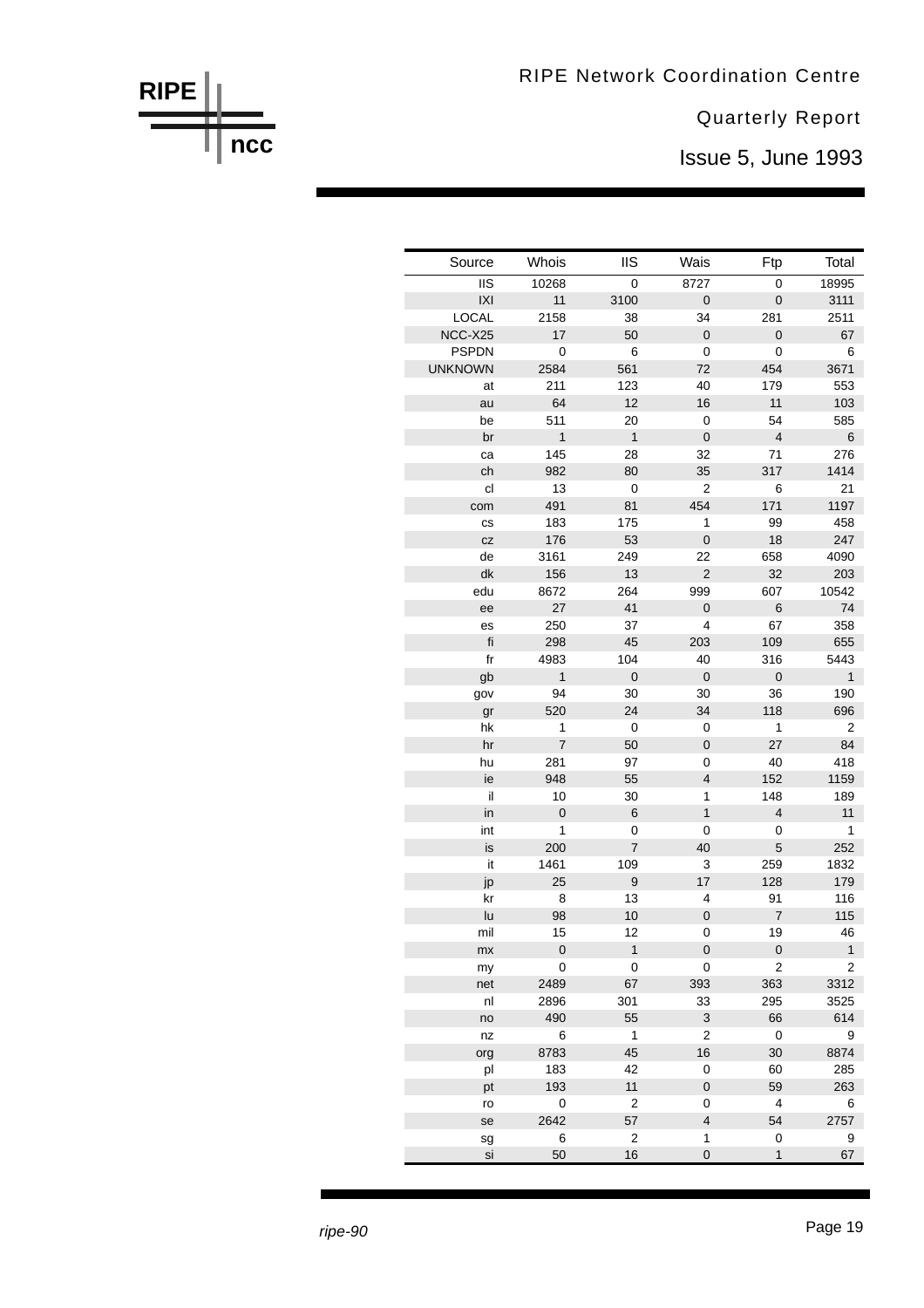Quarterly Report

Issue 5, June 1993

| Source        | Whois    | <b>IIS</b>     | Wais     | Ftp            | Total          |
|---------------|----------|----------------|----------|----------------|----------------|
| sk            | 126      | 48             | $\Omega$ | 29             | 203            |
| su            | 18       | 3              | $\Omega$ | $\overline{4}$ | 25             |
| tr            | 28       | 34             | $\Omega$ | 6              | 68             |
| tw            | 3        | $\overline{4}$ | 1        | 3              | 11             |
| uk            | 1307     | 188            | 49       | 182            | 1726           |
| <b>us</b>     | 40339    | 4              | $\Omega$ | 7              | 40350          |
| ve            |          | 4              | $\Omega$ | 0              | $\overline{2}$ |
| yu            | $\Omega$ |                | 3        | $\overline{2}$ | 6              |
| za            | 4        | 8              | $\Omega$ | $\overline{2}$ | 14             |
| <b>Totals</b> | 98596    | 6424           | 11322    | 5664           | 122006         |

#### **RIPE NCC Information Leaflets**

A new leaflet "Delegated IP Registry" has been published by the RIPE NCC. The draft leaflet was first approved by the Local Registries RIPE working group. The aim of the leaflet is to publicise the procedures on how and where to obtain valid IP network numbers. If you would like copies of the new leaflet, please do not hesitate to contact the NCC, stating how many copies you would like. The first print run was for 2,000 copies of the leaflet (so it would be appreciated if you didn't ask for 2,000 copies!).

#### **Presentations**

**RIPE**

**ncc**

Presentations given this quarter include the following; at the JENC conference in Trondheim from May 10-14th Daniel Karrenberg gave two presentations on "One years experience with Internet Coordination" and "Joint RARE/RIPE Projects" respectively. At the NSFnet Regional Techs meeting held in Herndon, Va, US on the 9th-10th June Tony Bates and Daniel Karrenberg gave presentations on the Route Server Project.

#### **RIPE Support Activities**

#### RIPE meetings - Minutes

The 15th RIPE meeting, hosted by NIKHEF in Amsterdam was one of the busiest RIPE meetings on record. There were 65 participants and 18 agenda items scheduled. Increasingly the task of compiling the minutes is becoming more time consuming. Thus a proposal was circulated to the RIPE community the aim of which was to improve the quality of the minutes and reduce the amount of time it takes to compile and eventually publish them.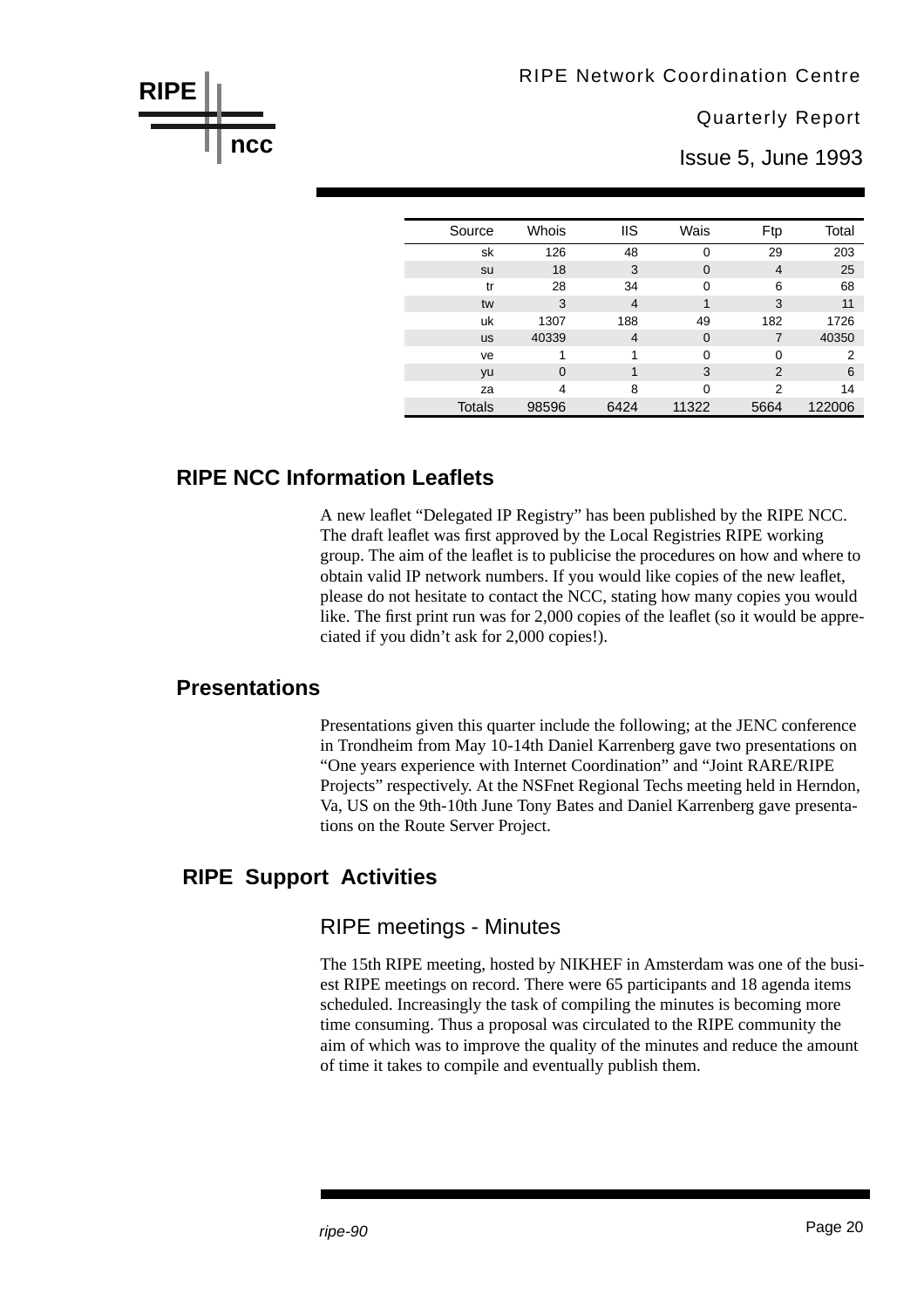

Issue 5, June 1993

In summary, the speakers at future RIPE meetings will be asked to submit a short summary of their presentation to the RIPE NCC. Without substantial editing the text received will be used in the minutes. Optionally, speakers are invited to make their presentations publicly available by emailing them to the RIPE NCC to be stored in the /presentations directory.

In a similar way, the working-group chairs will be asked to submit a summary of the proceedings of their working groups which will not be substantially edited. In addition, support to the working group chairs will be improved as each chairman will receive a "Meeting Pack".

It is hoped that everyone will benefit from the proposal.

#### **Referrals and End-User Enquiries**

The number of end-user queries have been insignificant during the reporting period and again relate to either queries concerning the registering of domain names or how to obtain IP numbers. Both have been dealt with by providing further contact names inside the relevant country. Requests for connectivity have been referred to the ip-provs@ripe.net mailing list as usual.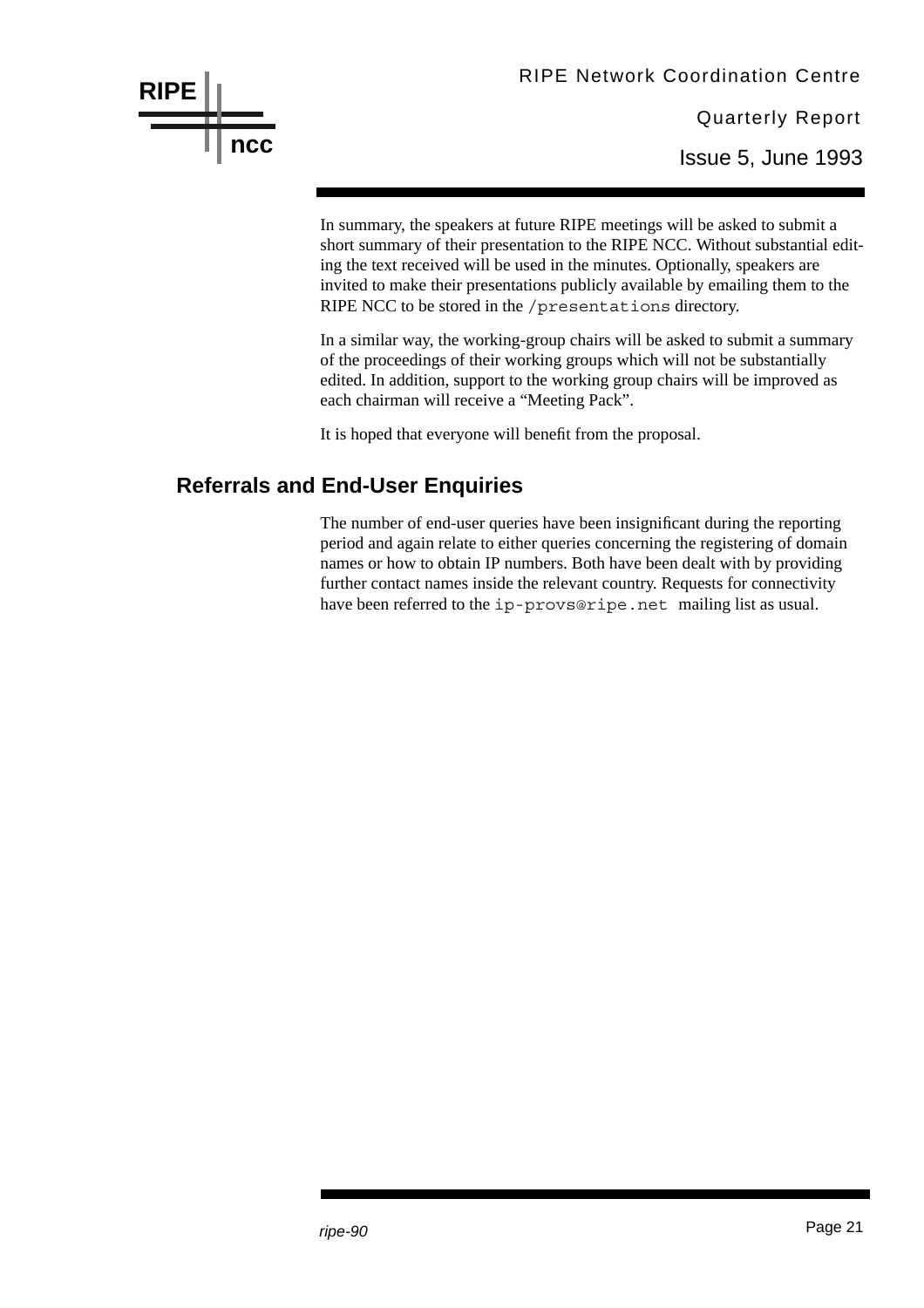

Quarterly Report Issue 5, June 1993

Other Activities

#### **Funding Letters**

As part of the continued initiative to redefine the current funding model for the RIPE NCC as outlined in the previous quarterly report (Doc ID: ripe-87), letters have been sent to a number of potential contributors, together with relevant supporting RIPE documents. It is hoped that this will stimulate further discussions and encourage many organisations to participate in funding the RIPE NCC for the coming financial year.

#### **Internal Audit - RIPE NCC**

It was agreed at the 15th RIPE meeting in Amsterdam to review the activities of the RIPE NCC after one year of operation. The aim of the review is to update the "Activity Plan" (Doc ID: Ripe-35) bringing the future activities of the RIPE NCC into sharp focus with the needs of the RIPE community. Whilst input from all members of the RIPE community is sought and encouraged, specific individuals have been tasked to carry out this activity. These persons include the RIPE chairpersons; the RIPE Working Group chairpersons and the RIPE NCC manager. The deliverable will be a report which will have identified which activities have been successfully implemented, which activities are behind schedule and those which have been taken up but were not foreseen in the original activity plan. The conclusions will summarise and identify the future direction for the RIPE NCC.

#### **Global Database Alignment**

The exchange of database information between InterNIC, MERIT and the RIPE NCC is progressing steadily. The exchange format has been defined and programs to convert to and from the exchange format from each of the respective formats have been written. MERIT and the RIPE NCC produce their complete database in exchange format after each update of their respective databases. The NCC copies the MERIT database in exchange format regularly and it will start using that data in the RIPE whois server in the near future.

The RIPE NCC has made the part of the database that is clearly European address space (193.x.y) and the corresponding contact information available in exchange format on request from InterNIC. InterNIC has taken this data, and entered the majority of it into the worldwide network database. There are still some inconsistencies that need development. Currently the update process is being tested before moving to a more regular update mechanism. In conjunction with this, the NCC is discussing with InterNIC to add a flag to each object to define the primary maintainer of that data. This would facilitate the update mechanism in situations of multiple and/or conflicting entries/updates. It will also allow distributed maintenance to be introduced gradually.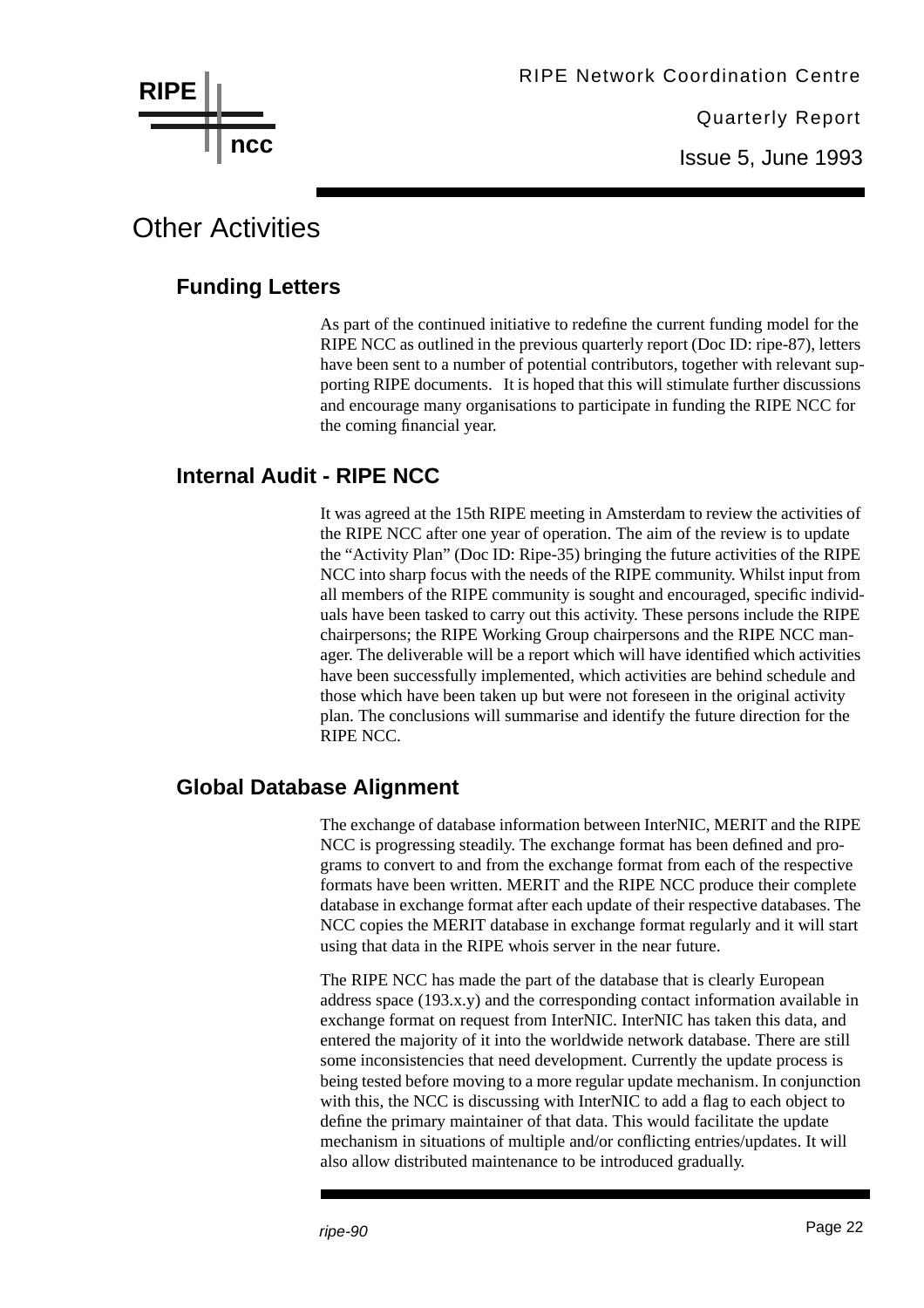

Issue 5, June 1993

#### **Conference Support**

#### Interop Involvement

The RIPE NCC was invited to be one of the team designing and building the Interop Shownet for Interop Europe in Paris in October this year. Marten Terpstra accepted the position of "NOC Team" member. His primary responsibilities are external connectivity and IP addressing. The complete team consists of some 15 persons from various European and American organisations active in internetworking, together with people from Interop Europe and Interop US. The NOC team has met twice in the past quarter to prepare and design the network, and after a prebuild of the network in September, the network will be installed at Interop the weekend before the start of Interop, and will be dissolved again immediately after Interop. The Interop Shownet will be connected to the rest of the Internet.

This activity is certainly not an NCC core activity. It has been undertaken because sponsorship from Interop Europe has been provided and more importantly it is an opportunity for valuable professional development of NCC staff.

#### Amsterdam IETF Involvement

The RIPE NCC was approached by SURFnet, the local organizers at the July IETF in Amsterdam, to participate in the design and build up of the terminal room and organization of MBONE for the audio and video broadcasts from the IETF. The NCC has supported SURFnet in the design and preparation of the terminal room and the audio visual facilities as well as the IP multicast backbone in Europe.

#### **Global Address Space issues**

#### Class B Retrieval

Due to the scarcity of class B network numbers, the NCC has started an activity to retrieve blocks of class B network numbers that have been allocated to organisations in the past. For this purpose, InterNIC has made available all class B network numbers ever assigned in exchange format. The NCC examine this information closely, and will approach organisations holding a significant amount of class B network numbers still unused, to ask them to return them to the NCC, for assignment in Europe.

#### **ECHO Gateway**

The ECHO gateway provided by the RIPE NCC on June 6th was taken over by RESTENA later, after adverse effects on NCC Services had become noticeable.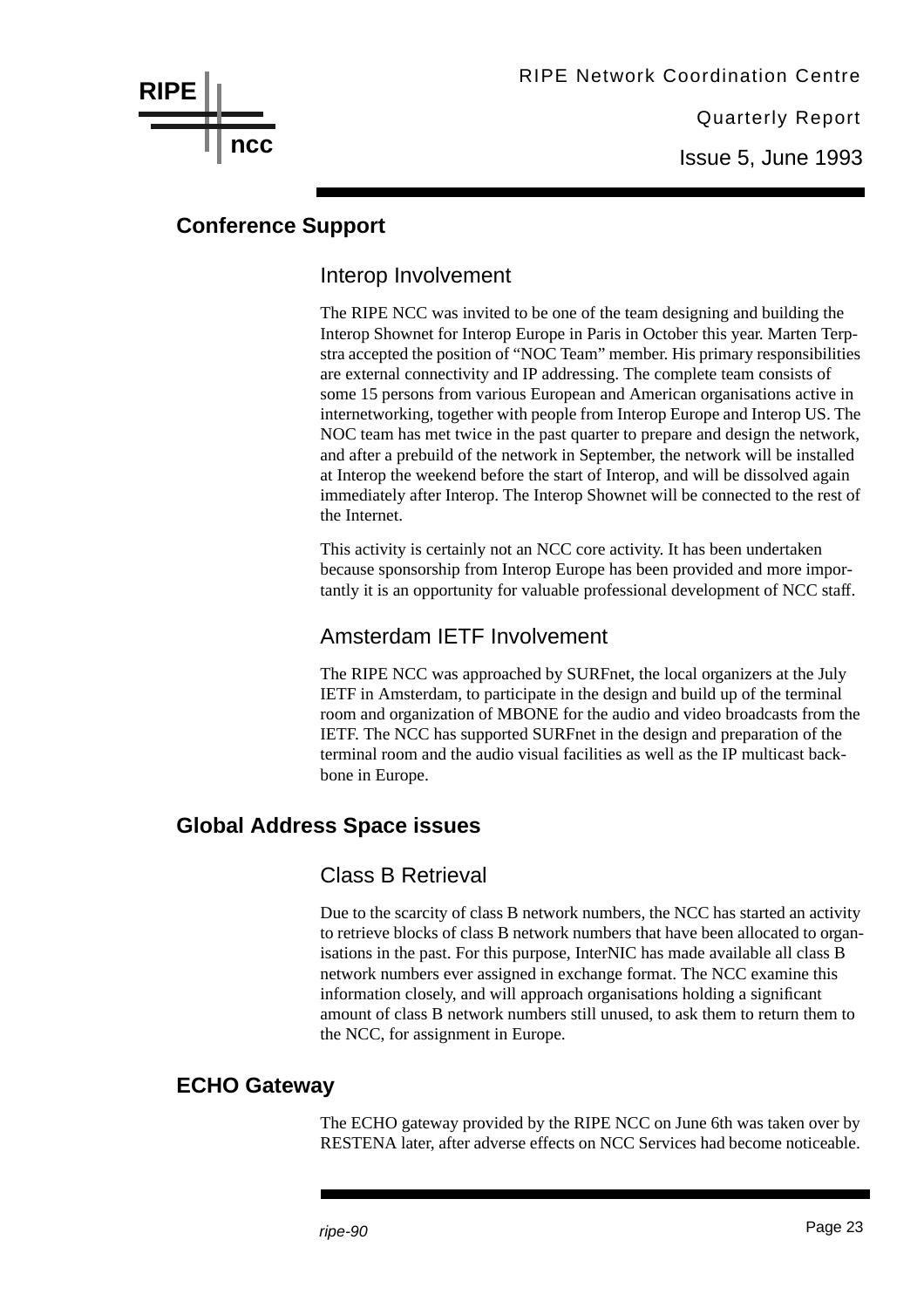

Quarterly Report Issue 5, June 1993

### Joint Projects

The two 6-month Joint Projects "Route Server" and "GISS" have less than one month before they reach the end of the reporting period. They have both been successful in achieving their stated goals. The synergy of NCC activities with the projects has proven to be extremely valuable to both projects but especially to the Route Server development.

The projects have also been beneficial to the NCC, since they enable more proactive development meeting future needs. NCC staff have supported the projects enthusiastically. In retrospect it has become obvious that the projects have demanded significant management and support effort from the NCC itself. Consequently separate resources need to be allocated for project management and support of joint projects at the NCC for future projects. This has already been done for the proposed PRIDE project described below.

In principle staff working at the NCC will have the possibility to divide their time between project work and NCC core activities as much as practical constraints allow. The division will of course be arranged most carefully such that all activities will receive resources in accordance to their funding.

#### **GISS Project Status**

The goal of the project is to produce a document describing all aspects of a "useful Internet service". The intention is to provide guidance to both service providers and customers. All important aspects of Internet services will be covered.

At the 15th RIPE meeting in Amsterdam the results of the Birds of a Feather meeting at the 26th IETF meeting in Columbus, US were presented along further refinements of the intended focus and structure of the GISS document. Within the first working group meeting it became clear that GISS is a topic of large interest and something that would need to be continued after the project was over. There are many overlaps with other groups within RIPE that should be integrated into GISS over time. Of particular note was the work being done within the Connectivity working group where it was clear that there was scope for closer liaison between the groups in the future.

A second draft of GISS has been produced. This essentially has the finished focus and structure of the GISS work. Six areas of interest have been identified and 36 initial service aspects highlighted. The intention is to have aspects contributed from members of the community rather than the authors to make the document as open as possible. Thus far, the response has been somewhat disappointing.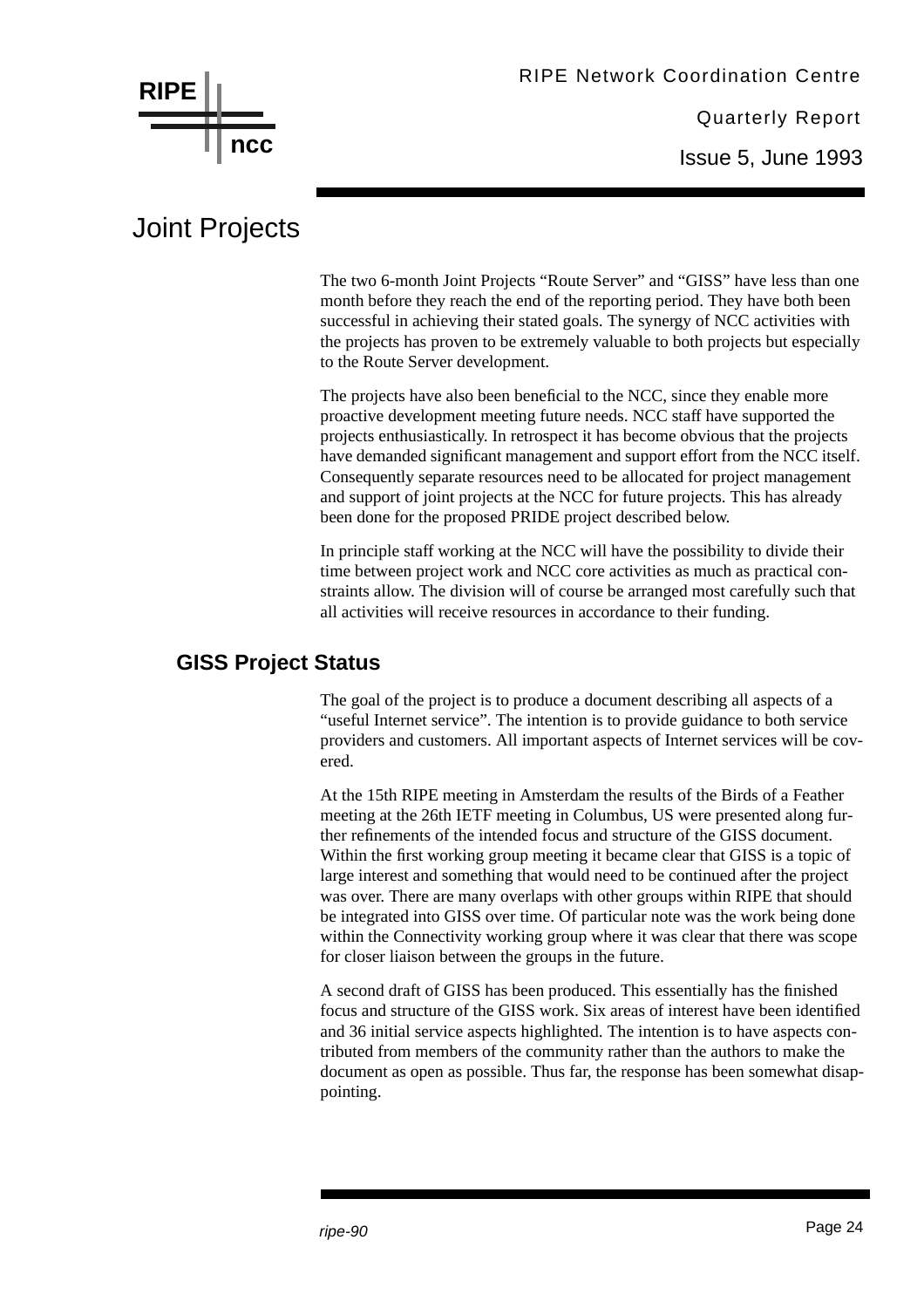

Issue 5, June 1993

A second 'Birds of a Feather' meeting is planned for the forthcoming Amsterdam Internet Engineering Task Force (IETF) meeting. A draft IETF working group charter has been produced to make sure the GISS document can be published to as wide an audience as possible and discussed in a larger forum than just RIPE and RARE. It is expected that the GISS working groups will continue within RIPE and the IETF at least until the document reaches a stable state. The current GISS draft is available from the RIPE document store in:

docs/ripe-drafts as either

giss.ps (postscript) giss.txt (ascii text).

#### **Route Server Project Status**

The goal of this project is to produce a functioning Route Server as specified in "Internet Routing in a Multi Provider, Multi Path Open Environment" by Bates, Karrenberg, Lothberg, Stockman and Terpstra. The function of the Route Server will be to present unified routes to European destinations to routers on the proto-GIX in Washington D.C.

This project requires close coordination with the RIPE NCC for the database related aspects and with the operators of transatlantic links, especially EBONE.- The project continues to progress extremely well. The Route Server now peers with all peers on the proto-GIX at MAE-EAST. A large amount of Routing Protocol testing has been done. Specifically in two areas; verification of the BGP NEXT HOP information and the robustness of the routing software. Bugs have been found to exist in at least two vendor implementations of router software resulting in giving incorrect BGP NEXT\_HOP information. These are in the process of being fixed. A local modification has been made to make sure the Route Server can function correctly. The software continues to be very stable and large scale testing has been done using network based access lists in the order 3000 networks with multiple paths which seem to incur no problems. Whilst the Route Server is not used for production traffic, as of today the component parts of the Route Server appear to be ready. The larger and more difficult part of routing policy information is still far from complete and this essentially holds up full deployment of the European Route Server.

Close collaboration takes place with both the Merit Route Server and the CIX Route Server and all three Route Server projects were presented at the NSFnet Regional Techs meeting held in Herndon, Va, US. 9th - 10th June. The main area of collaboration is needed in the Routing Registry aspect of the Route Server project. An agreed 'exchange format' for routing policy information needs to be ratified and this will be addressed at a forthcoming IETF once more experience is gained with running Routing Registries.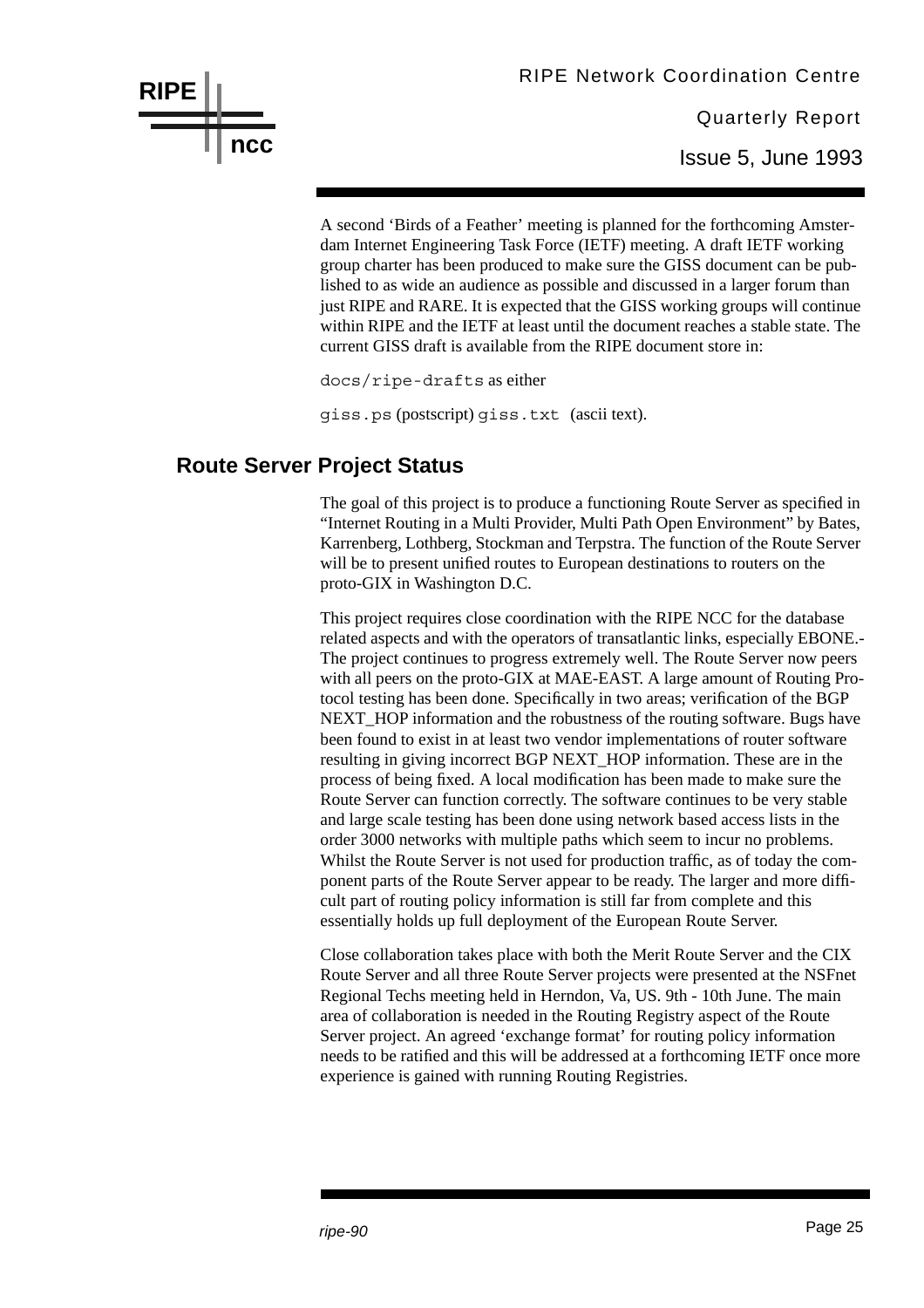

Issue 5, June 1993

The method of routing policy representation within the RIPE database, RIPE-81was agreed at the 15th RIPE meeting. A weekly report is produced showing anomalies between the RIPE database and routing tables within Europe. This is sub-directory "as".

By examining routing tables within Europe we see some 90 European AS'es in use. The breakdown is shown below:-



Although the amount of information continues to grow we still need more Routing policy information in the RIPE database.

More development has been done on the RIPE-81 tool "prtraceroute". Alpha release 1.8 is available from the RIPE document store and we encourage network operators to try this and make useful suggestions.

As the main emphasis of the Route Server project swings more towards the Routing Registry it is clear more resources need to be put into the gathering of the routing policy information. The outcome of this is the PRIDE project.

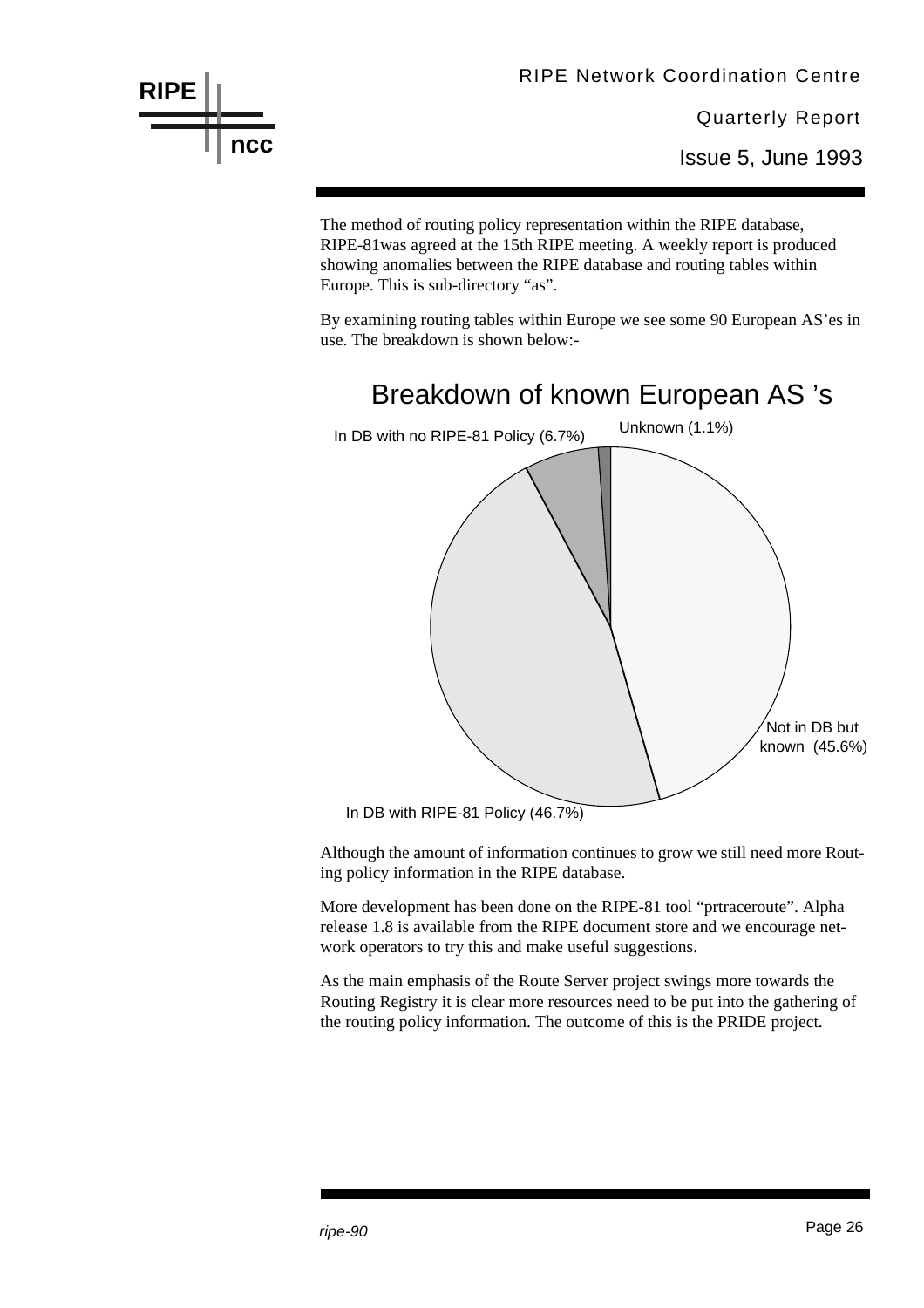

Issue 5, June 1993

### Acknowledgements

The RIPE NCC wishes to thank the RARE Secretariat for their excellent support throughout this quarter.

We wish also to thank the local registries for their excellent work, especially with regard to the allocation of IP numbers.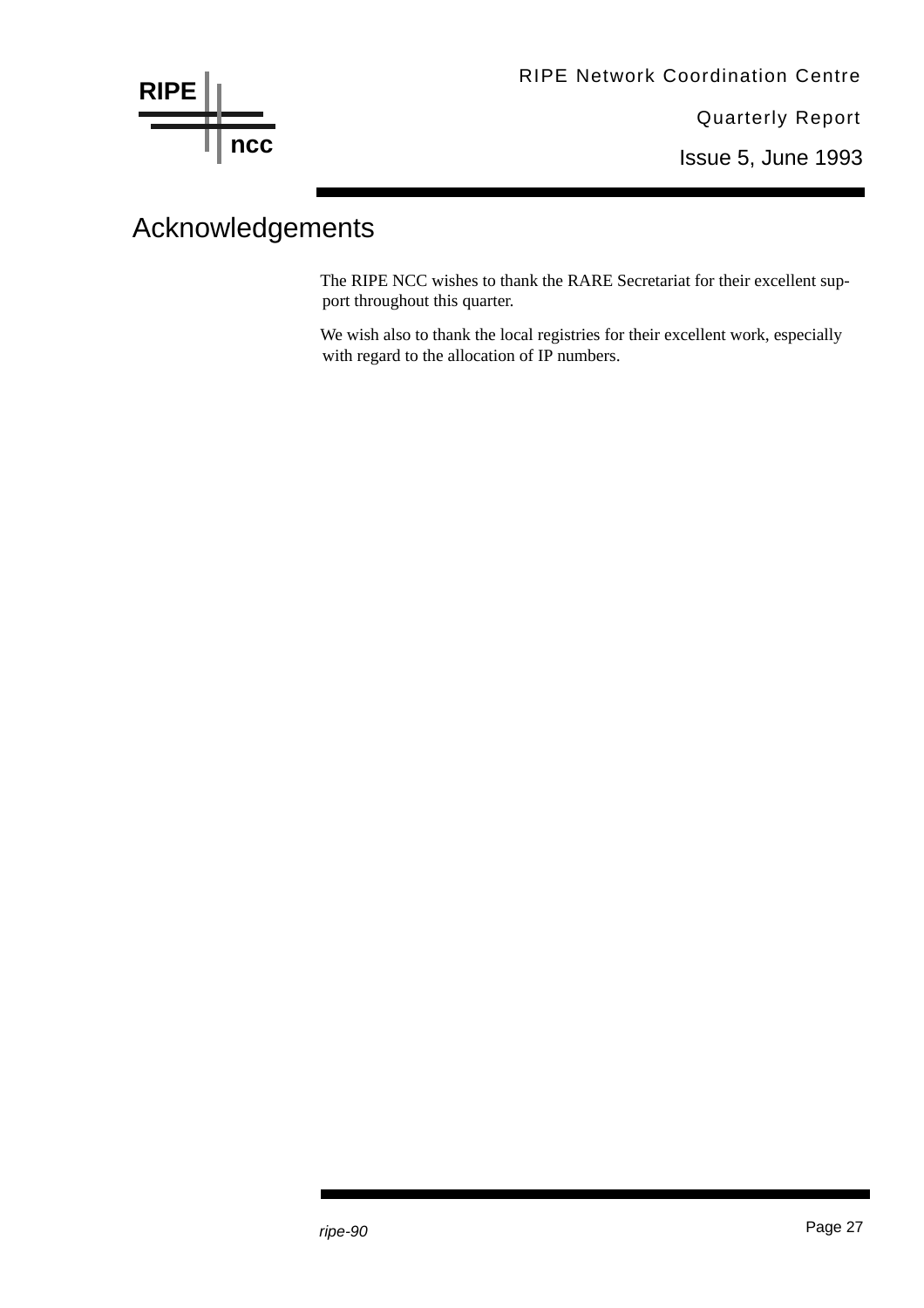

Issue 5, June 1993

### Appendix A

### **Meetings Attended**

The following meetings were attended by staff during the second quarter of the RIPE NCC operations.

| Date       | Name & Location                                                 | Attendee                               |
|------------|-----------------------------------------------------------------|----------------------------------------|
| 7-9 Apr    | Interop NOC Team<br>Paris, France                               | Marten Terpstra                        |
| 10 -12 May | <b>JENC '93</b><br>Trondheim, Norway                            | Daniel Karrenberg                      |
| 9 -10 Jun  | <b>NSFnet</b><br><b>Regional Techs Meeting</b><br>Virginia, USA | <b>Tony Bates</b><br>Daniel Karrenberg |
| 22 Jun     | Interop NOC Team<br>Paris, France                               | Marten Terpstra                        |
|            | 30 Jun Euro-CCIRN meeting<br>Amsterdam, NL                      | Daniel Karrenberg                      |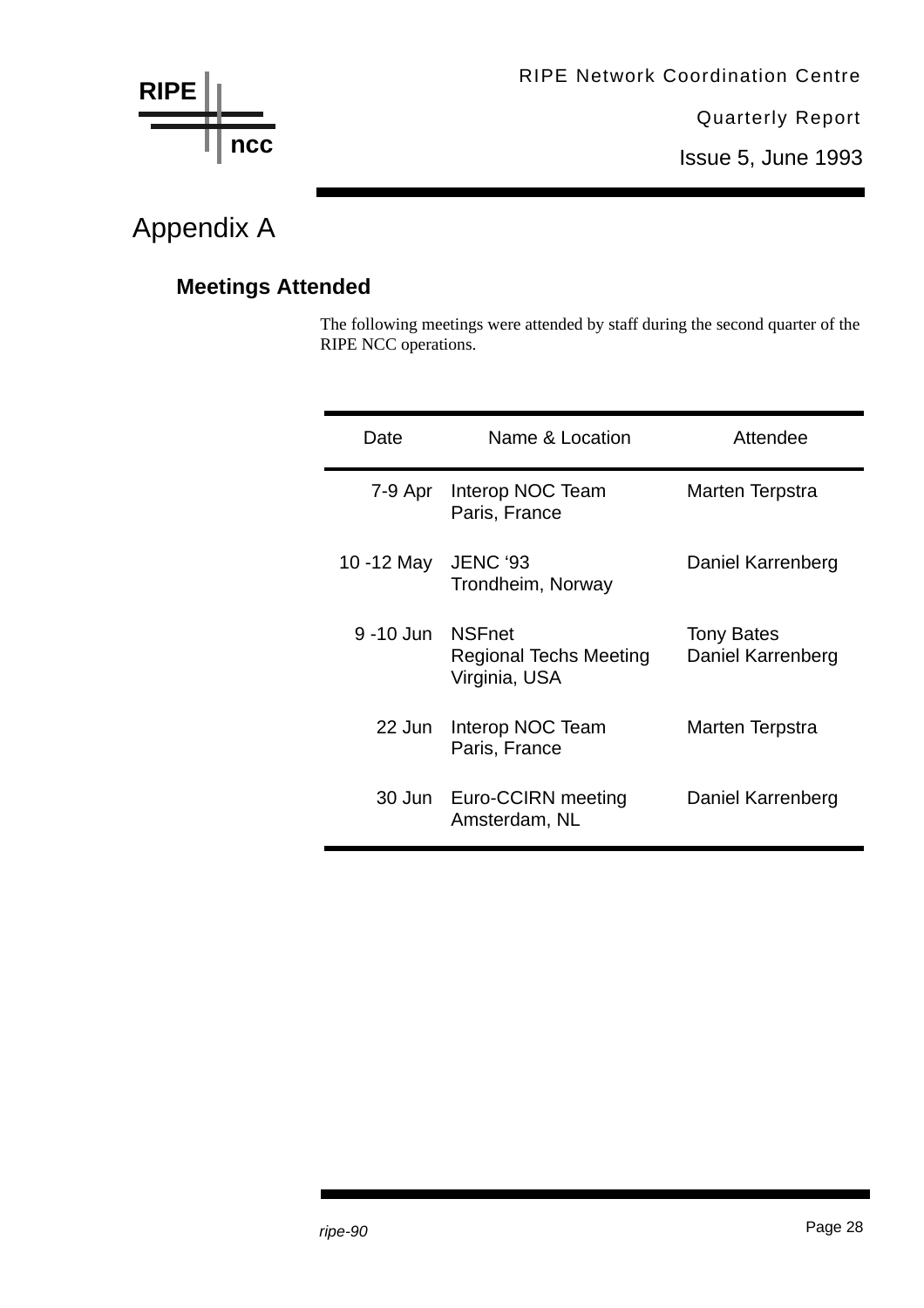

Issue 5, June 1993

### Appendix B

#### **Class B Network Number Allocations to Date**

The table below summarises all assignments of class B network numbers made through the RIPE NCC to date. The "Via" column indicates through which registry the NCC received the request and solicited the necessary justification.

| Network Number  | Via             |
|-----------------|-----------------|
| 141.92          | <b>RIPE NCC</b> |
| 141.93          | <b>RIPE NCC</b> |
| 141.94          | <b>JANET</b>    |
| 141.95          | JANET           |
| 141.96          | <b>RIPE NCC</b> |
| 141.97          | <b>JANET</b>    |
| 141.98          | <b>SWITCH</b>   |
| 145.224         | <b>JANET</b>    |
| 145.225         | <b>DE-NIC</b>   |
| 145.226         | <b>RIPE NCC</b> |
| 145.227         | JANET           |
| 145.228         | <b>DE-NIC</b>   |
| 145.229         | JANET           |
| 145.230         | <b>DE-NIC</b>   |
| 145.231         | INRIA           |
| 145.232         | <b>SWITCH</b>   |
| 145.233         | <b>JANET</b>    |
| 145.234         | <b>SE-NIC</b>   |
| 145.235-254     | FREE            |
|                 |                 |
| 160.44-160.52   | DE-NIC          |
| 160.53          | <b>SWITCH</b>   |
| 160.54-160.58   | DE-NIC          |
| 160.59          | <b>SWITCH</b>   |
| 160.60          | DE-NIC          |
| 160.61-160.62   | <b>CH NIC</b>   |
| 160.63          | <b>SWITCH</b>   |
| 160.219         | EUnet/CH        |
| 160.220         | <b>RIPE NCC</b> |
| 163.156-163.157 | <b>RIPE NCC</b> |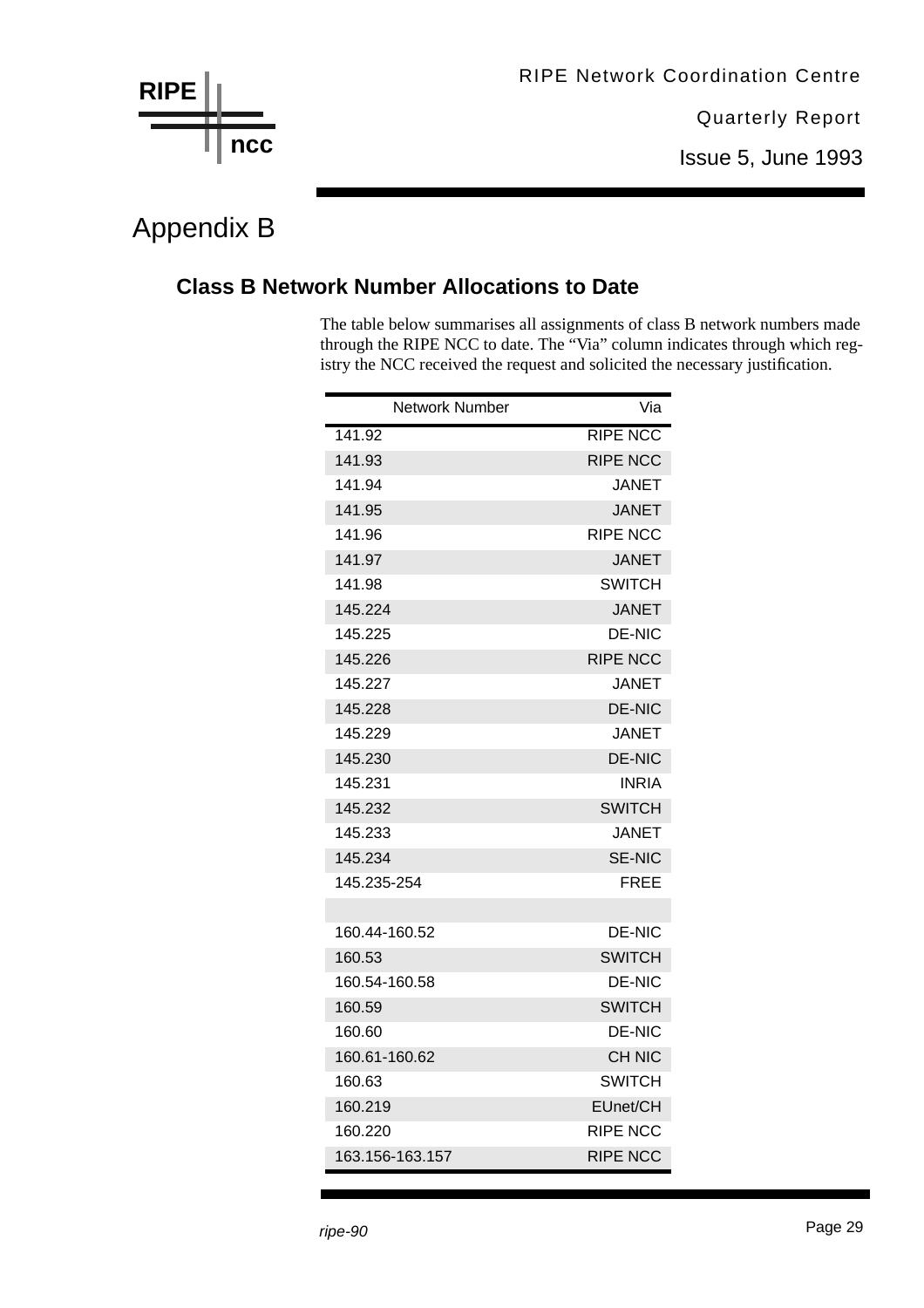Quarterly Report

Issue 5, June 1993

| <b>Network Number</b> | Via                |
|-----------------------|--------------------|
| 163.158               | <b>CH NIC</b>      |
| 163.159-163.160       | <b>RIPE NCC</b>    |
| 163.161               | <b>SWITCH</b>      |
| 163.162               | GARR               |
| 163.163-163.165       | <b>RIPE NCC</b>    |
| 163.166               | <b>ICNET</b>       |
| 163.167               | JANET              |
| 163.168-163.175       | <b>RIPE NCC</b>    |
|                       |                    |
| 164.1                 | <b>RIPE NCC</b>    |
| 164.2                 | <b>RIPE NCC</b>    |
| 164.3                 | EUnet/AT           |
| 164.4                 | <b>SE NIC</b>      |
| 164.5                 | <b>RIPE NCC</b>    |
| 164.6                 | <b>PIPEX</b>       |
| 164.7                 | <b>RIPE NCC</b>    |
| 164.8                 | <b>ARNES</b>       |
| 164.9                 | <b>SE NIC</b>      |
| 164.10                | <b>SE NIC</b>      |
| 164.11                | <b>JANET</b>       |
| 164.12                | <b>RIPE NCC</b>    |
| 164.13                | Telecom<br>Finland |
| 164.14                | <b>RIPE NCC</b>    |
| 164.15                | <b>RIPE NCC</b>    |
| 164.16-164.34         | DE-NIC             |
| 164.35                | RIPE NCC           |
| 164.36                | <b>RIPE NCC</b>    |
| 164.37                | <b>SE-NIC</b>      |
| 164.38                | <b>PIPEX</b>       |
| 164.39                | HP                 |
| 164.40                | RIPE NCC           |
| 164.61                | free               |
|                       |                    |
| 164.128               | <b>RIPE NCC</b>    |
| 164.129               | RIPE NCC           |
| 164.130               | <b>RIPE NCC</b>    |

**ncc**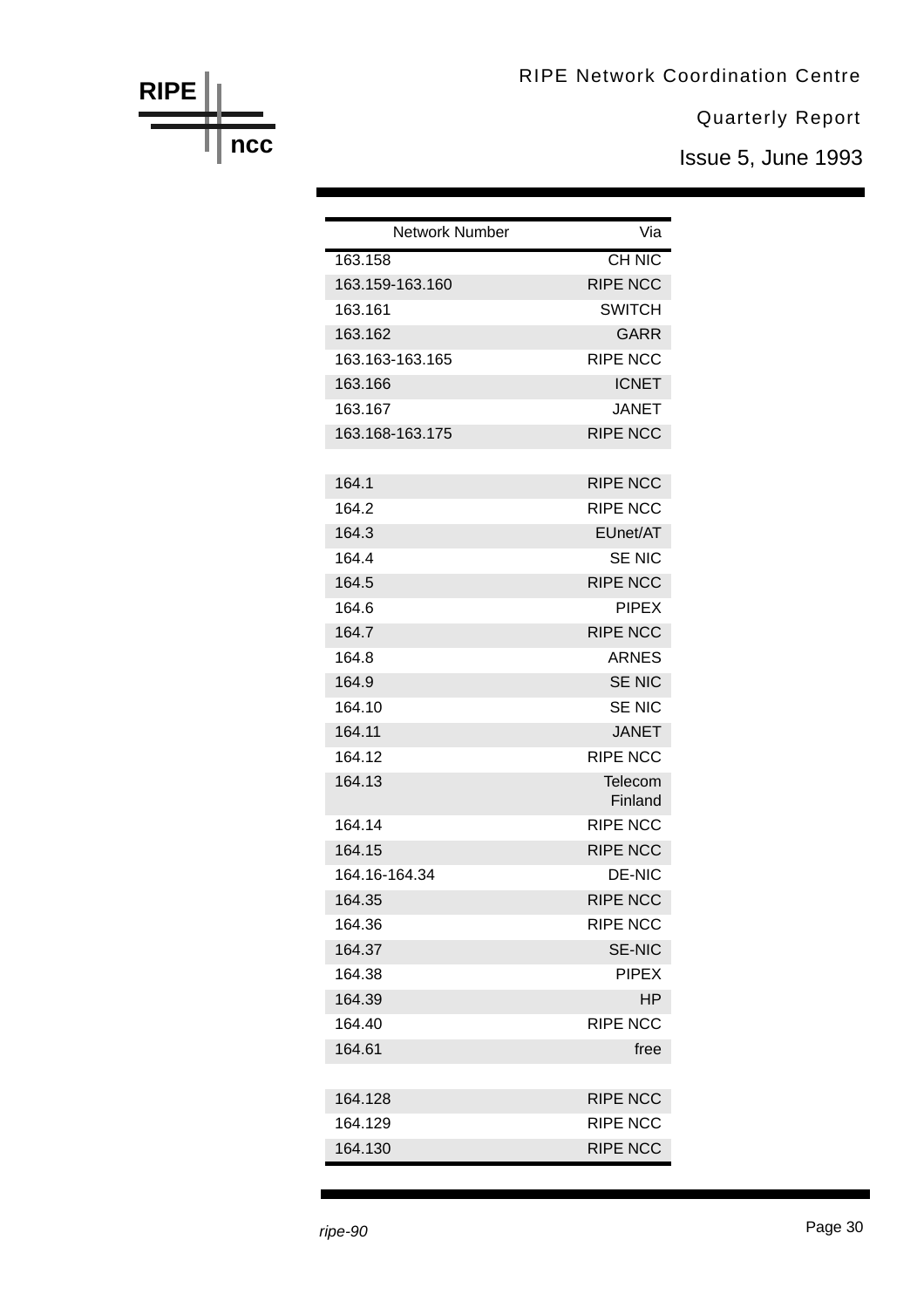

Quarterly Report

Issue 5, June 1993

| Network Number | Via      |
|----------------|----------|
| 164.131        | RIPE NCC |
| 164.132        | GARR     |
| 164.133        | DE-NIC   |
| 164 134-143    | FRFF     |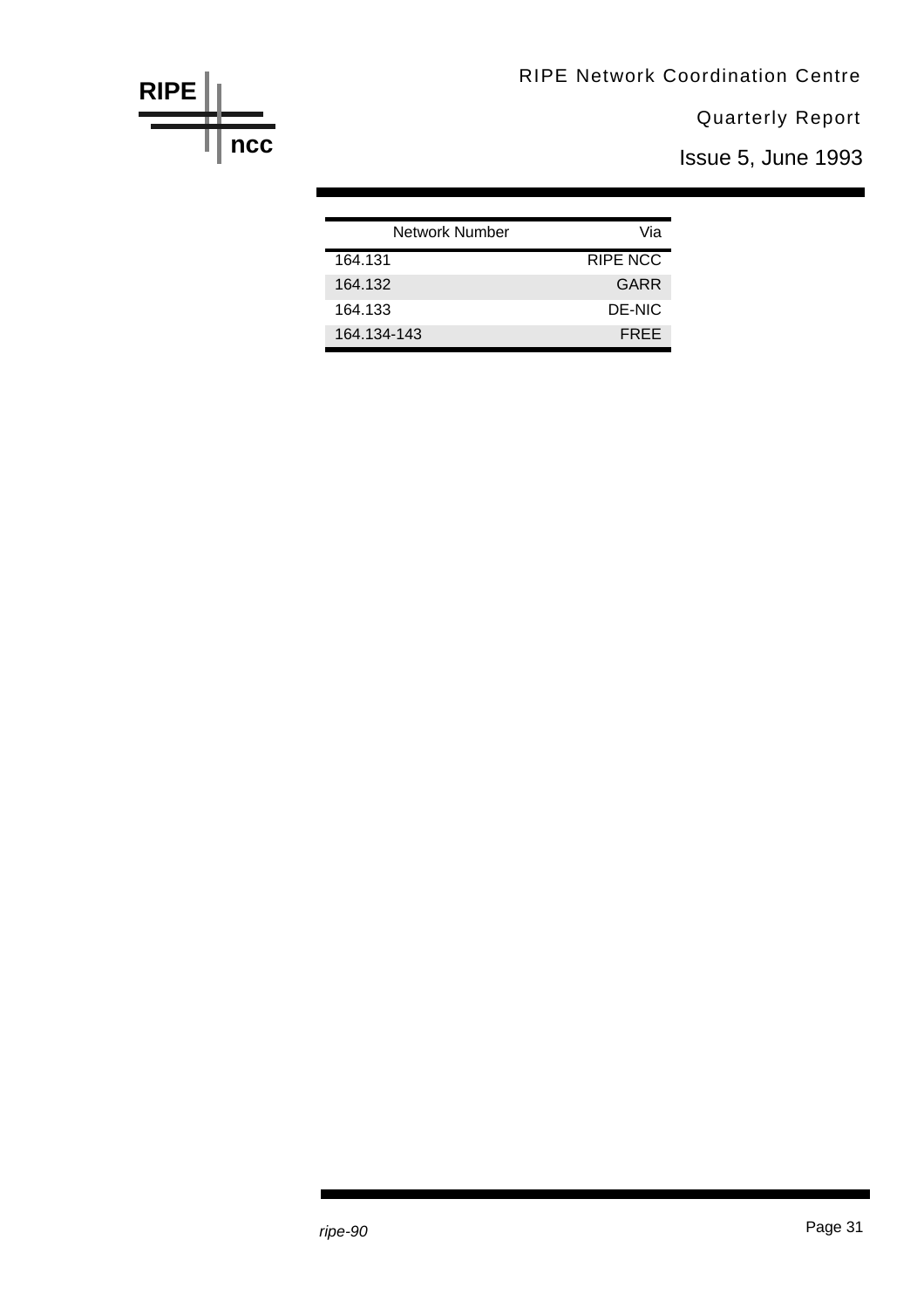

Issue 5, June 1993

### Appendix C

#### **Class C Block Allocations to Date**

The table below summarises the delegation status of the class C network number blocks allocated through the NCC and the number of networks allocated from these blocks. The "p/n" column indicates whether the block in question is delegated to the local registry of a service provider or is used to allocate numbers to organisations without a service provider.

It should be noted that blocks are reserved based on usage estimates given by the local registries for a period of about 24 months. Should the assignment rate differ from the estimated one, reserved blocks can and will be used for other purposes if necessary.

| <b>Block</b> | р<br>n | nets<br>assigned | Country   | Registry                    |
|--------------|--------|------------------|-----------|-----------------------------|
| 192.162      | ?      | 26               | NCC       | Miscellaneous TN, RO, PT    |
| 192.164      | p      | 238              | <b>AT</b> | EUnet/AT                    |
| 192.165      | ?      | 192              | <b>SE</b> | <b>NORDUnet</b>             |
| 192.166      | ?      | 176              | DE        | DE-NIC                      |
| 192.167      | ?      | 154              | ΙT        | <b>GARR</b>                 |
| 192.168      | р      | $\Omega$         | EU        | EUnet/NOC                   |
|              |        |                  |           |                             |
| 193.0        | ?      | 22               | none      | <b>NCC</b>                  |
| 193.1        | р      | 22               | ΙE        | <b>HEANET</b>               |
| 193.2        | р      | 16               | YU        | <b>ARNES</b>                |
| 193.3        | ?      | 153              | <b>DK</b> | EUnet/DK                    |
| 193.4        | ?      | 57               | IS        | Iceland everything          |
| 193.5        | р      | 136              | <b>CH</b> | <b>SWITCH</b>               |
| 193.6        | p      | 184              | <b>HU</b> | Sztaki                      |
| 193.7        | р      | 0                | DE        | chambers of commerce DE-NIC |
| 193.8        | n      | 101              | <b>CH</b> | non-provider CH-NIC         |
| 193.9        | n      | 179              | EU        | NCC non-provider European   |
| 193.10       | p      | 19               | <b>SE</b> | <b>SUNET</b>                |
| 193.11       | р      | resvd            | <b>SE</b> | <b>SUNET</b>                |
| 193.12       | p      | 120              | <b>SE</b> | <b>SWIPNET</b>              |
| 193.13-15    | р      | resvd            | <b>SE</b> | <b>SWIPNET</b>              |
| 193.16       | n      | 151              | <b>DE</b> | non-provider DE-NIC         |
| 193.17       | n      | 92               | DE        | non-provider DE-NIC         |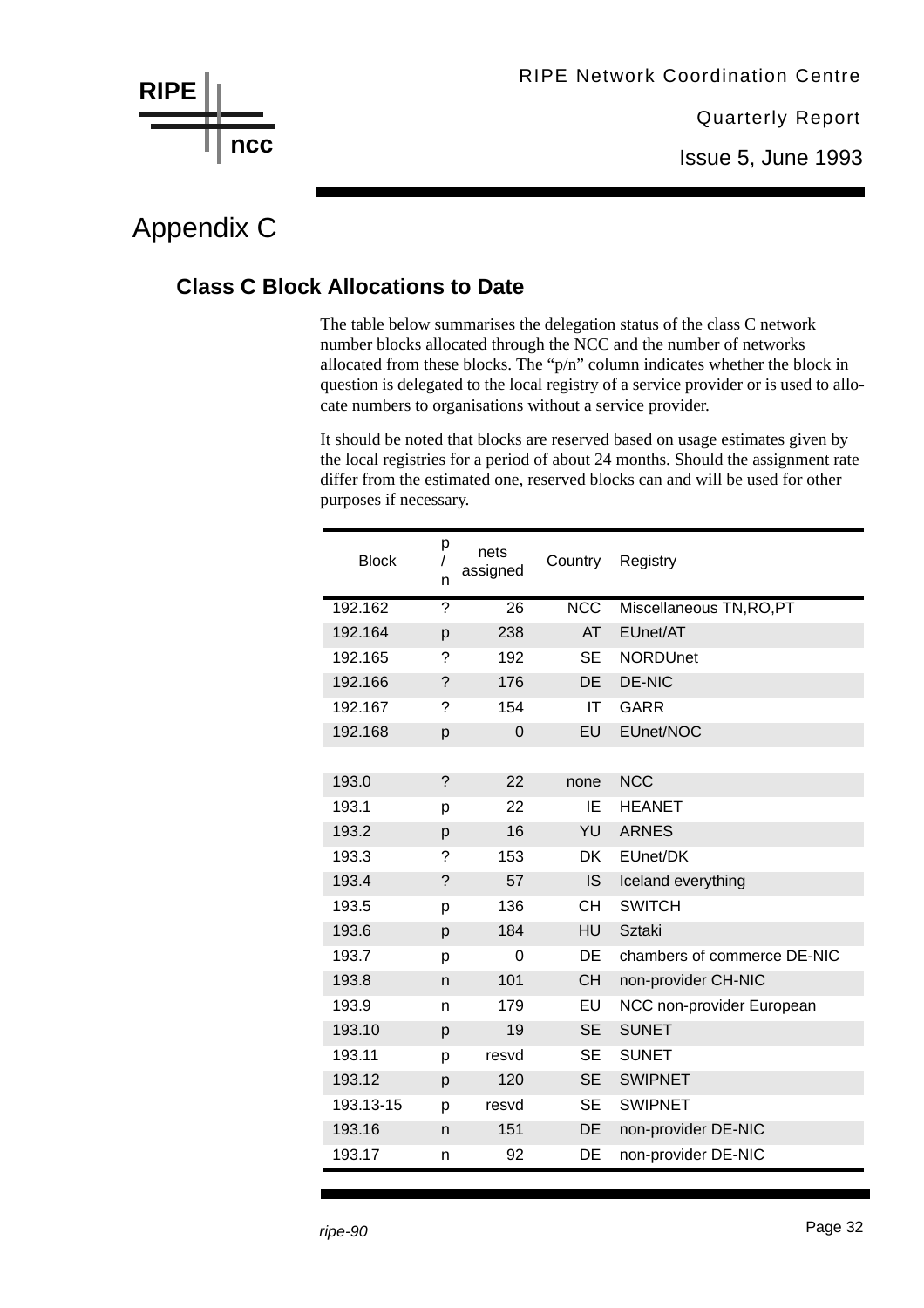Issue 5, June 1993

| <b>Block</b> | р<br>n | nets<br>assigned | Country   | Registry                         |
|--------------|--------|------------------|-----------|----------------------------------|
| 193.18       | n      | 254              | DE        | non-provider DE-NIC              |
| 193.19       | n      | 0                | DE        | non-provider DE-NIC              |
| 193.20       | n      | 256              | DE        | non-provider DE-NIC              |
| 193.21       | n      | 256              | DE        | non-provider DE-NIC              |
| 193.22       | n      | 177              | DE        | non-provider DE-NIC              |
| 193.23       | n      | 196              | DE        | non-provider DE-NIC              |
| 193.24       | n      | 132              | DE        | non-provider DE-NIC              |
| 193.25       | n      | 140              | DE        | non-provider DE-NIC              |
| 193.26       | n      | 172              | DE        | non-provider DE-NIC              |
| 193.27       | n      | 122              | DE        | non-provider DE-NIC              |
| 193.28       | n      | 26               | DE        | non-provider DE-NIC              |
| 193.29-31    | n      | resvd            | DE        | non-provider DE-NIC              |
| 193.32       | p      | 220              | UK        | non-provider UK-NIC              |
| 193.33-34    | n      | resvd            | UK        | Sainsbury's (multiple B request) |
| 193.35       | n      | 254              | <b>UK</b> | non-provider UK NIC              |
| 193.36       | n      | 252              | <b>UK</b> | non-provider UK NIC              |
| 193.37       | n      | 256              | <b>UK</b> | non-provider UK NIC              |
| 193.38       | n      | 131              | <b>UK</b> | non-provider UK NIC              |
| 193.39       | n      | resvd            | UK        | non-provider UK NIC              |
| 193.40       | n      | 13               | EE        | NCC non-provider EE              |
| 193.41       | n      | resvd            | EE        | non provider EE                  |
| 193.42       | n      | 91               | IT        | non provider IT NIC              |
| 193.43       | n      | resvd            | IT        | non provider IT NIC              |
| 193.44       | р      | 38               | SЕ        | TIPNET                           |
| 193.45-47    | p      | resvd            | <b>SE</b> | <b>TIPNET</b>                    |
| 193.48       | р      | 162              | FR        | <b>RENATER</b>                   |
| 193.49       | p      | 107              | <b>FR</b> | <b>RENATER</b>                   |
| 193.50       | p      | 169              | FR        | <b>RENATER</b>                   |
| 193.51       | p      | 94               | <b>FR</b> | <b>RENATER</b>                   |
| 193.52       | р      | 169              | FR        | <b>RENATER</b>                   |
| 193.53       | n      | 69               | <b>BE</b> | NCC non-provider (dup)           |
| 193.54       | р      | 106              | FR        | <b>RENATER</b>                   |
| 193.55       | p      | 90               | <b>FR</b> | <b>RENATER</b>                   |
| 193.56       | n      | 58               | <b>FR</b> | non-provider FR NIC              |
| 193.57       | n      | 6                | <b>FR</b> | non-provider FR NIC              |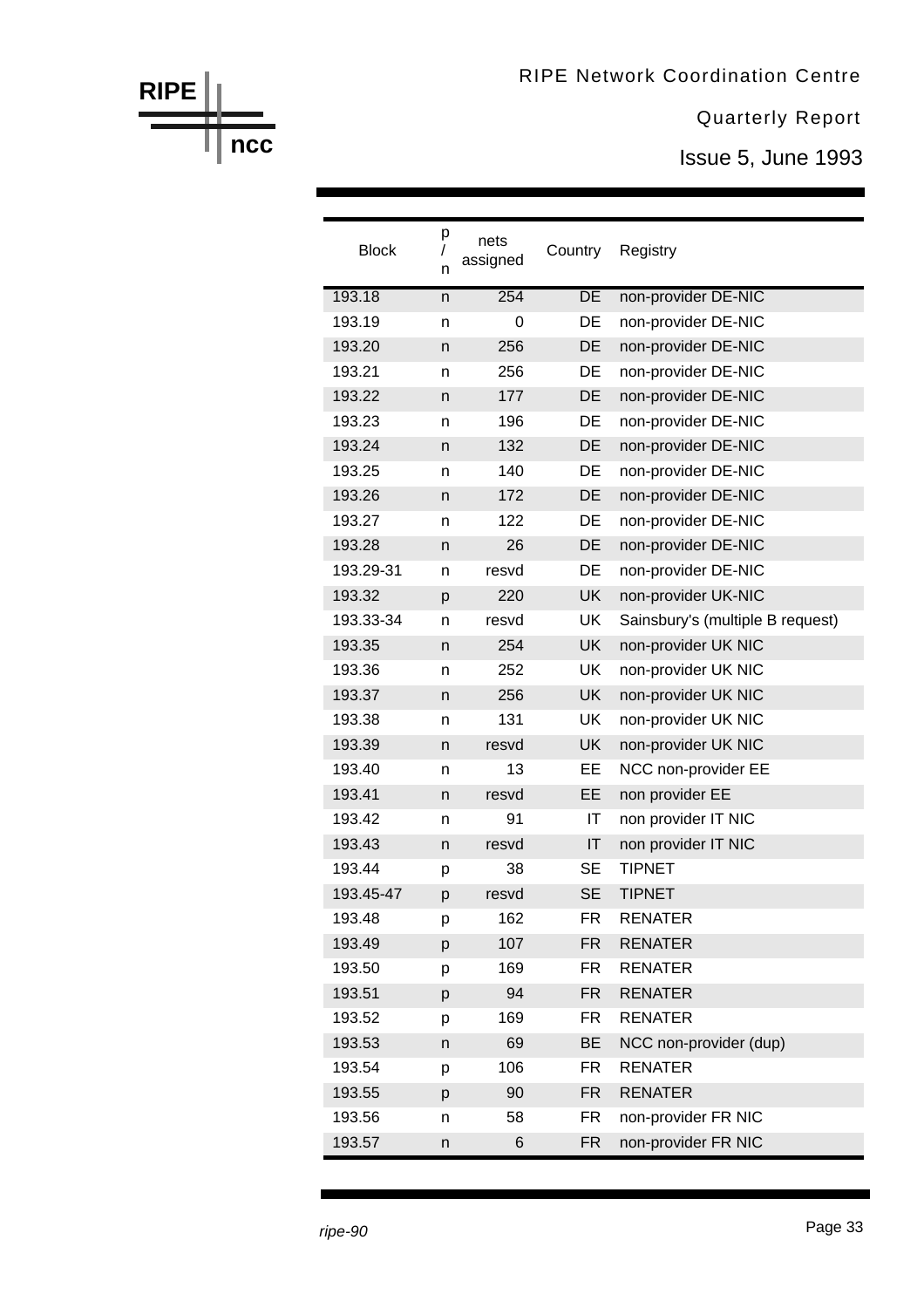Issue 5, June 1993

| <b>Block</b> | р<br>n | nets<br>assigned | Country   | Registry            |
|--------------|--------|------------------|-----------|---------------------|
| 193.58       | n      | 33               | <b>BE</b> | NCC non-provider    |
| 193.59       | р      | 52               | PL        | academic            |
| 193.60       | р      | 210              | UK        | <b>JANET</b>        |
| 193.61       | p      | 235              | UK        | <b>JANET</b>        |
| 193.62       | p      | 0                | <b>UK</b> | <b>JANET</b>        |
| 193.63       | р      | 92               | UK        | <b>JANET</b>        |
| 193.64       | р      | 56               | FI        | EUnet/FI            |
| 193.65       | р      | 0                | FI        | EUnet/FI            |
| 193.66-67    | p      | resvd            | FI        | EUnet/FI            |
| 193.68       | p      | 8                | <b>BG</b> | EUnet/BG            |
| 193.69       | p      | resvd            | IS        | EUnet/IS            |
| 193.70       | p      | resvd            | IT        | EUnet/IT            |
| 193.71       | р      | 17               | <b>NO</b> | EUnet/NO            |
| 193.72       | р      | 60               | <b>CH</b> | EUnet/CH            |
| 193.73       | р      | resvd            | <b>CH</b> | EUnet/CH            |
| 193.74       | p      | 34               | <b>BE</b> | EUnet/BE            |
| 193.75       | p      | resvd            | BE        | EUnet/BE            |
| 193.76       | p      | $\mathbf 0$      | <b>HR</b> | EUnet/HR            |
| 193.77       | р      | 12               | <b>HR</b> | EUnet/HR            |
| 193.78       | р      | 79               | <b>NL</b> | EUnet/NL            |
| 193.79       | р      | 15               | <b>NL</b> | EUnet/NL            |
| 193.80       | p      | 74               | <b>AT</b> | EUnet/AT            |
| 193.81-83    | p      | resvd            | AT        | EUnet/AT            |
| 193.84       | p      | 178              | <b>CS</b> | EUnet/CS            |
| 193.85       | р      | 56               | CZ        | EUnet/CZ            |
| 193.86       | р      | resvd            | SK/CZ     | EUnet/SK/CZ         |
| 193.87       | p      | 32               | <b>SK</b> | EUnet/SK for SANET  |
| 193.88       | p      | 69               | DK        | EUnet/DK            |
| 193.89-91    | p      | resvd            | DK        | EUnet/DK            |
| 193.92       | p      | 18               | <b>GR</b> | EUnet/GR            |
| 193.93       | р      | 6                | <b>GR</b> | EUnet/GR            |
| 193.94       | р      | 5                | <b>TN</b> | <b>NCC EUnet/TN</b> |
| 193.95       | p      | resvd            | <b>TN</b> | EUnet/TN            |
| 193.96       | p      | 144              | DE        | EUnet/DE            |
| 193.97       | p      | 127              | DE        | EUnet/DE            |

**ncc**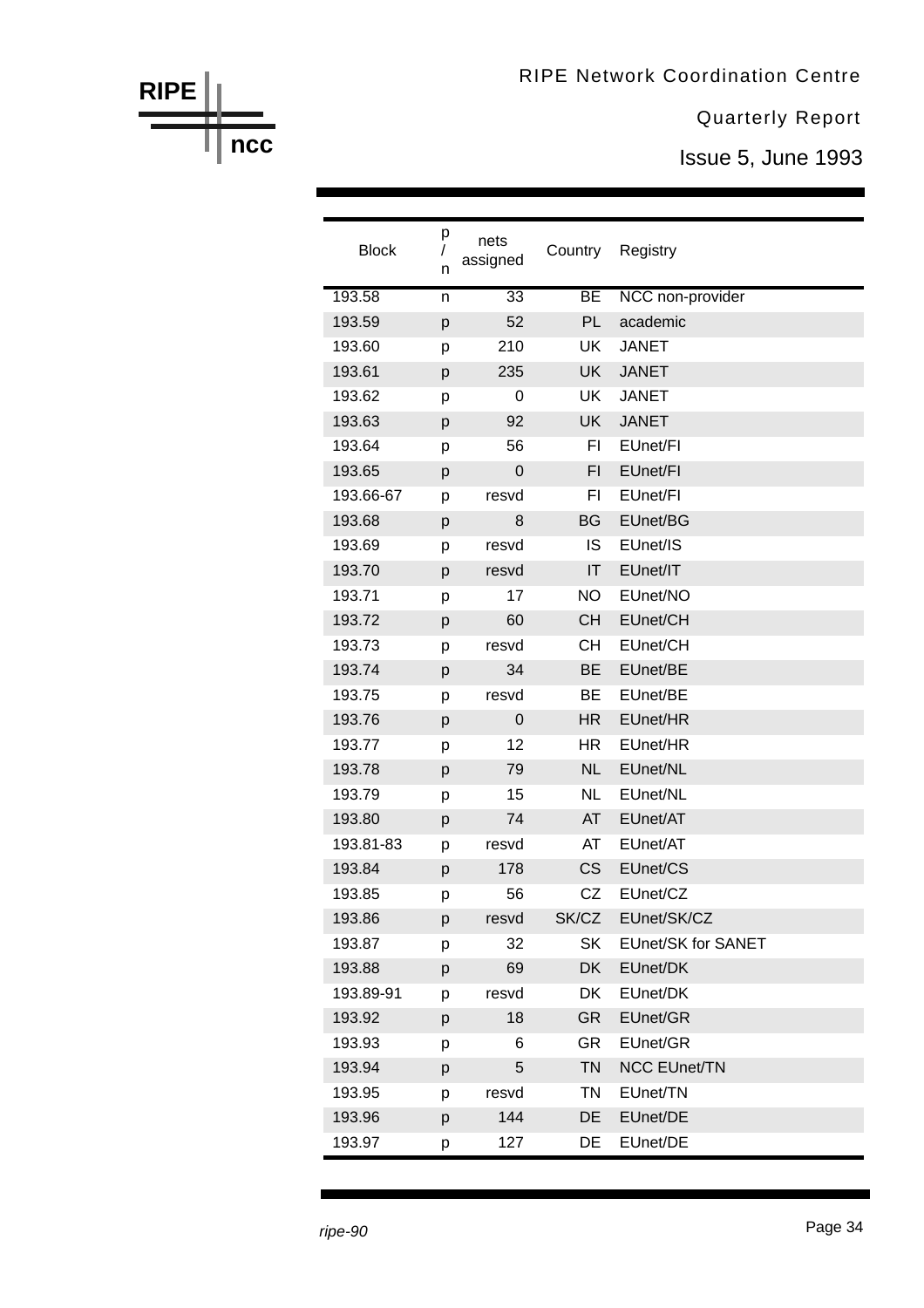Issue 5, June 1993

| <b>Block</b> | р<br>n | nets<br>assigned | Country   | Registry                    |
|--------------|--------|------------------|-----------|-----------------------------|
| 193.98       | p      | 127              | DE        | EUnet/DE                    |
| 193.99       | p      | 0                | DE        | EUnet/DE                    |
| 193.100-103  | p      | resvd            | DE        | EUnet/DE                    |
| 193.104      | р      | 65               | FR        | EUnet/FR                    |
| 193.105      | p      | 104              | <b>FR</b> | EUnet/FR                    |
| 193.106      | р      | 25               | FR.       | EUnet/FR                    |
| 193.107-111  | p      | resvd            | <b>FR</b> | EUnet/FR                    |
| 193.112      | р      | 152              | UK        | EUnet/UK                    |
| 193.113      | p      | 67               | <b>UK</b> | EUnet/UK (special)          |
| 193.114      | р      | 28               | <b>UK</b> | EUnet/UK                    |
| 193.115      | p      | 0                | <b>UK</b> | EUnet/UK                    |
| 193.116-119  | р      | resvd            | <b>UK</b> | EUnet/UK                    |
| 193.120      | p      | 21               | IE        | EUnet/IE                    |
| 193.121-123  | р      | resvd            | ΙE        | EUnet/IE                    |
| 193.124      | p      | 135              | <b>RU</b> | EUnet/RU + xSU              |
| 193.125      | p      | resvd            | <b>RU</b> | EUnet/RU + xSU              |
| 193.126      | p      | 53               | PT.       | EUnet/PT                    |
| 193.127      | р      | 5                | ES        | EUnet/ES                    |
| 193.128      | p      | 219              | <b>UK</b> | <b>PIPEX</b>                |
| 193.129      | р      | 10               | <b>UK</b> | <b>PIPEX</b>                |
| 193.130      | p      | resvd            | <b>UK</b> | <b>PIPEX</b>                |
| 193.136      | р      | 65               | PT        | <b>RCCN</b>                 |
| 193.137      | p      | resvd            | PT        | <b>RCCN</b>                 |
| 193.138      | ?      | 5                | SI        | NCC general                 |
| 193.139      | p      | 254              | FR        | Individual Block allocation |
| 193.140      | ?      | 87               | TR        | NCC general                 |
| 193.141      | p      | 26               | DE        | XLINK + reserved            |
| 193.142      | n      | 77               | FI        | NCC non-provider            |
| 193.143      | n      | 37               | FI        | NCC non-provider            |
| 193.144      | p      | 156              | ES        | RedIRIS                     |
| 193.145-147  | p      | resvd            | ES        | <b>RedIRIS</b>              |
| 193.148      | n      | 120              | ES        | non-provider ES NIC         |
| 193.149-155  | n      | resvd            | ES        | non-provider ES NIC         |
| 193.156      | p      | 87               | <b>NO</b> | <b>UNINETT</b>              |
| 193.157      | р      | 24               | <b>NO</b> | <b>UNINETT</b>              |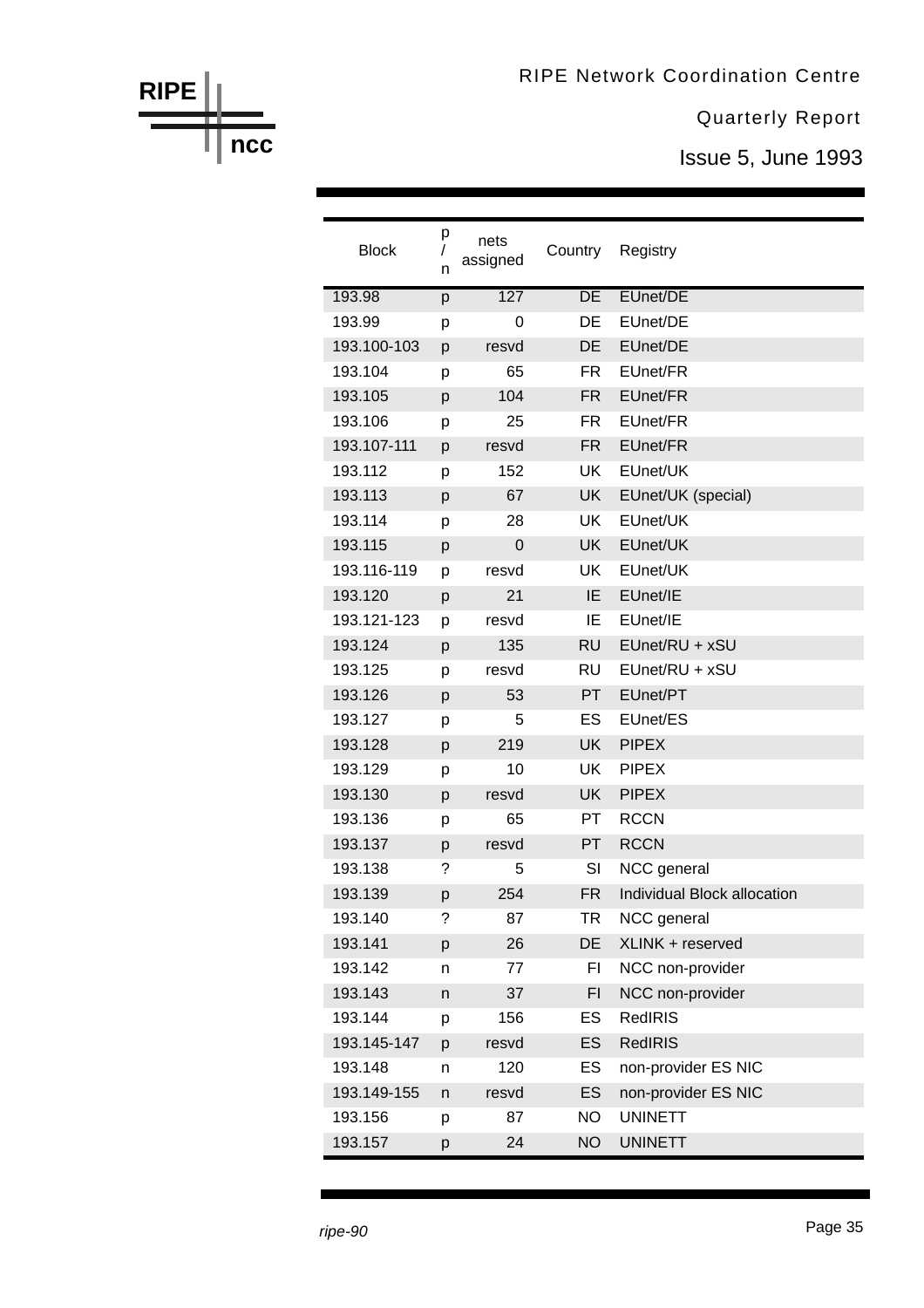Issue 5, June 1993

| <b>Block</b> | р<br>n | nets<br>assigned | Country         | Registry                             |
|--------------|--------|------------------|-----------------|--------------------------------------|
| 193.158-159  | p      | resvd            | $\overline{NO}$ | <b>UNINETT</b>                       |
| 193.160      | n      | 129              | <b>NO</b>       | non-provider NO NIC                  |
| 193.161      | n      | r0               | <b>NO</b>       | non-provider NO NIC                  |
| 193.162      | n      | 21               | <b>DK</b>       | non-provider DK NIC                  |
| 193.163      | n      | resvd            | DK              | non-provider DK NIC                  |
| 193.164      | n      | 3                | PL              | NCC non-provider                     |
| 193.165      | n      | resvd            | PL              | non-provider                         |
| 193.166      | p      | 32               | FI              | <b>FUNET</b>                         |
| 193.167      | р      | resvd            | FI              | <b>FUNET</b>                         |
| 193.168      | n      | 45               | LU              | NCC non provider                     |
| 193.169      | р      | 0                | UK              | AT&T Istel                           |
| 193.170      | p      | 48               | AT              | <b>NCC ACONET</b>                    |
| 193.171      | р      | resvd            | AT              | <b>ACONET</b>                        |
| 193.172      | p      | 52               | EU              | <b>NCC EMPB</b>                      |
| 193.173      | р      | resvd            | EU              | <b>EMPB</b> resvd                    |
| 193.174      | p      | 99               | DE              | <b>DFN</b>                           |
| 193.175      | р      | resvd            | DE              | <b>DFN</b>                           |
| 193.176      | n      | 229              | <b>NL</b>       | non provider NL NIC                  |
| 193.177      | n      | 52               | <b>NL</b>       | non provider NL NIC                  |
| 193.178      | n      | 33               | ΙE              | NCC non provider IE                  |
| 193.179      | n      | resvd            | ΙE              | non provider IE                      |
| 193.180      | n      | 236              | <b>SE</b>       | non provider SE NIC                  |
| 193.181      | n      | 243              | <b>SE</b>       | non provider SE NIC                  |
| 193.182      | n      | 229              | <b>SE</b>       | non-provider SE NIC                  |
| 193.183      | n      | 0                | <b>SE</b>       | non-provider SE NIC                  |
| 193.184      | р      | 0                | FI              | Helsinki Telephone Company           |
| 193.185      | p      | resvd            | FI              | Helsinki Telephone Company           |
| 193.186      | n      | 254              | AT              | non provider AT NIC                  |
| 193.187      | n      | 144              | AT              | non provider AT NIC                  |
| 193.188      | n      | 26               | several         | <b>NCC Middle East</b>               |
| 193.189      | n      | 64               | <b>NG</b>       | <b>NCC Nigeria</b>                   |
| 193.190      | р      | 66               | BE              | Belgian National Research Net        |
| 193.191      | p      | resvd            | ВE              | <b>Belgian National Research Net</b> |
| 193.192      | n      | 3                | PT              | NCC non provider                     |
| 193.193      | n      | resvd            | PT              | NCC non provider reserved            |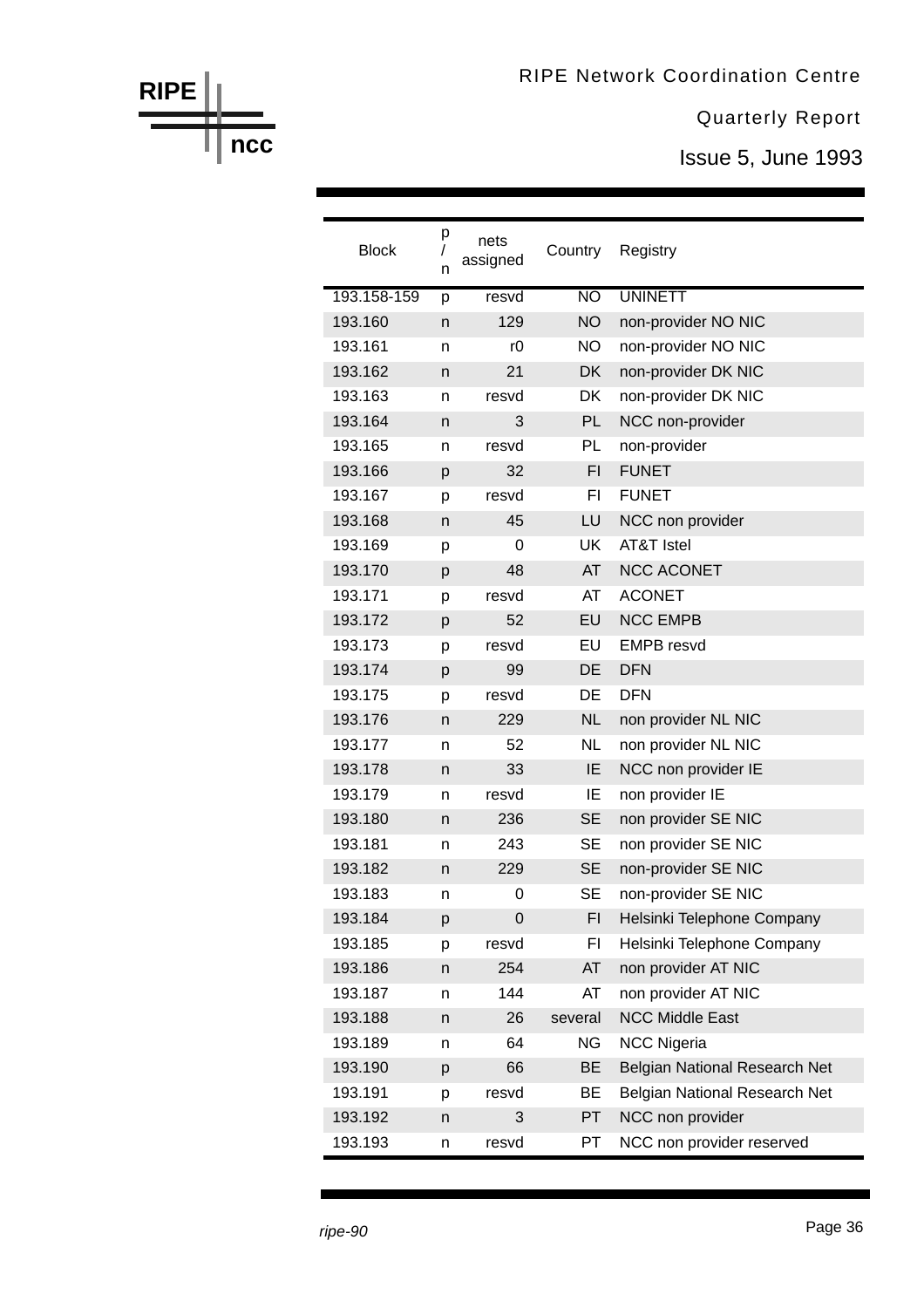Issue 5, June 1993

| <b>Block</b> | р<br>n         | nets<br>assigned | Country       | Registry                          |
|--------------|----------------|------------------|---------------|-----------------------------------|
| 193.194      | $\overline{?}$ | 3                | <b>MA</b>     | MA general NCC managed            |
| 193.195      | р              | 32               | <b>UK</b>     | <b>UK DEMON</b>                   |
| 193.196      | p              | 196              | <b>DE</b>     | <b>DE BelWue</b>                  |
| 193.197      | р              | 3                | DE            | DE BelWue reserved                |
| 193.198      | n              | 8                | HR.           | NCC non provider                  |
| 193.199      | n              | 64               | FI            | National Board of Education       |
| 193.200      | n              | 0                | <b>BG</b>     | <b>BG Non provider</b>            |
| 193.201      | n              | resvd            | BG            | <b>BG Non provider reserved</b>   |
| 193.202      | n              | 161              | Pan Eur       | <b>NCC</b>                        |
| 193.203      | n              | 1                | <b>YU-SPL</b> | <b>NCC</b>                        |
| 193.204      | n              | 47               | IT            | <b>GARR NIS</b>                   |
| 193.205-207  | n              | resvd            | ΙT            | <b>GARR NIS reserved</b>          |
| 193.208      | p              | 63               | <b>FI</b>     | <b>DATANFT</b>                    |
| 193.209-211  | р              | resvd            | FI            | DATANET reserved                  |
| 193.212      | p              | 1                | <b>NO</b>     | <b>Telepost Communication AS</b>  |
| 192.213-215  | р              | resvd            | <b>NO</b>     | <b>Telepost Communication AS</b>  |
| 193.216      | p              | 1                | <b>NO</b>     | <b>DAXnet</b>                     |
| 193.217      | р              | resvd            | NO.           | DAXnet reserved                   |
| 193.218      | n              | 6                | <b>GR</b>     | NCC non-provider                  |
| 193.219      | n              | 4                | LT.           | NCC non-provider                  |
| 193.220      | n              | resvd            | LT            | NCC non-provider reserved         |
| 193.221      | р              | 79               | none          | <b>NCC</b>                        |
| 193.222      | n              | 127              | <b>CH</b>     | CH non-provider                   |
| 193.223      | n              | resvd            | CН            | CH non-provider reserved          |
| 193.224      | p              | 0                | HU            | <b>HU General Sztaki</b>          |
| 193.225      | p              | resvd            | HU            | <b>HU General reserved Sztaki</b> |
| 193.226      | p              | 9                | <b>RO</b>     | RO partly delegated               |
| 193.227      | n              | 31               | EG            | EG non-provider NCC managed       |
| 193.228      | p              | 0                | <b>UK</b>     | <b>UK Chernikeef</b>              |
| 193.229-231  | р              | resvd            | UK            | <b>UK Chernikeef</b>              |
| 193.232-233  | n              | 9                | <b>RU</b>     | RU xSU non-provider               |
| 193.234-243  | ?              | free             | none          | <b>NCC</b>                        |
| 193.244-245  | p              | 512              | <b>BE</b>     | Kredietbank                       |
| 193.246-247  | p              | 512              | BE            | Kredietbank                       |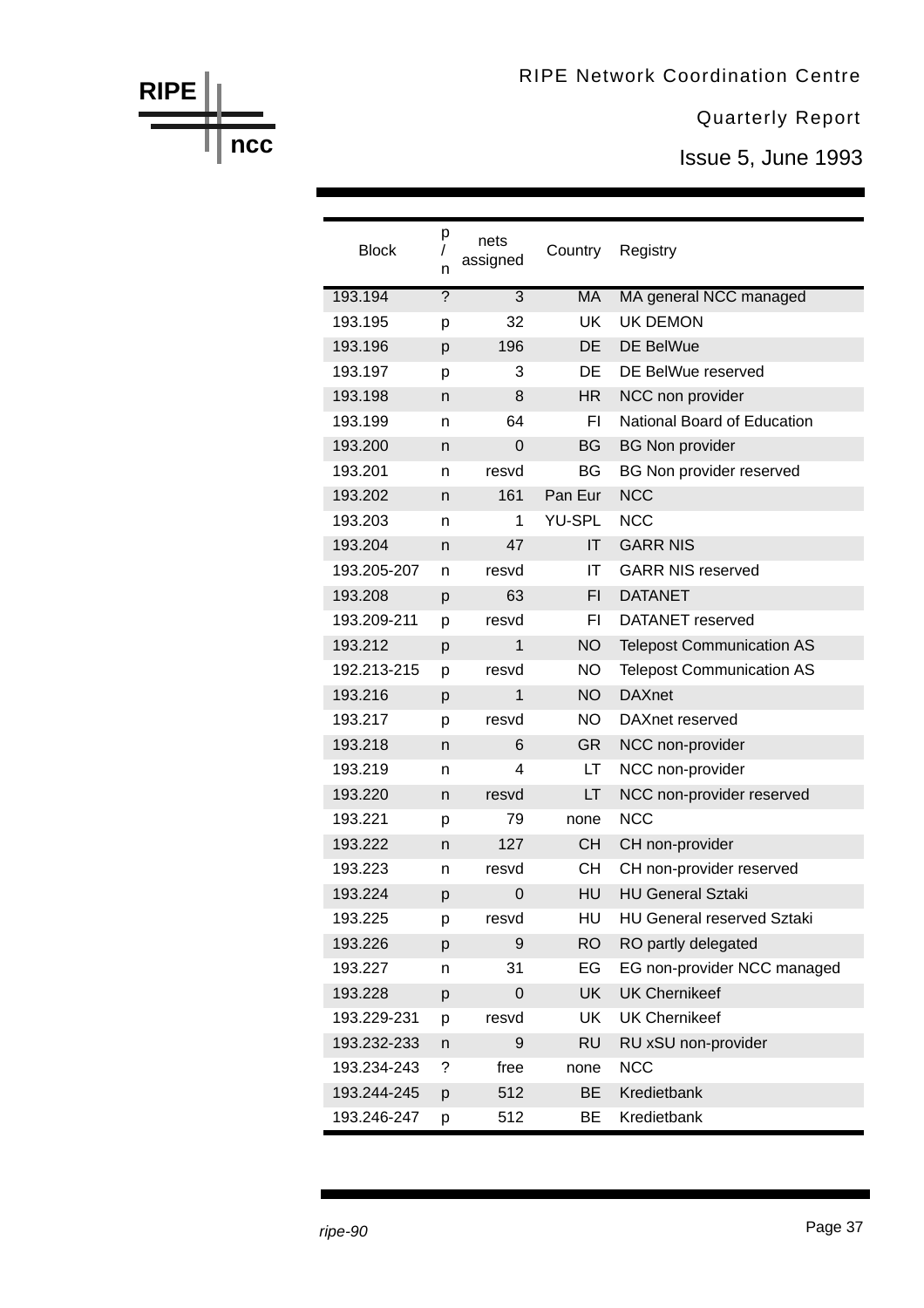

Quarterly Report

Issue 5, June 1993

| <b>Block</b> |   | nets<br>assigned | Country | Registry                           |
|--------------|---|------------------|---------|------------------------------------|
| 193.248-253  | D | 1530             |         | FR France Telecom Internal Network |
| 193.254-255  |   | free             | none    | NCC.                               |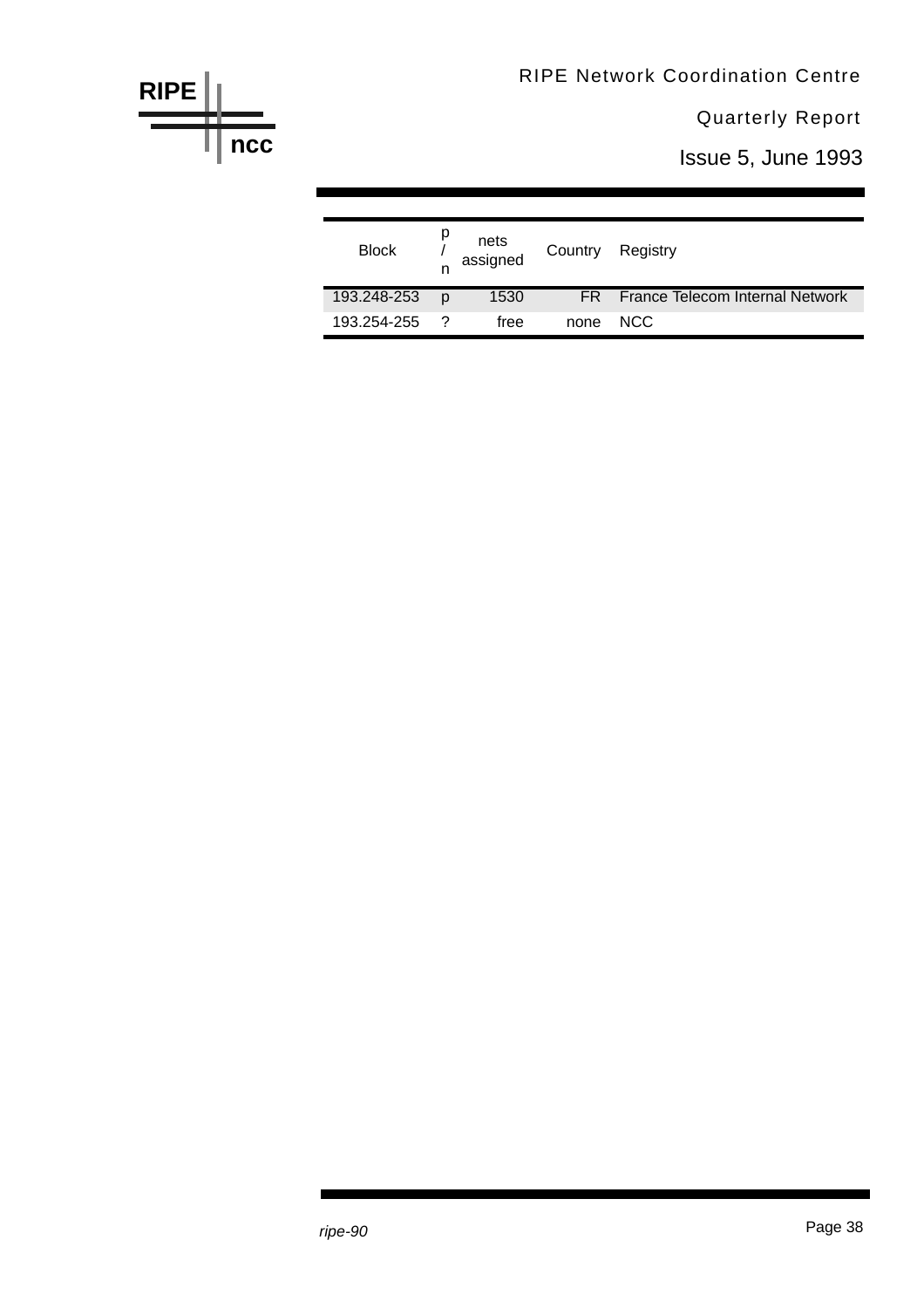

Issue 5, June 1993

### Appendix D

#### **Domain Table**

This appendix gives an overview of all top level domains, and other categories mentioned in the tables and graphs.

| Domain         | Specifying                                                      |
|----------------|-----------------------------------------------------------------|
| IXI            | EuropaNet (formerly IXI)                                        |
| <b>IIS</b>     | the Interactive Information Server                              |
| <b>LOCAL</b>   | the NCC itself using IP                                         |
| NCC-X25        | the NCC itself using X.25                                       |
| <b>PSPDN</b>   | the Public Data Network                                         |
| <b>UNKNOWN</b> | no mapping between IP address and<br>domain name could be found |
|                |                                                                 |
| com            | commercial organisations (mainly in the<br>US)                  |
| edu            | educational organisations (mainly in the<br>US)                 |
| gov            | US government organisations                                     |
| mil            | US military organisations                                       |
| net            | network providers and related organisa-<br>tions                |
| org            | organisations (mainly in the US)                                |
|                |                                                                 |
| al             | Albania                                                         |
| at             | Austria                                                         |
| au             | Australia                                                       |
| be             | <b>Belgium</b>                                                  |
| br             | <b>Brazil</b>                                                   |
| bg             | <b>Bulgaria</b>                                                 |
| by             | <b>Byelorus</b>                                                 |
| ca             | Canada                                                          |
| ch             | Switzerland                                                     |
| cl             | Chile                                                           |
| <b>CS</b>      | Czechoslovakia                                                  |
| de             | Germany                                                         |
| dk             | <b>Denmark</b>                                                  |
| dz             | Algeria                                                         |
| ee             | Estonia                                                         |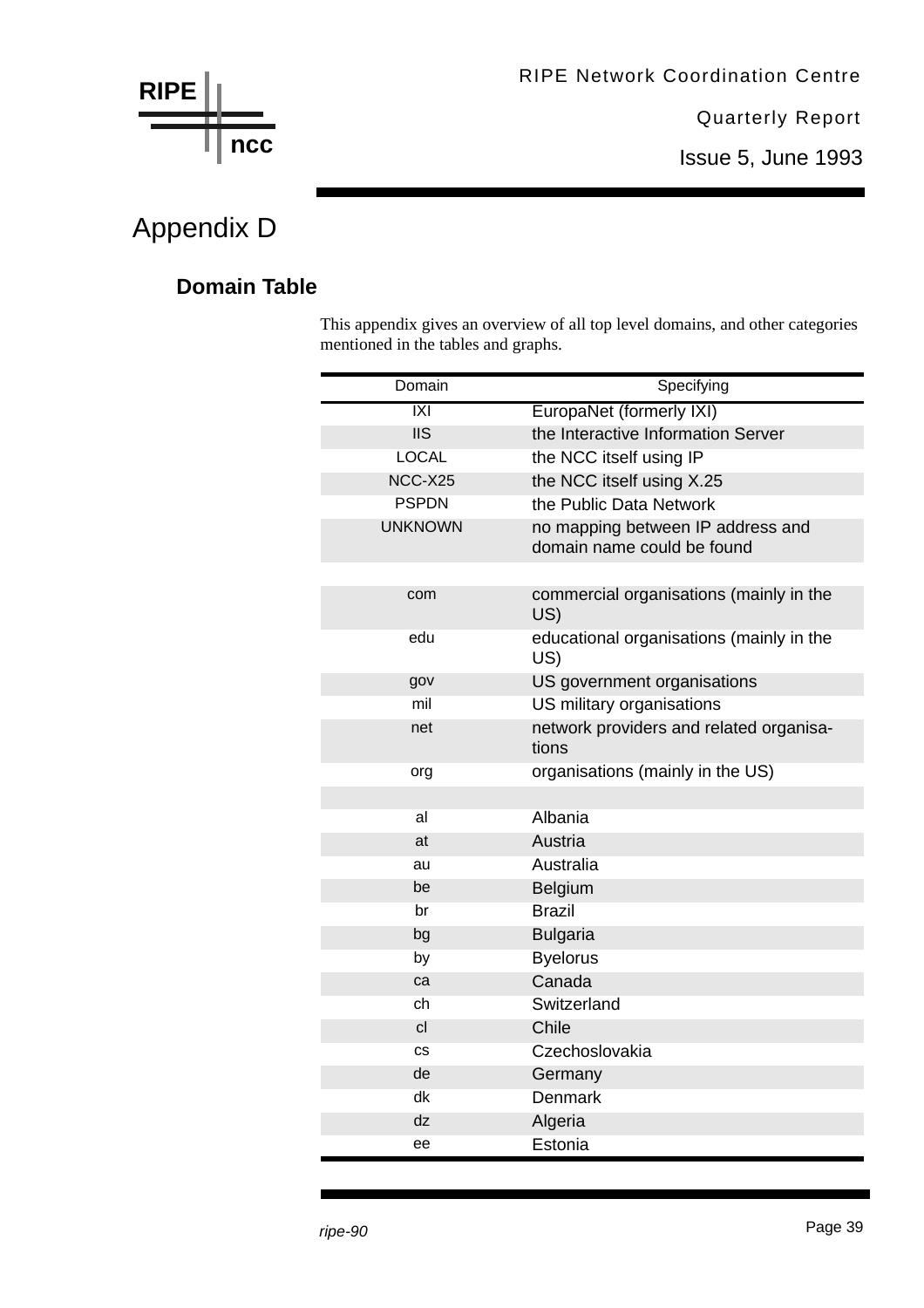Quarterly Report

Issue 5, June 1993

| Domain         | Specifying            |
|----------------|-----------------------|
| es             | Spain                 |
| fi             | Finland               |
| f <sub>r</sub> | France                |
| gb             | <b>Great-Britain</b>  |
| gr             | Greece                |
| hk             | Hong Kong             |
| hr             | Croatia               |
| hu             | Hungary               |
| ie             | Ireland               |
| in             | India                 |
| is             | Iceland               |
| it             | Italy                 |
| il             | Israel                |
| jp             | Japan                 |
| kr             | Korea                 |
| It             | Lithuania             |
| lu             | Luxembourg            |
| Iv             | Latvia                |
| mx             | Mexico                |
| n <sub>l</sub> | Netherlands           |
| no             | Norway                |
| nz             | New Zealand           |
| pl             | Poland                |
| pt             | Portugal              |
| ro             | Romania               |
| se             | Sweden                |
| sg             | Singapore             |
| si             | Slovenia              |
| su             | <b>USSR</b>           |
| tn             | Tunesia               |
| tw             | Taiwan                |
| ua             | <b>Ukraine</b>        |
| uk             | <b>United Kingdom</b> |
| us             | <b>United States</b>  |
| va             | Vatican City State    |
| yu             | Yugoslavia            |
| za             | South Africa          |

**RIPE**

**ncc**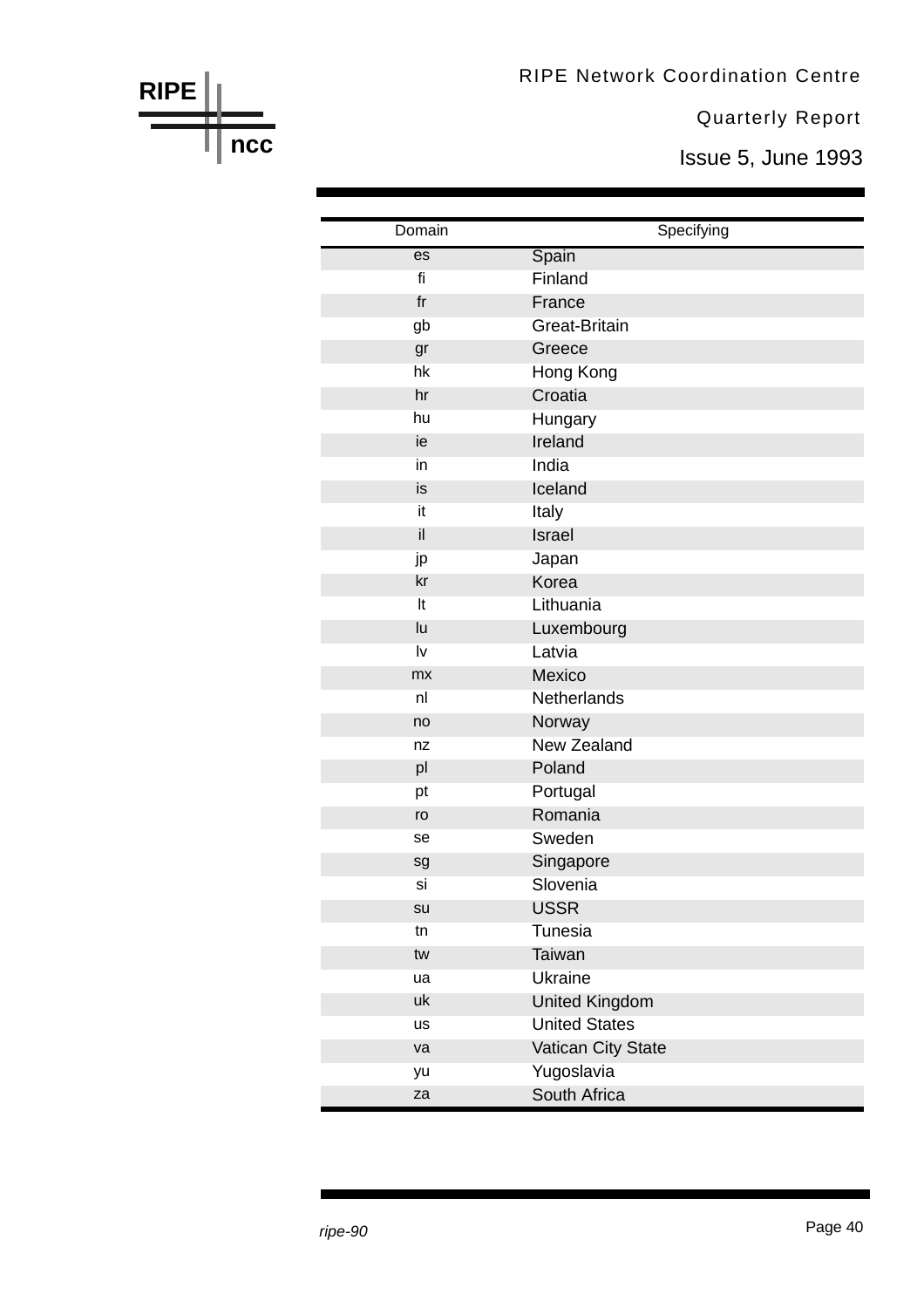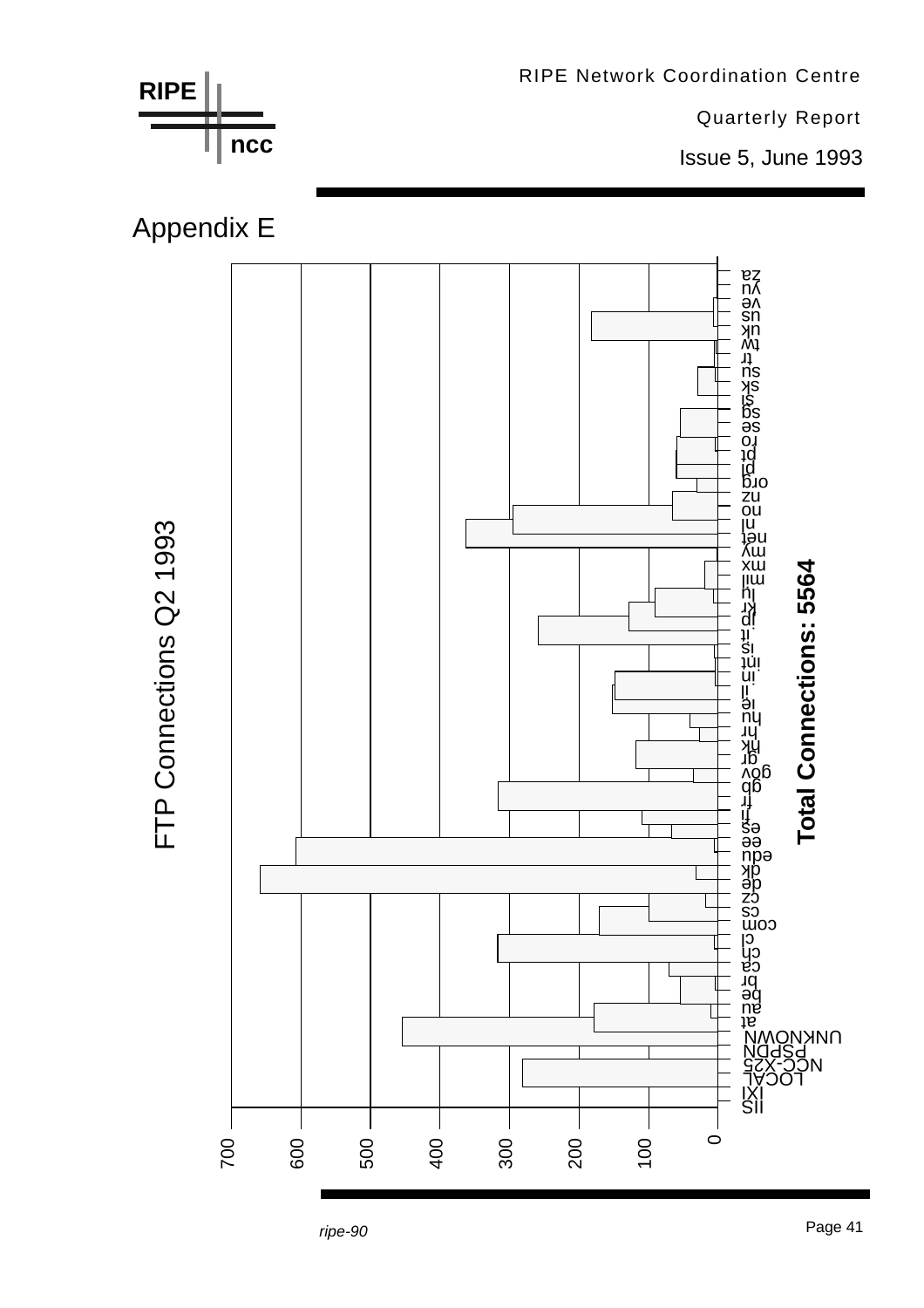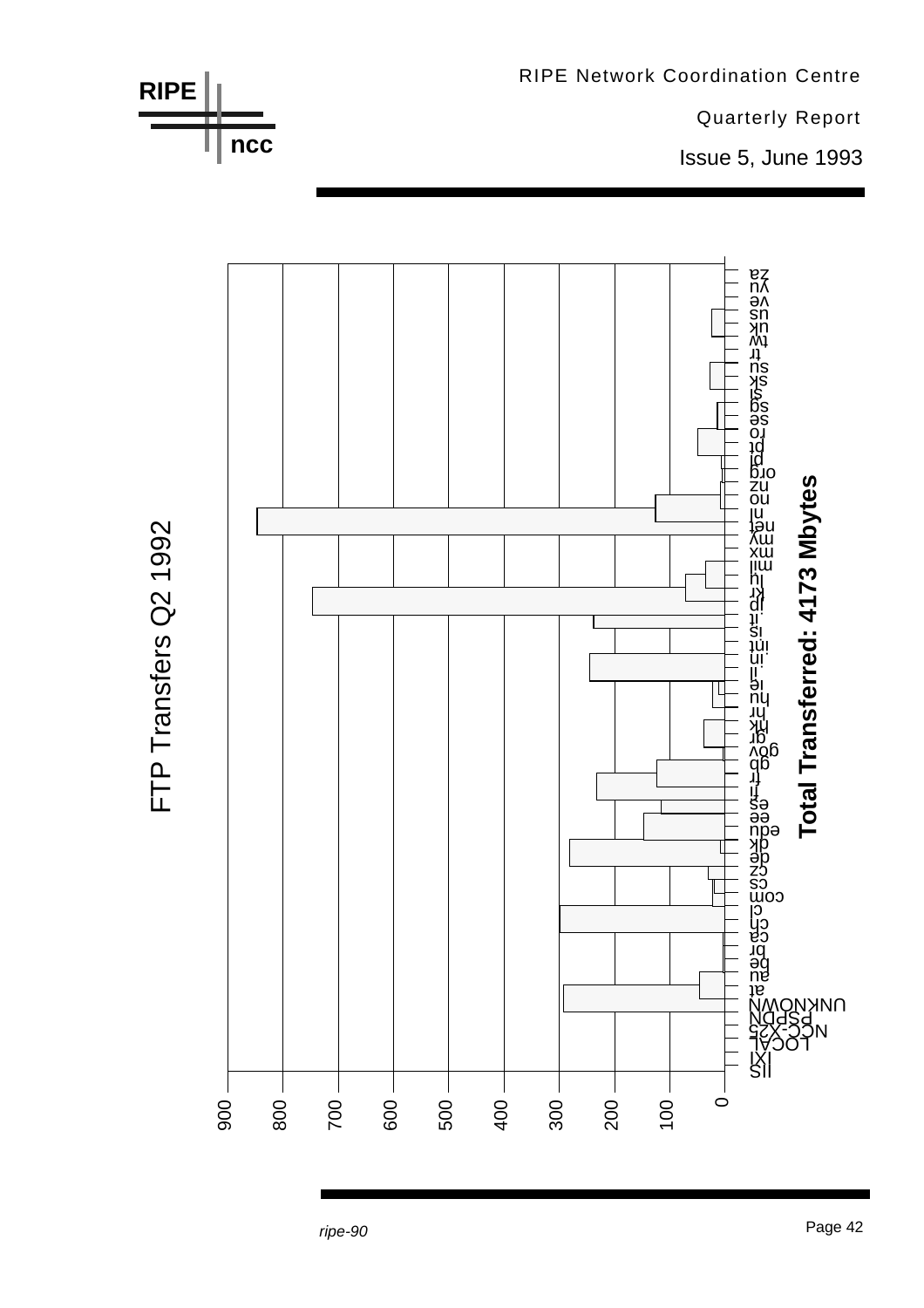

Page 43 *ripe-90*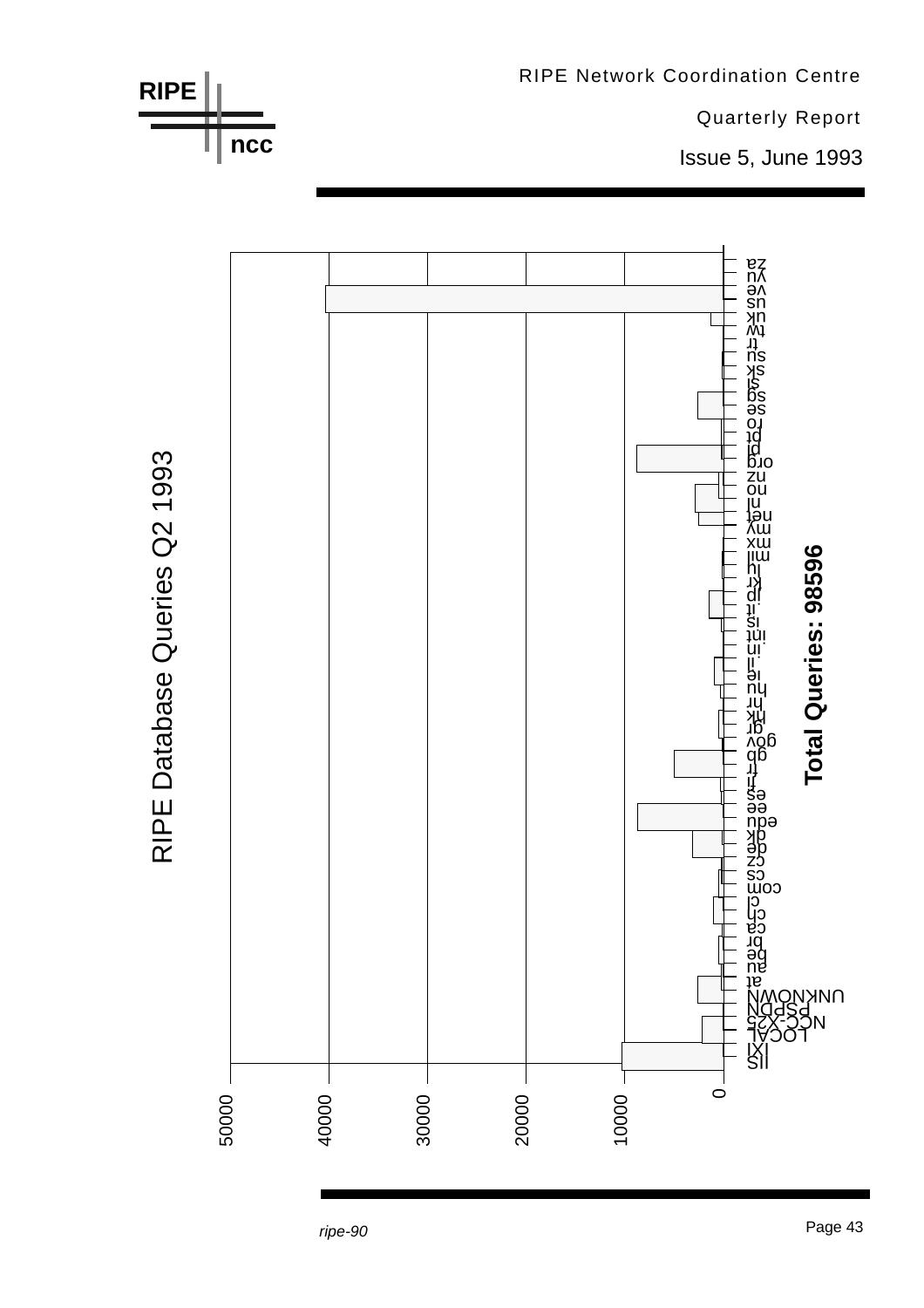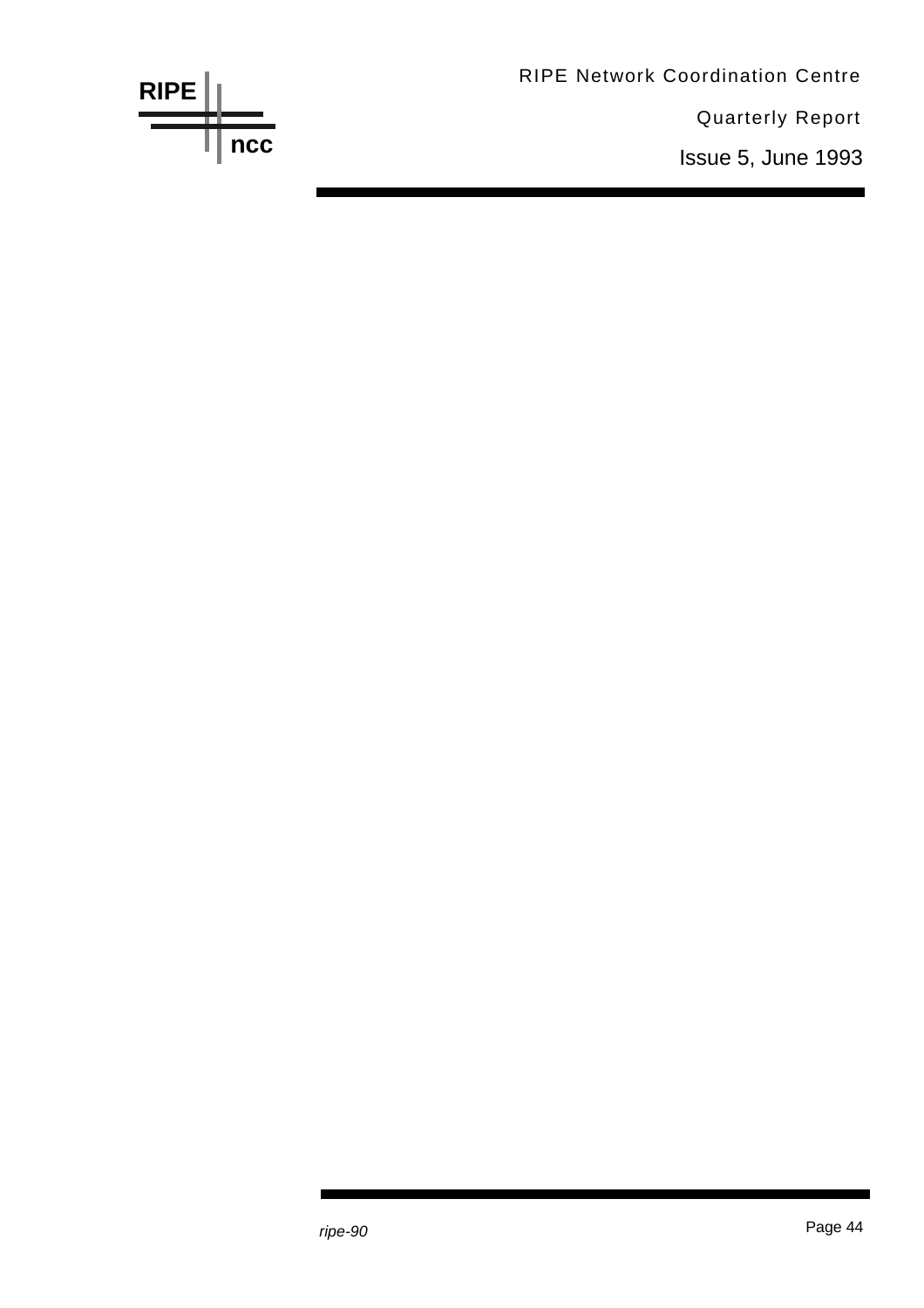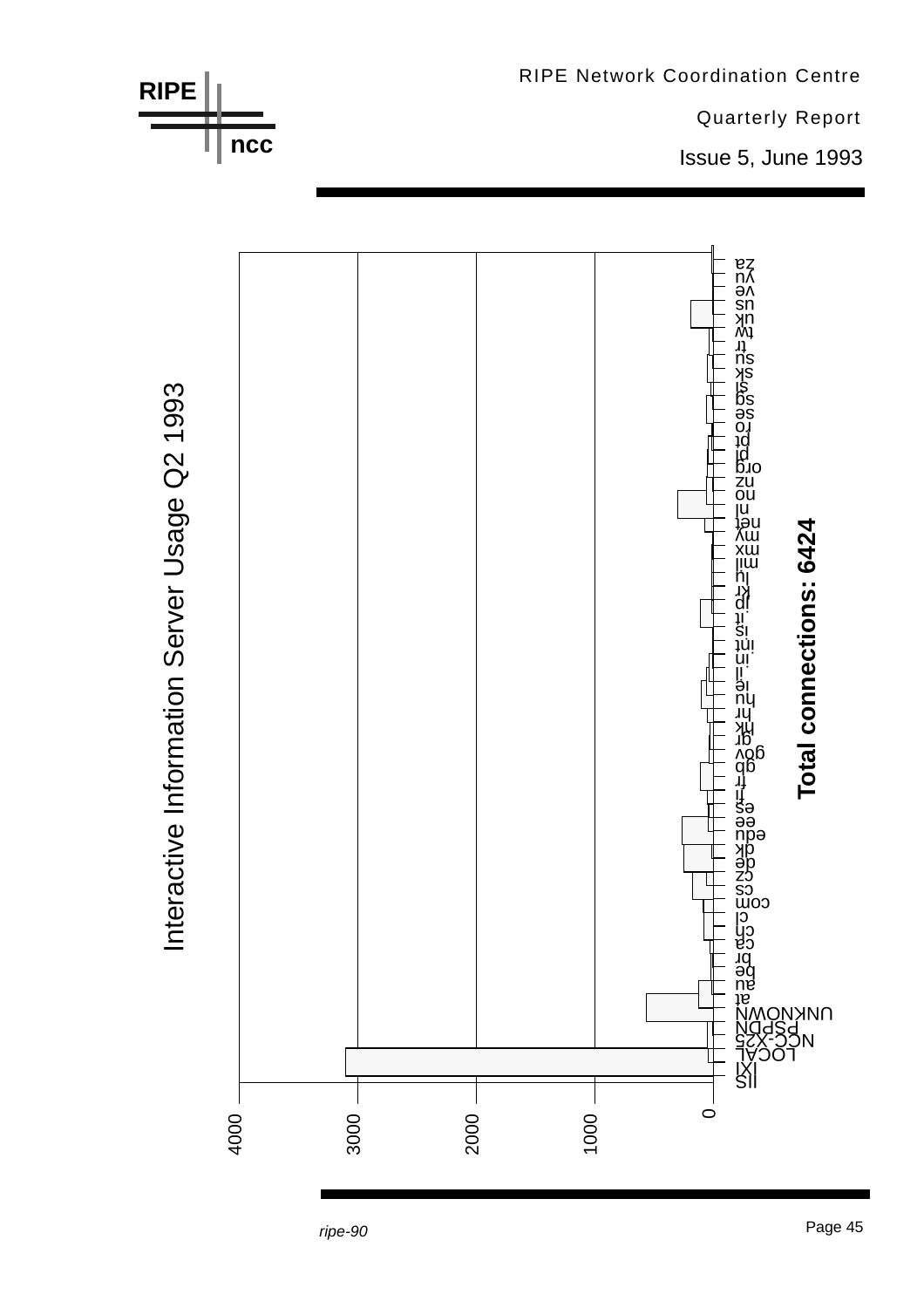

Quarterly Report

Issue 5, June 1993



Networks in DNS Registered in RIPE Database 1992-1993 Networks in DNS Registered in RIPE Database 1992-1993